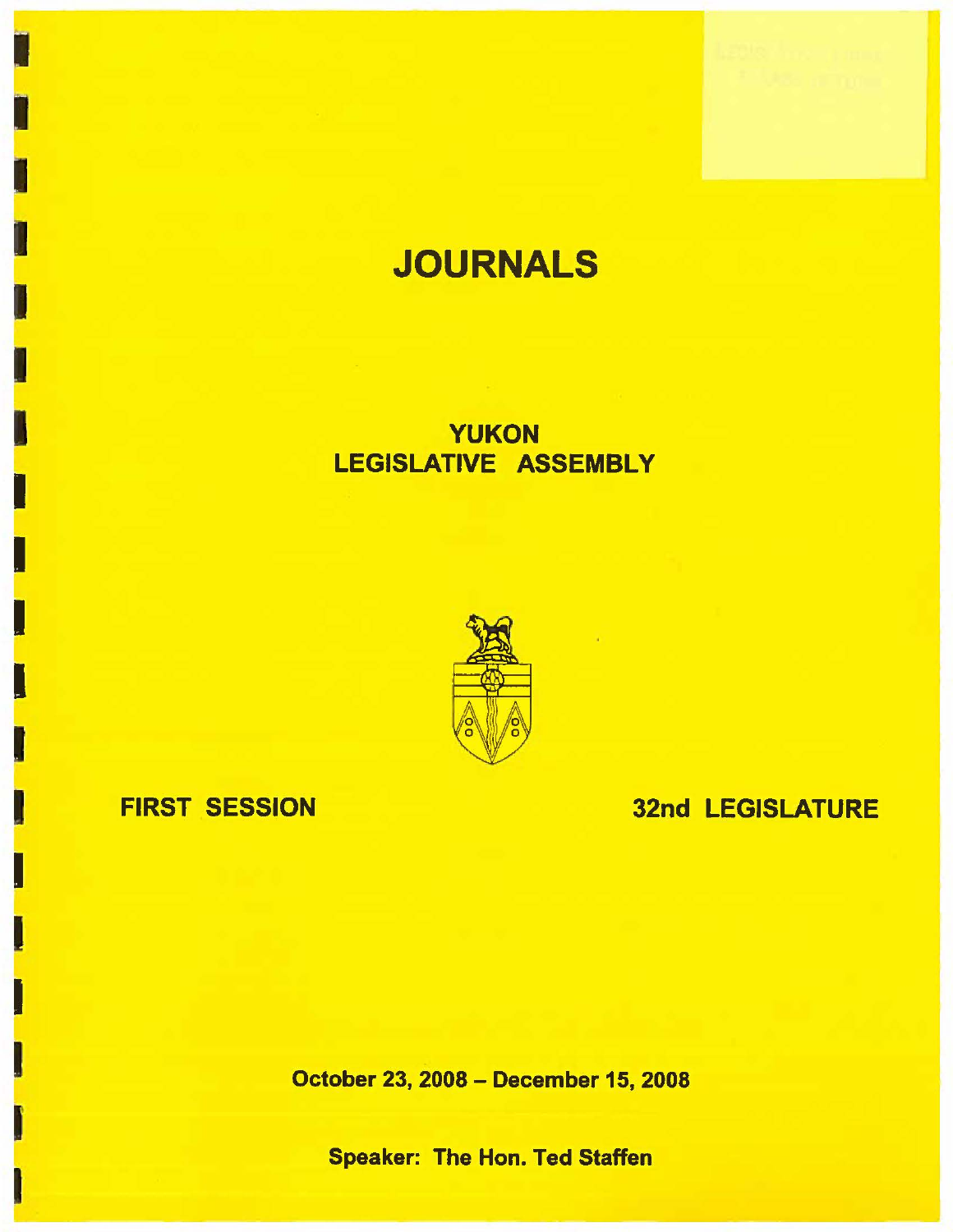#### $-210-$

### **No. 105**

### **VOTES AND PROCEEDINGS**

### **of the**

### **YUKON LEGISLATIVE ASSEMBLY**

### **32nd Legislative Assembly First Session**

### Thursday, October 23, 2008

The Speaker took the Chair at 1:00 p.m.

#### **INTRODUCTION OF PAGES**

 The Speaker informed the Assembly that Linnea Blum, Keenan Dennehy and Arbor Webster from F.H. Collins Secondary School, Kelsey Kabanak, Chantelle Rivest and Andrew Walchuk from Porter Creek Secondary School, and Miriam Ott and Daniella Raillard from Vanier Catholic Secondary School would be serving as Pages during the Fall Sitting. Kelsey Kabanak and Andrew Walchuk were introduced and welcomed to the House.

#### **SPEAKER'S STATEMENT (Re: Changes to the Order Paper- withdrawal of Motions)**

 Prior to proceeding with the Daily Routine, the Speaker made the following statement regarding changes made to the Order Paper.

"The following motions have been removed from the Order Paper because they are outdated: Motion #83 standing in the name of the Member for Kluane; Motion Nos. 115 and 138 standing in the name of the Member for Mayo-Tatchun; Motion #216 standing in the name of the Member for McIntyre-Takhini; Motion #302 standing in the name of the Member for Porter Creek South; Motion Nos. 322 and 431 standing in the name of the Leader of the Official Opposition; Motion #409 standing in the name of the Member for Mount Lorne; Motion Nos. 455, 456, 461 and 462 standing in the name of the Leader of the Third Party; and Motion #474 standing in the name of the Member for Vuntut Gwitchin.

The following motions have been removed from the Order Paper as the action requested in the motion has been fulfilled: Motion #76 standing in the name of the Member for Mayo-Tatchun; Motion #77 standing in the name of the Member for McIntyre-Takhini; Motion #108 standing in the name of the Member for Vuntut Gwitchin; Motion #169 standing in the name of the Minister of Health and Social Services; Motion #170 standing in the name of the Minister of Energy, Mines and Resources; and Motion Nos. 201 and 421 standing in the name of the Member for Mount Lorne.

The following motions have been removed from the Order Paper as they relate to a bill that is no longer on the Order Paper: Motion Nos. 72 and 186 standing in the name of the Member for Mount Lorne; Motion #324 standing in the name of the Member for Kluane; and Motion #407 standing in the name of the Leader of the Official Opposition.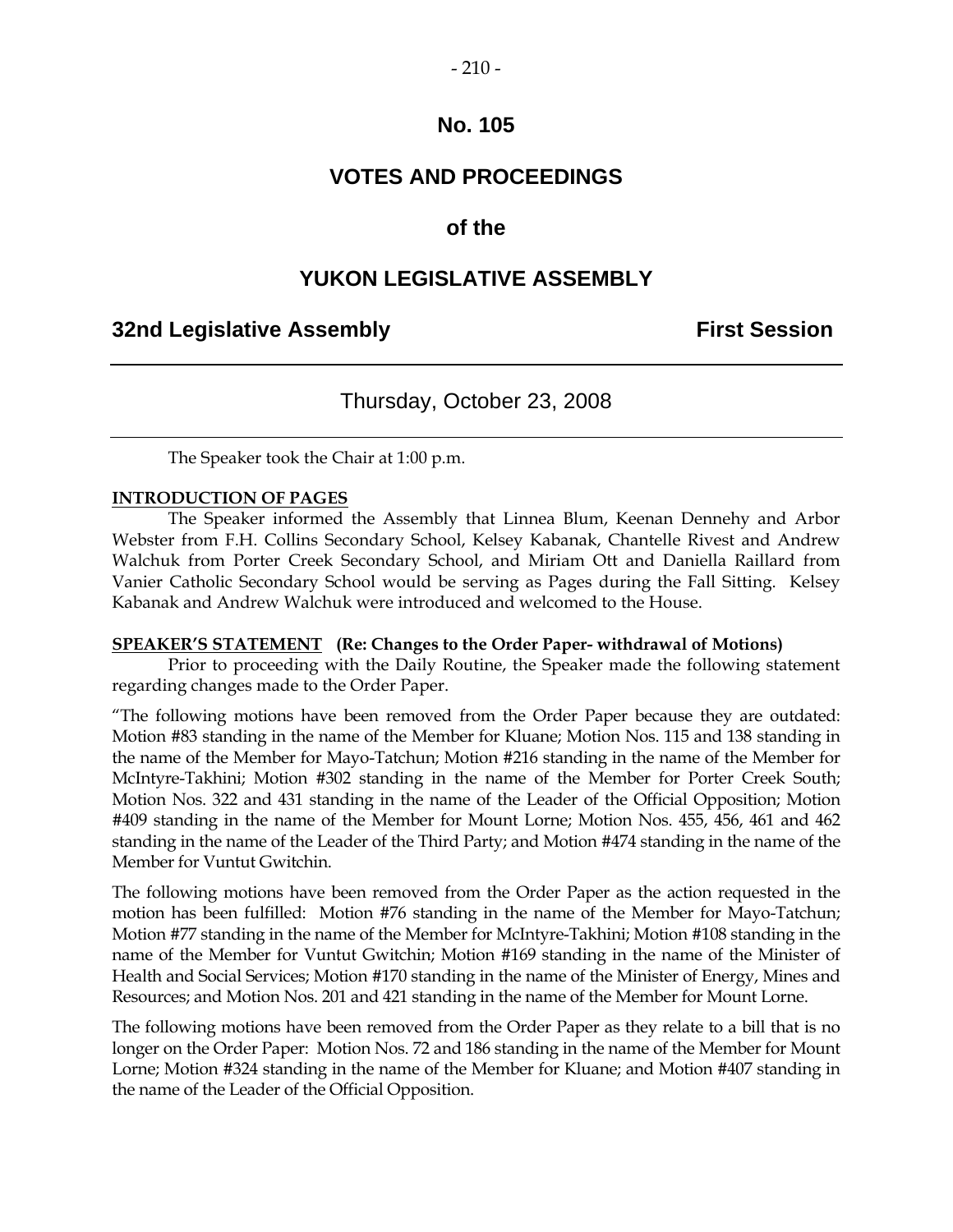The following motions have been removed from the Order Paper due to the dissolution of the 39<sup>th</sup> Parliament: Motion Nos. 250, 440 and 464 standing in the name of the Member for McIntyre-Takhini; and Motion #466 standing in the name of the Leader of the Third Party.

Motion #483, standing in the name of the Member for McIntyre-Takhini, was not placed on today's Notice Paper as it referred to a motion that is no longer on the Order Paper.

Motion #487, standing in the name of the Leader of the Third Party, was not placed on today's Notice Paper as it referred to a bill that is no longer on the Order Paper.

Finally, Motion #489, also standing in the name of the Leader of the Third Party, was not placed on today's Notice Paper as it is outdated."

#### **INTRODUCTION OF BILLS**

|  | Bill #61 - Act to Amend the Municipal Act<br>-Hon. Mr. Lang        |
|--|--------------------------------------------------------------------|
|  | Bill #58 - Act to Amend the Quartz Mining Act<br>-Hon. Mr. Cathers |
|  | Bill #54 - Electoral District Boundaries Act<br>-Hon, Mr. Fentie   |
|  | Bill #60 - Act to Amend the Judicature Act<br>-Hon, Ms. Horne      |
|  |                                                                    |

#### **UNANIMOUS CONSENT PURSUANT TO DEBATE A MOTION**

 Mr. Mitchell, Leader of the Official Opposition, requested unanimous consent to debate a motion regarding the appointment of members to the Public Accounts Committee, that he had given notice of earlier in the day.

Unanimous consent was denied.

The Assembly adjourned at 2:12 p.m. until 1:00 p.m., Monday, October 27, 2008.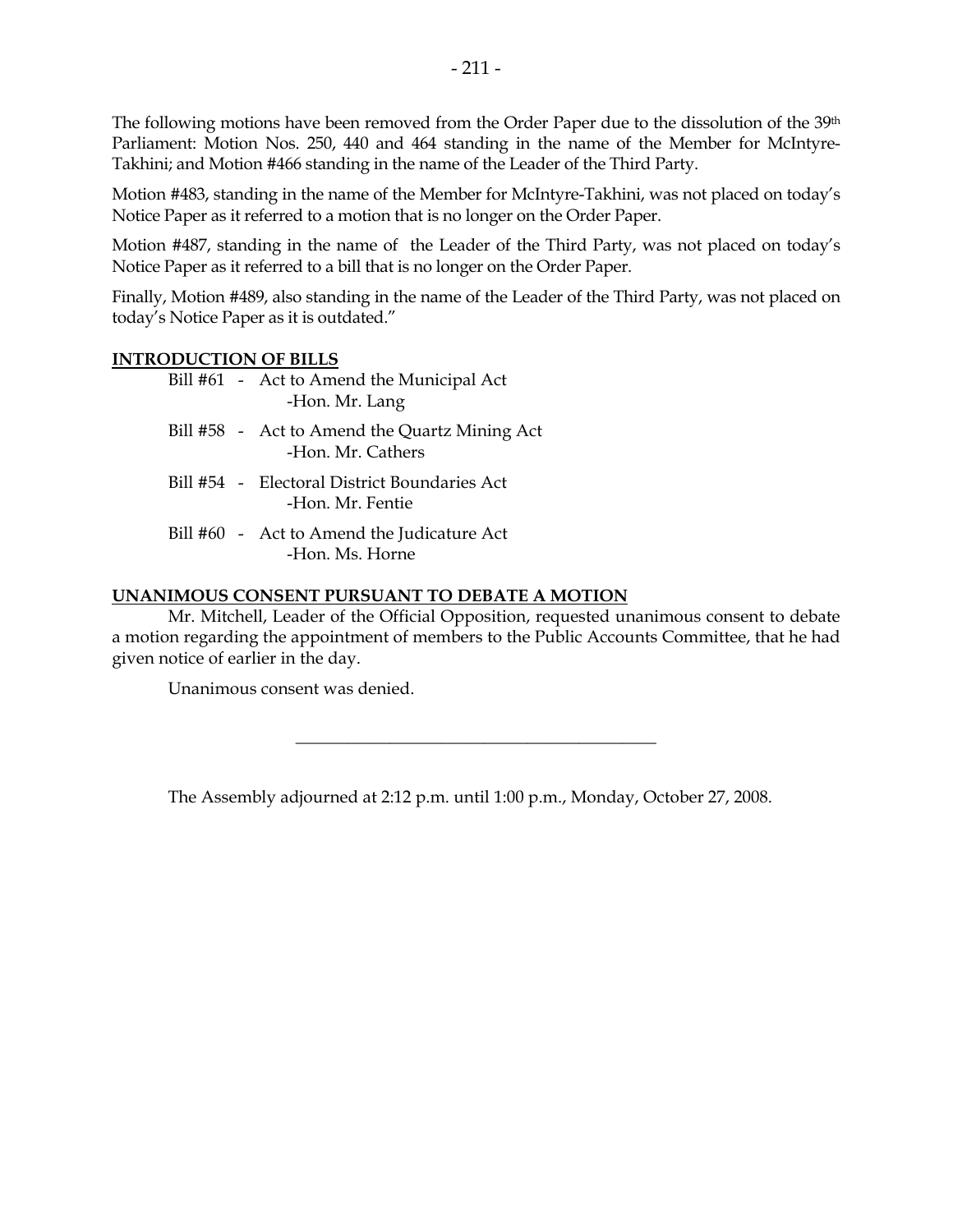#### $-212-$

### **No. 106**

### **VOTES AND PROCEEDINGS**

### **of the**

### **YUKON LEGISLATIVE ASSEMBLY**

### **32nd Legislative Assembly The Contract Session**

### Monday, October 27, 2008

The Speaker took the Chair at 1:00 p.m.

#### **TABLING RETURNS AND DOCUMENTS**

Hon. Ted Staffen, Speaker

- Conflict of Interest Commission Annual Report for the period from April 1, 2007 to March 31, 2008 **(Sessional Paper #79)**
- Political Contributions 2007, Addendum to the 2007 Report of the Chief Electoral Officer of Yukon (October 2008) **(Sessional Paper #80)**
- Absence of Members from Sittings of the Legislative Assembly and its Committees: Report of the Clerk of the Legislative Assembly (dated October 27, 2008) **(Sessional Paper #81)**

#### **PRESENTING REPORTS OF COMMITTEES**

 Hon. Ms. Taylor, Chair, Standing Committee on Appointments to Major Government Boards and Committees

> - Appointments to Major Government Boards and Committees, Standing Committee on: Sixth Report (dated July 25, 2008) **(Sessional Paper #82)**

#### **INTRODUCTION OF BILLS**

- Bill #57 Act to Amend the Miners Lien Act -Hon. Mr. Lang
- Bill #59 Forest Resources Act -Hon. Mr. Cathers
- Bill #63 Act to Amend the Seniors Income Supplement Act -Hon. Mr. Hart

#### **INTRODUCTION OF HOUSE AND COMMITTEE ASSISTANT – Sue MacDonald**

 The Speaker, on behalf of the House, welcomed Ms. Sue MacDonald as the House and Committee Assistant of the Yukon Legislative Assembly. Ms. MacDonald has worked in the Legislative Assembly Office since 1992 as Administrative Assistant, and with recent changes in the office, Ms. MacDonald is now House and Committee Assistant as well as Web site Administrator. All Members welcomed Ms. MacDonald.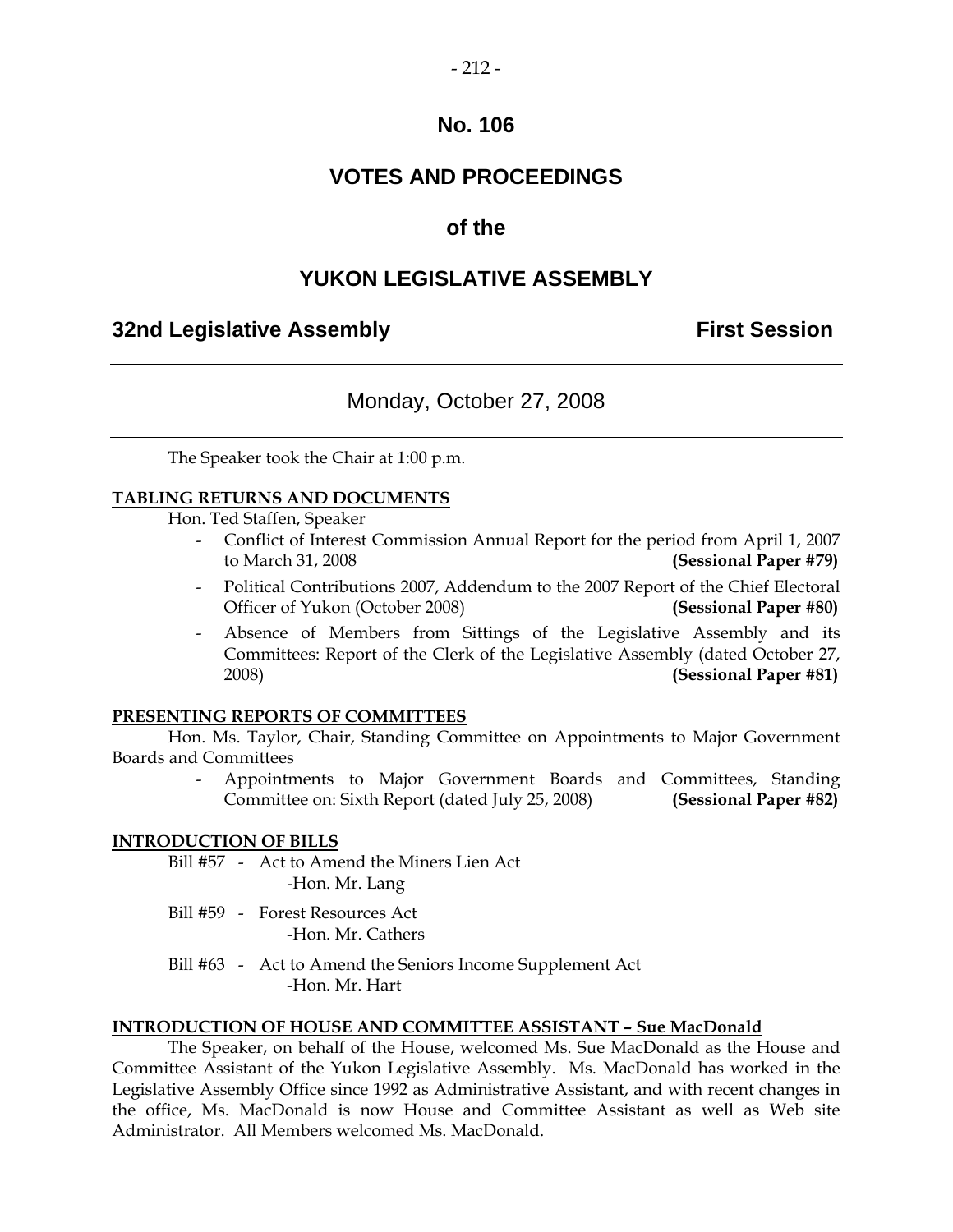#### **GOVERNMENT BILLS (Second Reading)**

The following bill was read a second time and referred to Committee of the Whole:

 Bill #58 - Act to Amend the Quartz Mining Act -Hon. Mr. Cathers

The following bill was called for Second Reading:

 Bill #61 - Act to Amend the Municipal Act -Hon. Mr. Lang

 Debate started on the motion for Second Reading of Bill #61, entitled Act to Amend the Municipal Act, and the time reaching 5:30 p.m., while the Hon. Mr. Cathers, Minister of Energy, Mines and Resources, was speaking to it, the Speaker, pursuant to Standing Order 2(2), adjourned the House until 1:00 p.m. on Tuesday, October 28, 2008, and debate on Second Reading was accordingly adjourned.

The Assembly adjourned at 5:30 p.m. until 1:00 p.m., Tuesday, October 28, 2008.

 $\overline{\phantom{a}}$  , and the set of the set of the set of the set of the set of the set of the set of the set of the set of the set of the set of the set of the set of the set of the set of the set of the set of the set of the s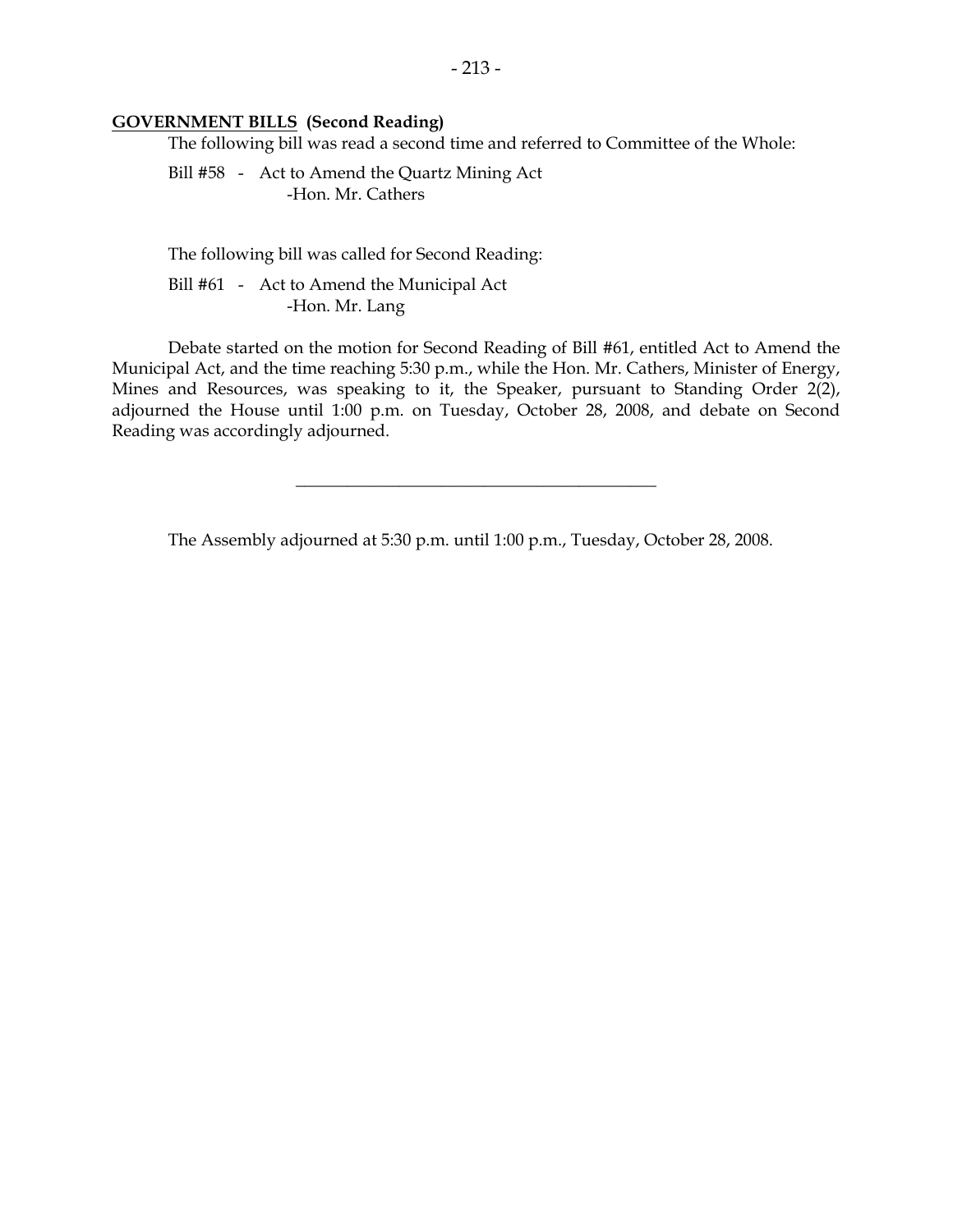#### $-214-$

### **No. 107**

### **VOTES AND PROCEEDINGS**

### **of the**

### **YUKON LEGISLATIVE ASSEMBLY**

### **32nd Legislative Assembly The Contract Session**

### Tuesday, October 28, 2008

The Speaker took the Chair at 1:00 p.m.

#### **FILED DOCUMENT**

 During Question Period, Mr. Hardy, Leader of the Third Party, filed the following document:

Watson Lake multi-level care facility, request for a forensic audit: letter dated October 16, 2008 to Sheila Fraser, Auditor General of Canada, from Todd Hardy, Leader of the Yukon NDP **(Filed Document #67)**

#### **NOTICE RE GOVERNMENT PRIVATE MEMBERS' BUSINESS**

 Pursuant to Standing Order 14.2(7), the Hon. Mr. Cathers, Government House Leader, identified Motion #492 and Motion #501 as being the items to be called during Government Private Members' Business on Wednesday, October 29, 2008.

#### **GOVERNMENT BILLS (Second Reading)**

The following bill was called for Second Reading:

Bill #61 - Act to Amend the Municipal Act -Hon. Mr. Lang

 The debate continuing (from October 27, 2008) on the motion for Second Reading and the question being put, it was agreed to and Bill #61 was referred to Committee of the Whole.

#### **COMMITTEE OF THE WHOLE**

According to Order, the Assembly resolved into Committee of the Whole.

The following bill was reported without amendment:

 Bill #61 - Act to Amend the Municipal Act -Hon. Mr. Lang

Progress was reported on the following bill:

 Bill #58 - Act to Amend the Quartz Mining Act -Hon. Mr. Cathers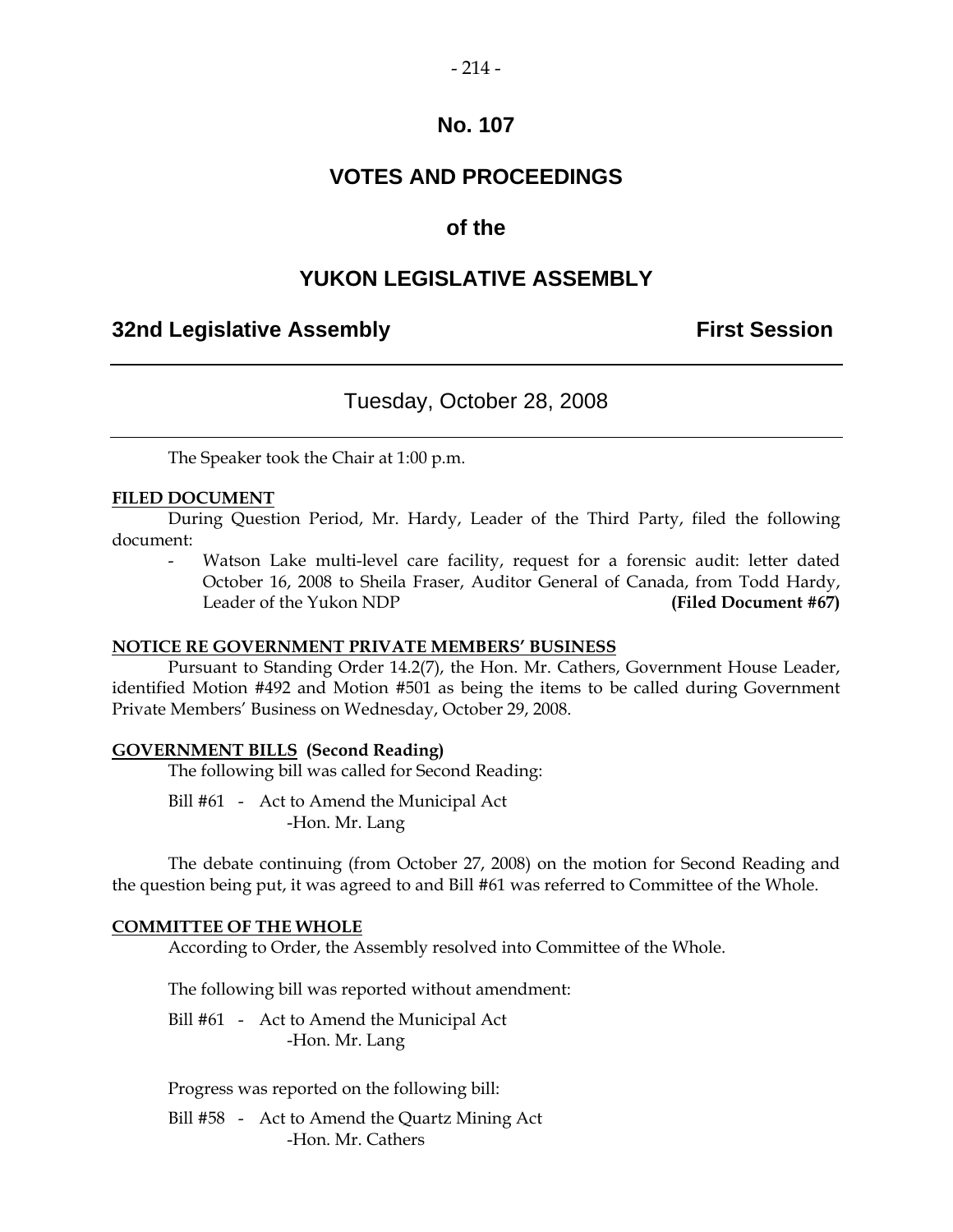The report of the Chair was adopted.

The Assembly adjourned at 5:29 p.m. until 1:00 p.m., Wednesday, October 29, 2008.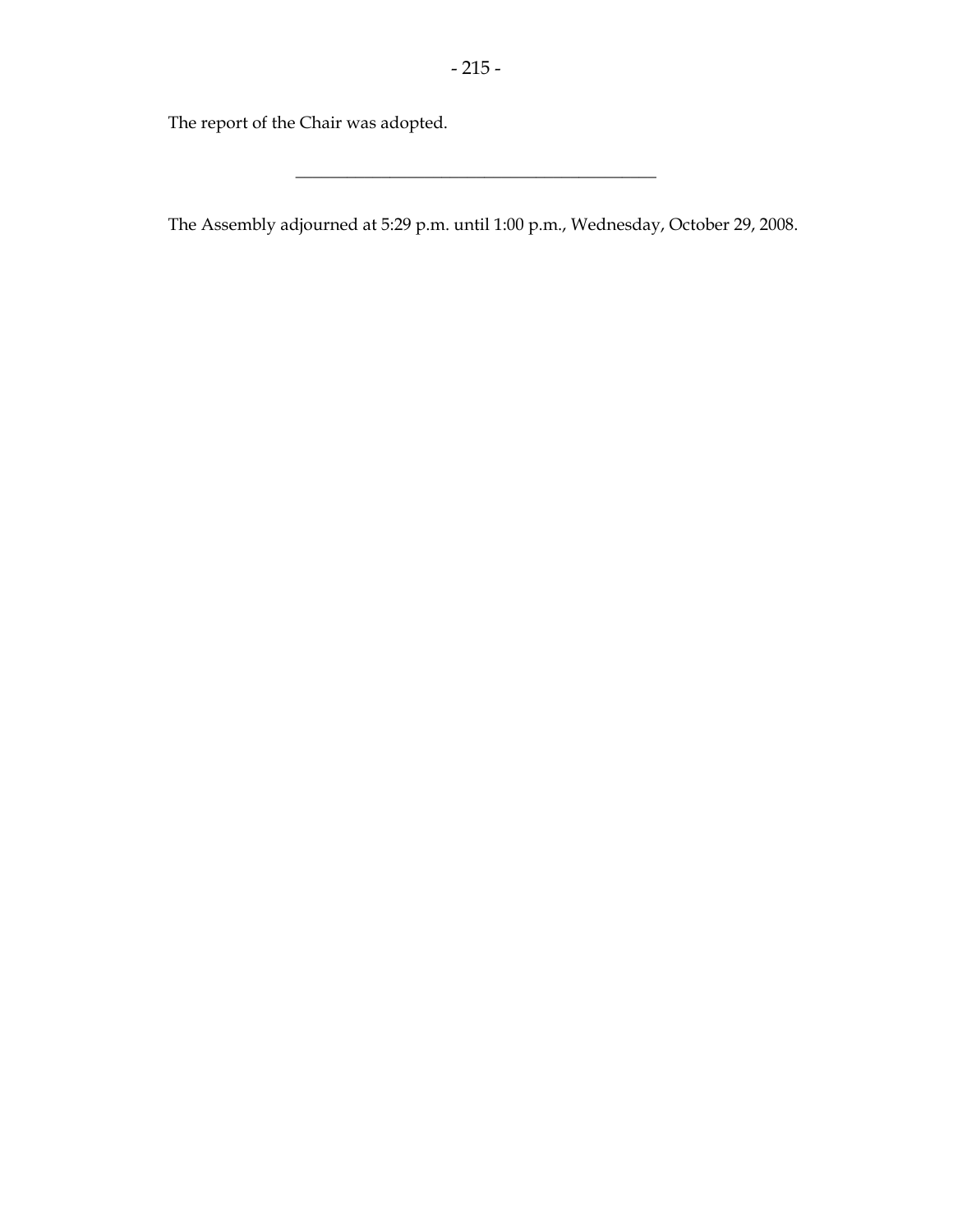#### $-216-$

### **No. 108**

### **VOTES AND PROCEEDINGS**

### **of the**

### **YUKON LEGISLATIVE ASSEMBLY**

### **32nd Legislative Assembly The Contract Session**

### Wednesday, October 29, 2008

The Speaker took the Chair at 1:00 p.m.

#### **INTRODUCTION OF BILLS**

|                |  | Bill #62 - Act to Amend the Animal Protection Act |  |  |
|----------------|--|---------------------------------------------------|--|--|
| -Hon. Mr. Lang |  |                                                   |  |  |

- Bill #55 Act to Amend the Social Assistance Act -Hon. Mr. Hart
- Bill #56 Act to Amend the Territorial Lands (Yukon) Act -Hon. Mr. Cathers

#### **GOVERNMENT PRIVATE MEMBERS' BUSINESS**

Moved by Mr. Nordick, Member for Klondike:

 THAT this House urges the Parliament of Canada to review the effects of recent changes to the *Canada Elections Act* regarding information voters are required to present to prove identity, to determine if identification requirements need to be adjusted to prevent Northern residents from being deprived of the ability to exercise their democratic right to vote. **(Motion #492)**

 A debate arising on the motion, and the question being put, it was agreed to on the following recorded Division:

|         | YEA      |            |    |
|---------|----------|------------|----|
| Fentie  | Lang     | McRobb     |    |
| Cathers | Horne    | Fairclough |    |
| Taylor  | Hart     | Inverarity | 15 |
| Kenyon  | Nordick  | Cardiff    |    |
| Rouble  | Mitchell | Edzerza    |    |
|         |          |            |    |

NAY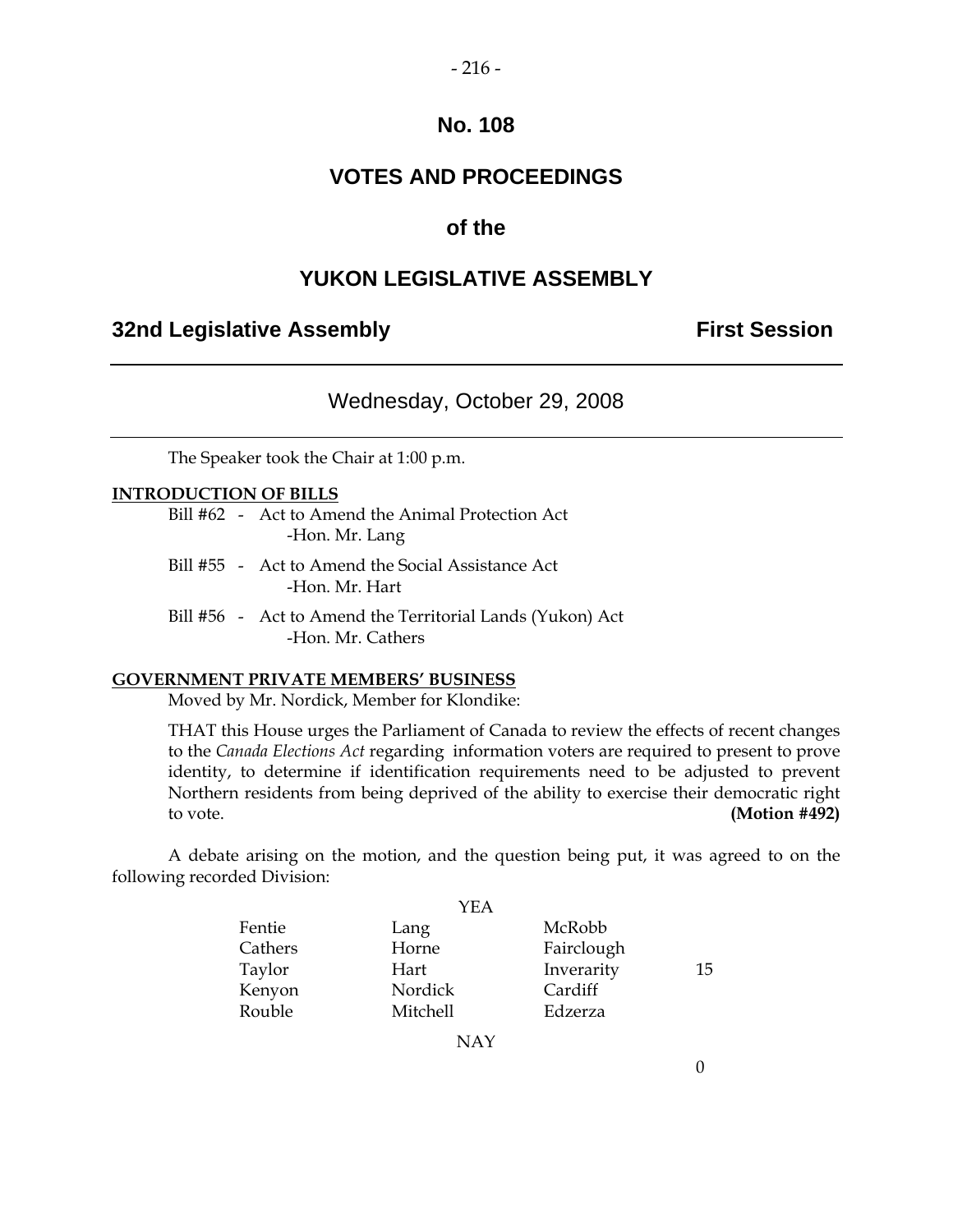Moved by Mr. Nordick, Member for Klondike:

 THAT this House urges the Government of Yukon to work cooperatively with the business community, labour groups, industry, educational institutions, non-government organizations, First Nation governments and others to develop a Labour Market Framework that includes the following:

- (1) Comprehensive Skills and Trades Training Strategy,
- (2) Immigration Strategy,
- (3) National Recruitment Strategy
- (4) Employee Retention Strategy; and
- (5) Labour Market Information Strategy **(Motion #501)**

 A debate arising on the motion and the time reaching 5:30 p.m., while Mr. Cardiff, Member for Mount Lorne, was speaking to it, the Speaker, pursuant to Standing Order 2(2), adjourned the House until 1 p.m. on Thursday, October 30, 2008, and debate on Motion #501 was accordingly adjourned.

The Assembly adjourned at 5:30 p.m. until 1:00 p.m., Thursday, October 30, 2008.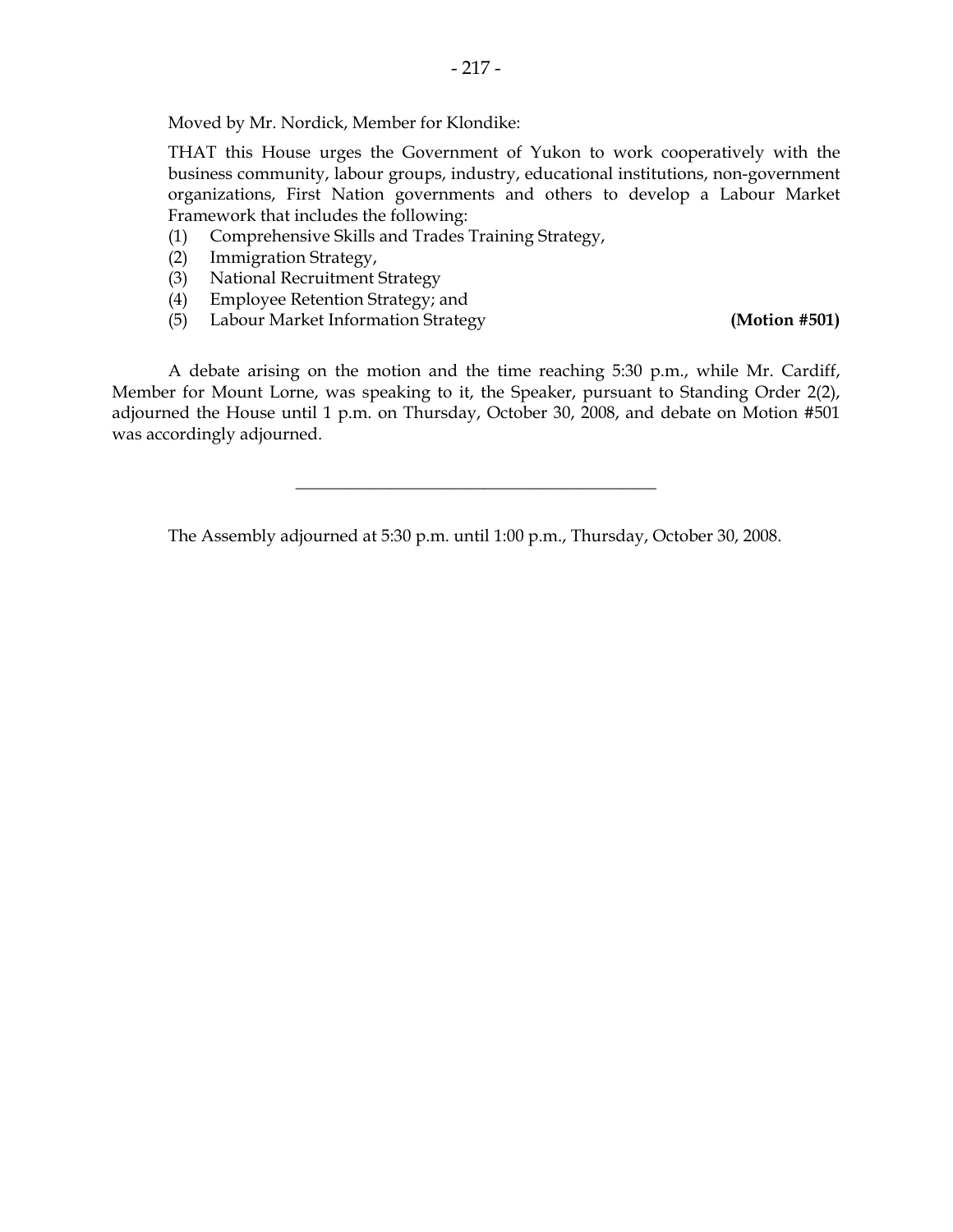#### $-218-$

### **No. 109**

### **VOTES AND PROCEEDINGS**

### **of the**

### **YUKON LEGISLATIVE ASSEMBLY**

### **32nd Legislative Assembly The Contract Session**

### Thursday, October 30, 2008

The Speaker took the Chair at 1:00 p.m.

#### **SPEAKER'S STATEMENT (Re: Changes to the Order Paper – withdrawal of Motions)**

 Prior to proceeding with the Daily Routine, the Speaker informed the House that Motion #517, which the Member for Klondike gave notice of on October 29, 2008, was not placed on today's Notice Paper as it was not in order.

#### **IN REMEMBRANCE OF JEAN GORDON**

 The Hon. Ted Staffen, Speaker, of behalf of all Members, paid tribute to former Council Member, Jean Gordon, who passed away on September 5, 2008. Mrs. Gordon was the first woman elected to Yukon Territorial Council and served the people of Mayo from 1967 to 1970. Mrs. Gordon was a member of a group of seven elected Members who went to Ottawa to make a case for more responsible government for Yukon.

#### **TABLING RETURNS AND DOCUMENTS**

Hon. Mr. Fentie, Premier

Public Accounts 2007-2008 of the Government of Yukon for the year ended March 31, 2008 **(Sessional Paper #83)** 

#### **INTRODUCTION OF BILLS**

 Bill #12 - Second Appropriation Act, 2008-09 -Hon. Mr. Fentie

 Bill #109 - Young Worker Protection Act -Mr. Cardiff

#### **MONEY MESSAGE**

Bill #12, Second Appropriation Act, 2008-09, was accompanied by a money message.

#### **UNANIMOUS CONSENT TO PROCEED WITH MOTION #518**

 The Hon. Mr. Cathers, Government House Leader, requested and received, unanimous consent to call Motion #518 for debate.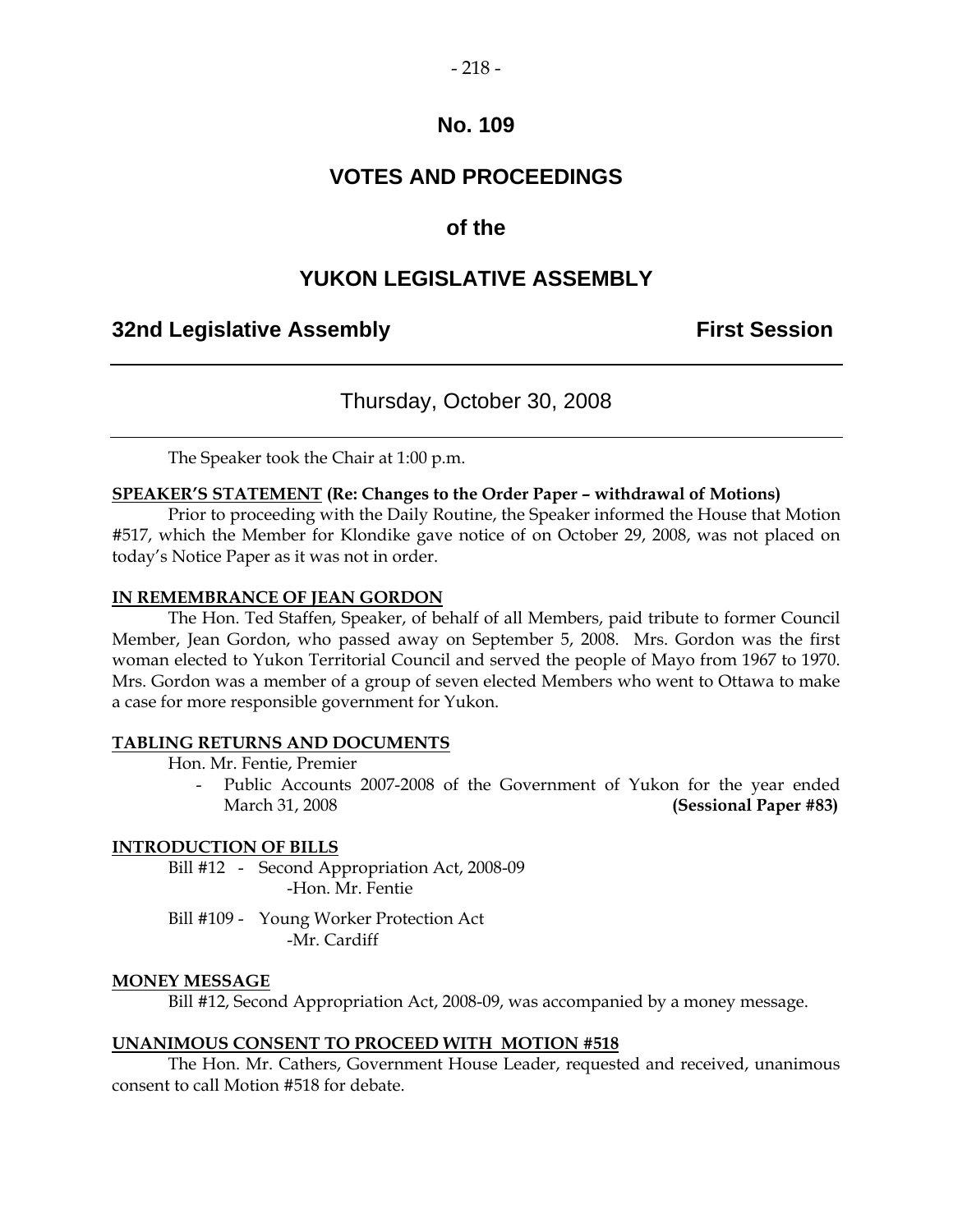#### **GOVERNMENT MOTIONS**

Moved by the Hon. Mr. Cathers, Government House Leader:

 THAT this House shall stand adjourned from its rising on Thursday, November 6, 2008, until 1:00 p.m. on Wednesday, November 12, 2008. **(Motion #518)** 

A debate arising on the motion and the question being put, it was agreed to.

#### **COMMITTEE OF THE WHOLE**

According to Order, the Assembly resolved into Committee of the Whole.

Progress was reported on the following bill:

 Bill #58 - Act to Amend the Quartz Mining Act -Hon. Mr. Cathers

The report of the Chair was adopted.

The Assembly adjourned at 5:29 p.m. until 1:00 p.m., Monday, November 3, 2008.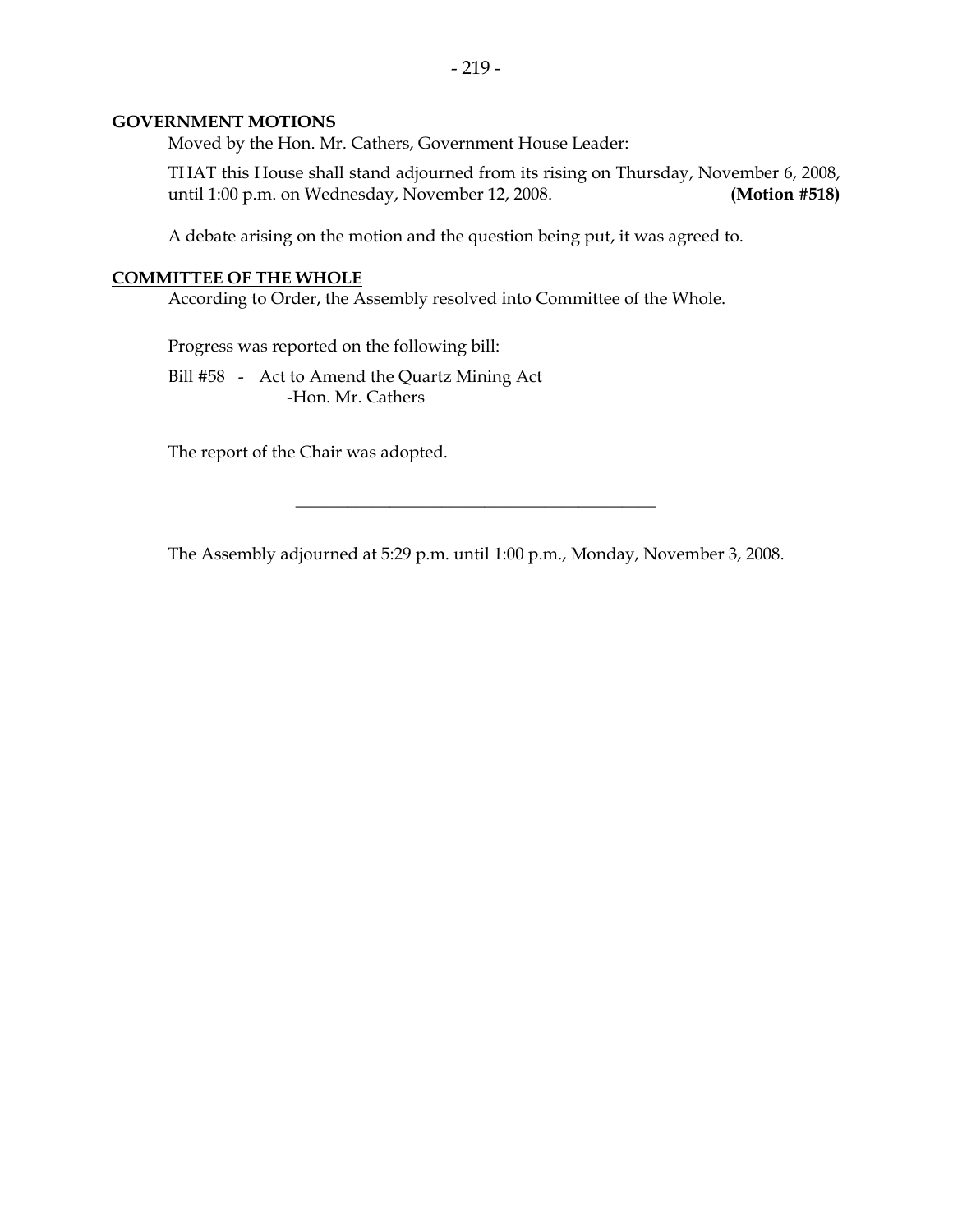### **VOTES AND PROCEEDINGS**

### **of the**

### **YUKON LEGISLATIVE ASSEMBLY**

### **32nd Legislative Assembly The Contract Session**

### Monday, November 3, 2008

The Speaker took the Chair at 1:00 p.m.

#### **SPEAKER'S STATEMENT (Re: Changes to the Order Paper – withdrawal of Motions)**

 Prior to proceeding with the Daily Routine, the Speaker informed the House of changes that had been made to the Order Paper. Motion #238, standing in the name of the Leader of the Third Party, was removed from the Order Paper as it was outdated. Motion #515, also standing in the name of the Leader of the Third Party, was removed from the Order Paper as the action requested in the motion had been taken. Motion #193, standing in the name of the Member for Klondike, was removed from the Order Paper as it was similar to Motion #492, which the House adopted on October 29, 2008. Also, Motion #386, standing in the name of the Member for the Klondike, was removed from the Order Paper as it was outdated.

#### **TABLING RETURNS AND DOCUMENTS**

 Hon. Mr. Kenyon, Minister responsible for Yukon Development Corporation and Yukon Energy Corporation

- Yukon Development Corporation 2007 Annual Report and Audited Financial Statements **(Sessional Paper #84)**
- Yukon Energy Corporation 2007 Annual Report and Audited Financial Statements **(Sessional Paper #85)**

Mr. Hardy, Leader of the Third Party

 - Forest Resources Act (Bill #59), letter (dated October 31, 2008) re: from Drew Mildon, Woodward & Company, Barristers & Solicitors to the Hon. Brad Cathers, Minister of Energy, Mines and Resources **(Filed Document #68)** 

#### **RECESS**

 During Question Period, the Speaker recessed the House at 1:42 p.m. due to a technical problem with the sound system. The House was called to order at 1:50 p.m.

#### **GOVERNMENT BILLS (Second Reading)**

The following bill was read a second time and referred to Committee of the Whole.

Bill #62 - Act to Amend the Animal Protection Act

-Hon. Mr. Lang

#### **COMMITTEE OF THE WHOLE**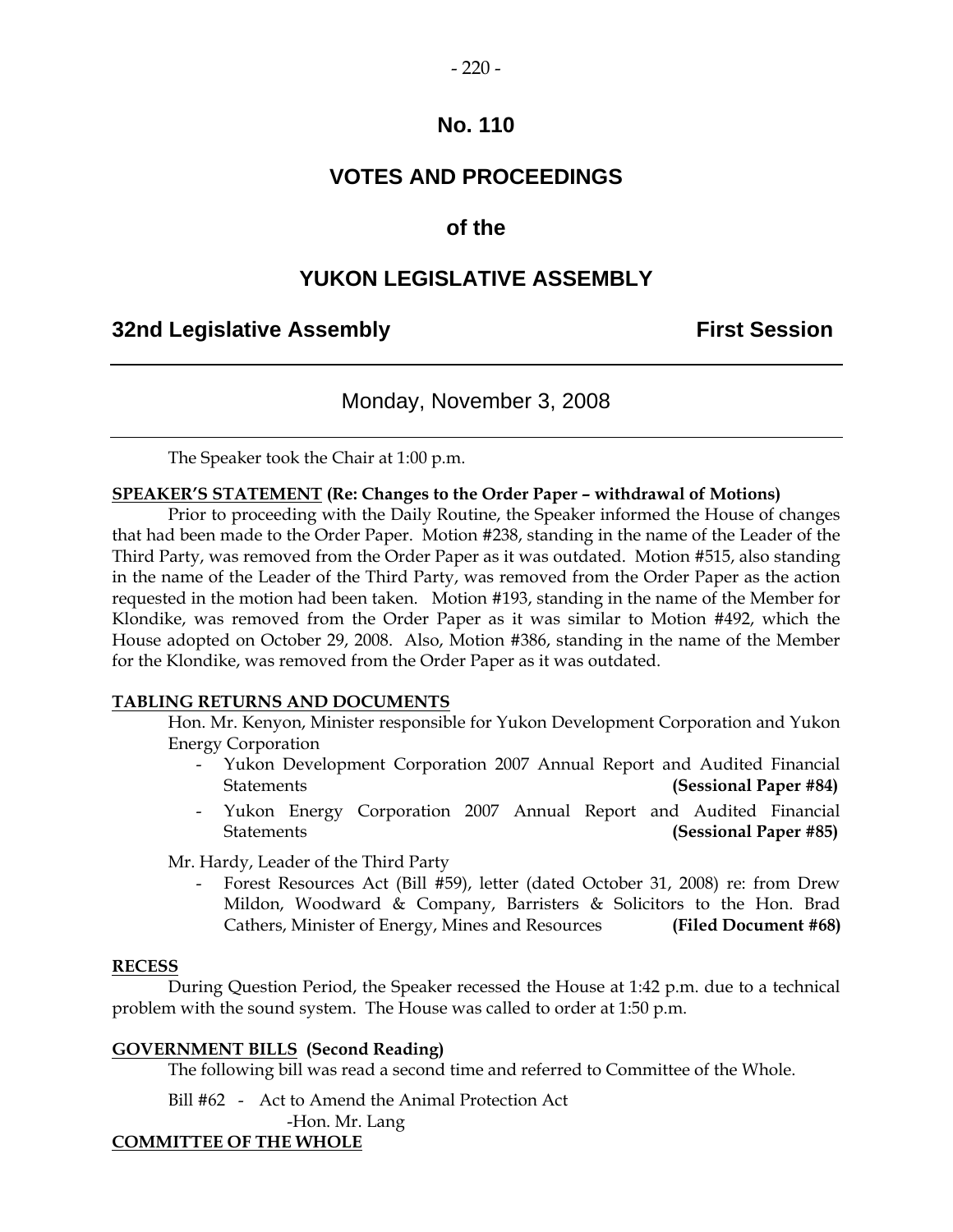According to Order, the Assembly resolved into Committee of the Whole.

Progress was reported on the following bill:

 Bill #62 - Act to Amend the Animal Protection Act -Hon. Mr. Lang

The report of the Chair was adopted.

The Assembly adjourned at 5:21 p.m. until 1:00 p.m., Tuesday, November 4, 2008.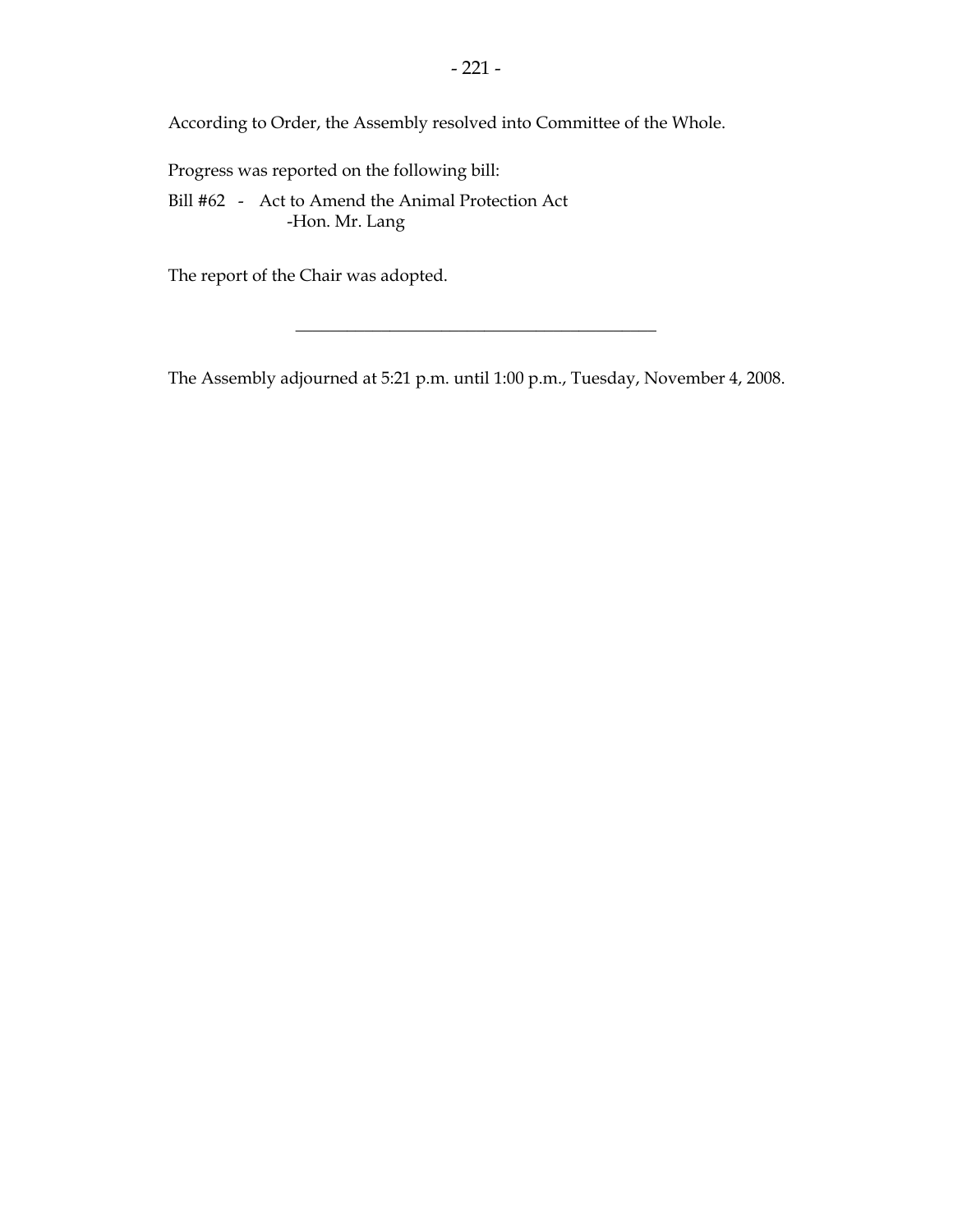### **VOTES AND PROCEEDINGS**

### **of the**

### **YUKON LEGISLATIVE ASSEMBLY**

### **32nd Legislative Assembly First Session**

### Tuesday, November 4, 2008

The Speaker took the Chair at 1:00 p.m.

#### **PETITIONS**

Mr. Hardy, Leader of the Third Party, presented the following Petition:

- Adequate and affordable housing and supported independent living

**(Petition #6)** 

#### **SPEAKER'S RULING (Re: Relationship between main and supplementary questions)**

Prior to proceeding with Question Period, the Speaker made the following statement:

"Yesterday, during Question Period, the Government House Leader raised a Point of Order regarding questions posed by the Leader of the Official Opposition. The Government House Leader said the Leader of the Official Opposition was 'attempting to draw varied questions in together, but they are on different topics. It is House principles and rules that of course the supplementary questions must be relevant to the first question.'

In response, the Official Opposition House Leader said 'the Leader of the Official Opposition said from the outset that his questions pertained to the theme of 'unfinished business' and he would be allocating them to different Ministers. We have the right, I believe, to ask a question on a particular theme, even though it doesn't apply strictly to one of the Ministers.'

In reviewing yesterday's Blues the Chair notes that the Leader of the Official Opposition put his questions to the Minister responsible for the Yukon Liquor Corporation, the Minister of Highways and Public Works, and the Deputy Premier. The three questions addressed *Liquor Act* regulations, health facilities in Watson Lake, and the state of a number of government projects. These questions were, according to the Leader of the Official Opposition, linked by the theme of 'unfinished business.'

The issue for the Chair, then, is whether it is in order for supplementary questions to be linked to the main question by a theme, rather than by subject matter.

*House of Commons Procedure and Practice* says a supplementary question 'is meant to flow from or be based upon the information given to the House in the response of the Minister or Parliamentary Secretary to the initial or preceding question.' Such questions are to be constructed as 'a follow-up device flowing from the response and ought to be a precise question put directly and immediately to the Minister, without any further statement.' This Assembly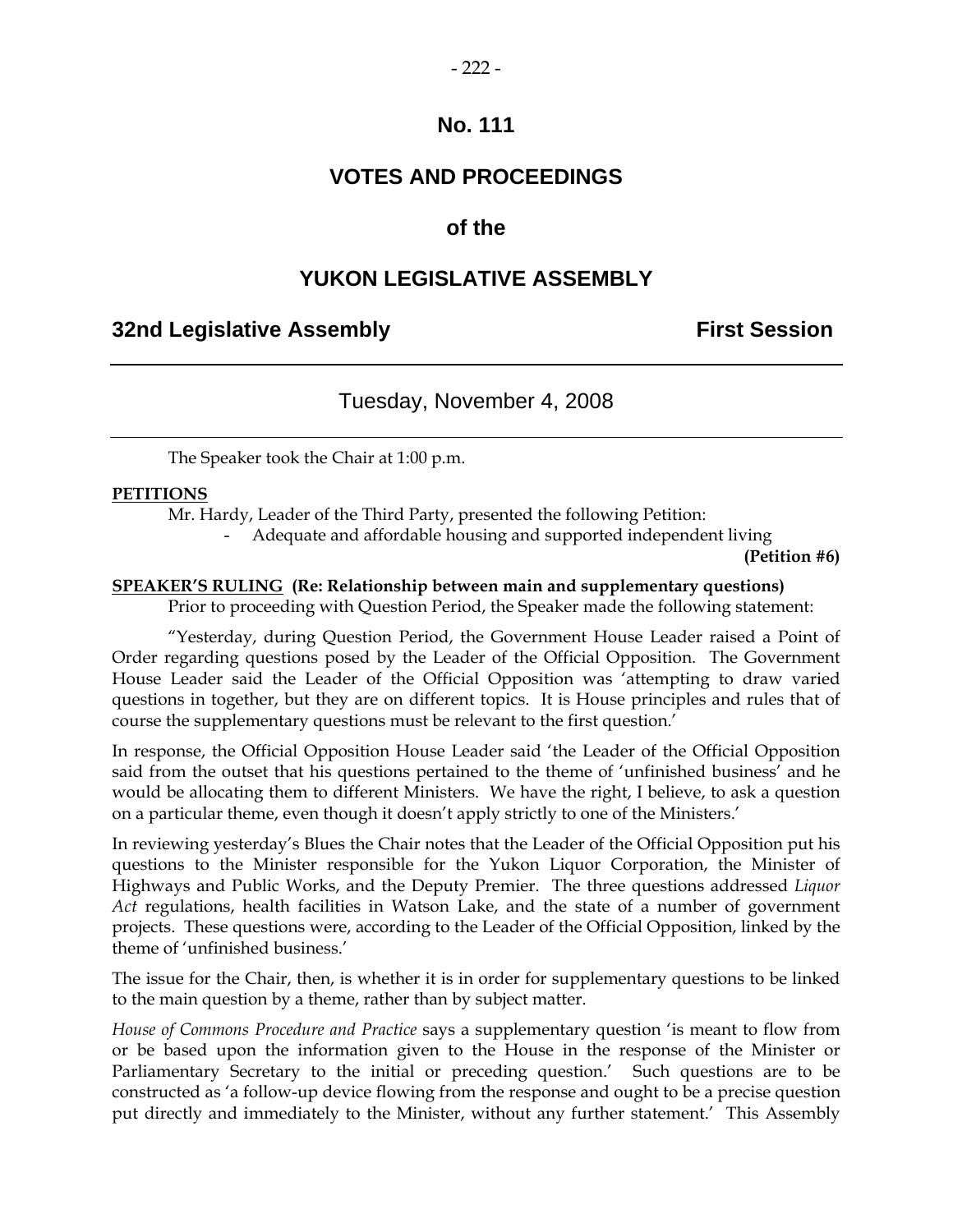has never followed such a restrictive practice regarding supplementary questions. Nonetheless, this statement provides some direction regarding the nature of a supplementary question.

This Assembly's Guidelines for Oral Question Period are silent on the question of themes and subjects as the basis of supplementary questions. The Guidelines say a question ought to address a matter of public importance or a matter within the administrative responsibility of the Government of Yukon. So, therefore, should supplementary questions.

However, if we look at the actual conduct of Question Period it is clear that the practice of this House is that main and supplementary questions are addressed to the same Minister and are on the same subject. The form of questioning pursued by the Leader of the Official Opposition was not in keeping with this practice.

Members have, on occasion, put questions that were linked by a theme rather than subject matter. If Members consult *Hansard* they will see that the Chair has, on occasion, expressed his discomfort with this practice and in one case ruled a supplementary question not in order.

It is the Chair's ruling therefore, that Members should continue to follow the practice of this House: They should address their main and supplementary questions to the same Minister and the questions should be linked by subject matter, not a theme.

In making this ruling the Chair is trying to balance two things. On the one hand the Chair wants to ensure that Members can exercise their freedom of speech in the House, including the right to question Ministers during Question Period. However, the Chair is concerned that themes can be so general that supplementary questions may become supplementary in name only and come to bear little resemblance to the main question. The Chair does not believe that would be in keeping with the nature of a supplementary question, the intent of the Guidelines for Oral Question Period, or the practice of this House.

The Chair also believes that it is beyond his authority to authorize what would be a substantial change in practice. In making this ruling, the Chair makes no judgement as to the value of questions joined by a theme, compared to those joined by subject matter. However, Members have heard the Chair say that he is a servant of the Standing Orders and the House. The Chair therefore believes that if thematically-linked questions are going to be accepted during Question Period then the direction for this change should come from the House, not from the Chair.

We will now proceed with Question Period."

#### **NOTICE OF OPPOSITION PRIVATE MEMBERS' BUSINESS**

 Pursuant to Standing Order 14.2(3), Mr. Hardy, Leader of the Third Party, identified Bill #109 and Motion #496 as being the items to be called during Opposition Private Members' Business on Wednesday, November 5, 2008.

 Pursuant to Standing Order 14.2(3), Mr. McRobb, Official Opposition House Leader, identified Motion #503 and Motion #130 as being the items to be called during Opposition Private Members' Business on Wednesday, November 5, 2008.

#### **COMMITTEE OF THE WHOLE**

According to Order, the Assembly resolved into Committee of the Whole.

Progress was reported on the following bill: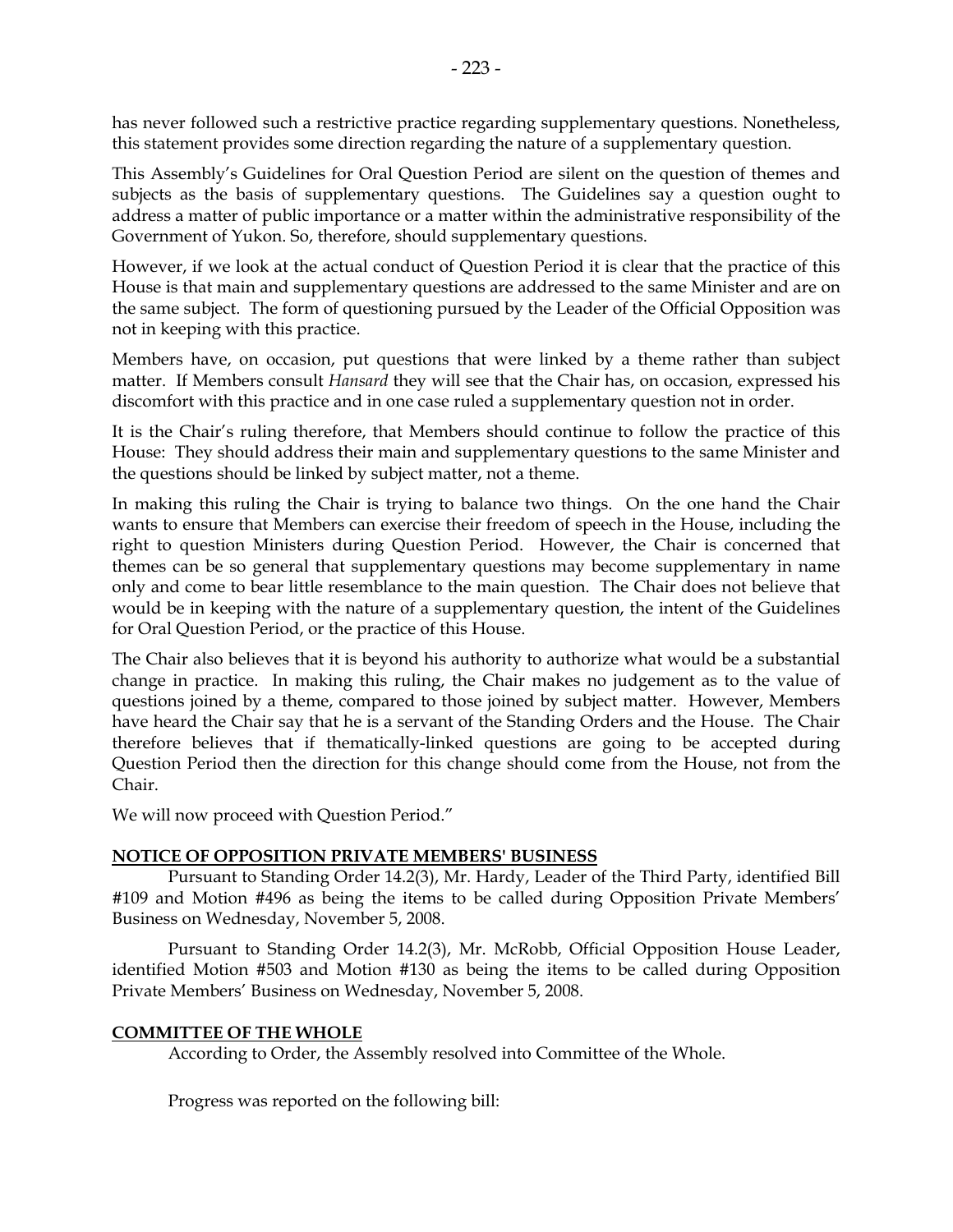Bill #58 - Act to Amend the Quartz Mining Act -Hon. Mr. Cathers

The report of the Chair was adopted.

The Assembly adjourned at 5:23 p.m. until 1:00 p.m., Wednesday, November 5, 2008.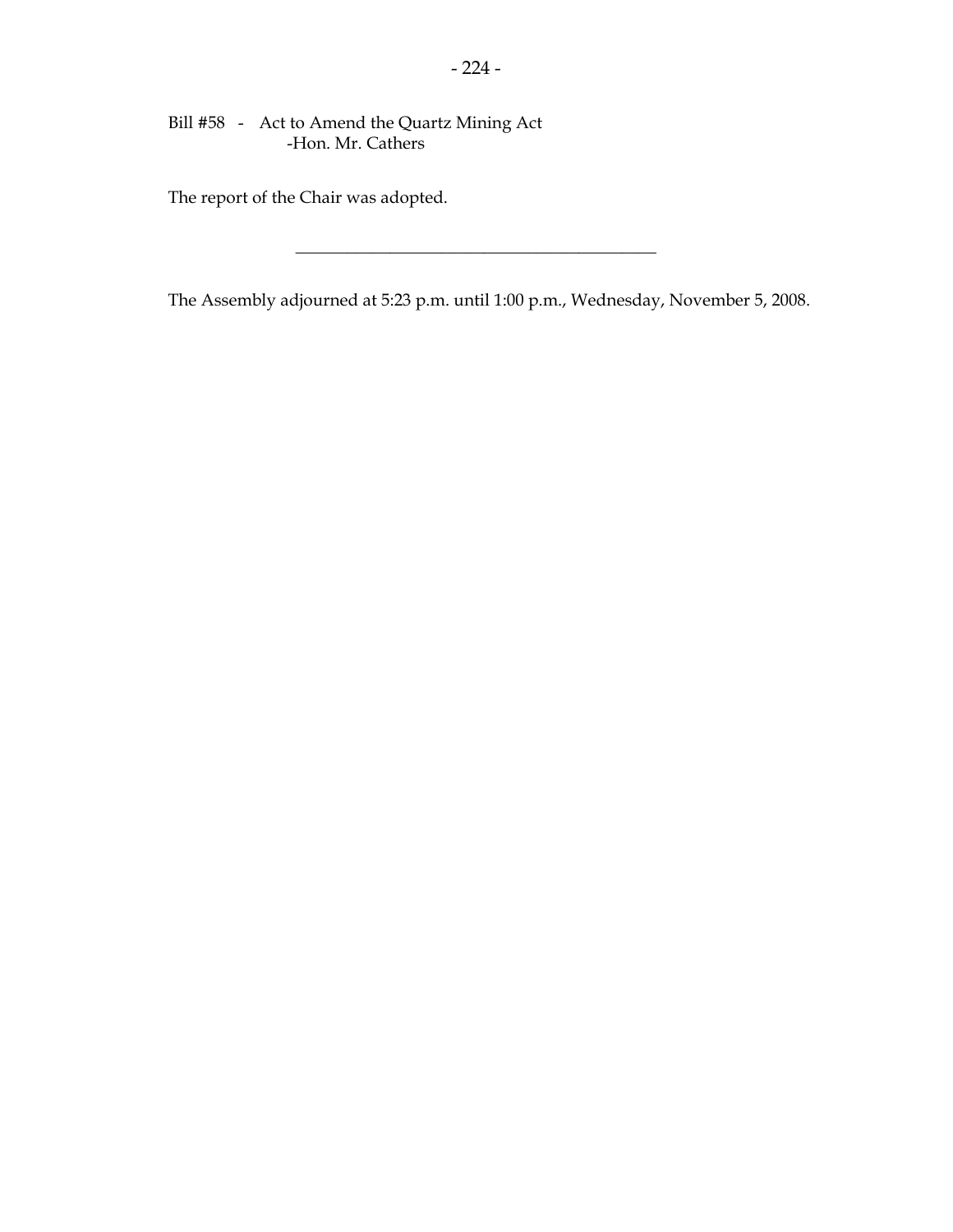### **VOTES AND PROCEEDINGS**

### **of the**

### **YUKON LEGISLATIVE ASSEMBLY**

### **32nd Legislative Assembly The Contract Session**

### Wednesday, November 5, 2008

The Speaker took the Chair at 1:00 p.m.

#### **PETITIONS**

#### **Report of the Clerk**

The Clerk reported on Petition #6 as follows:

"Mr. Speaker and Honourable Members of the Assembly:

 I have had the honour to review a petition, being Petition #6 of the First Session of the 32nd Legislative Assembly, as presented by the Member for Whitehorse Centre on November 4, 2008.

 This petition meets the requirements as to form of the Standing Orders of the Yukon Legislative Assembly.

> Floyd McCormick, Clerk Yukon Legislative Assembly"

 The Speaker ruled that, accordingly, Petition #6 was deemed to have been read and received.

#### **OPPOSITION PRIVATE MEMBERS' BUSINESS**

The following bill was called for Second Reading:

 Bill #109 - Young Worker Protection Act -Mr. Cardiff

 A debate having started on Second Reading of Bill #109, entitled Young Worker Protection Act, it was moved by the Hon. Mr. Cathers, Minister of Energy, Mines and Resources, to adjourn debate. The question being put, it was agreed to on the following recorded Division:

|         | <b>YEA</b> |         |   |
|---------|------------|---------|---|
| Fentie  | Kenyon     | Horne   |   |
| Cathers | Rouble     | Hart    | Q |
| Taylor  | Lang       | Nordick |   |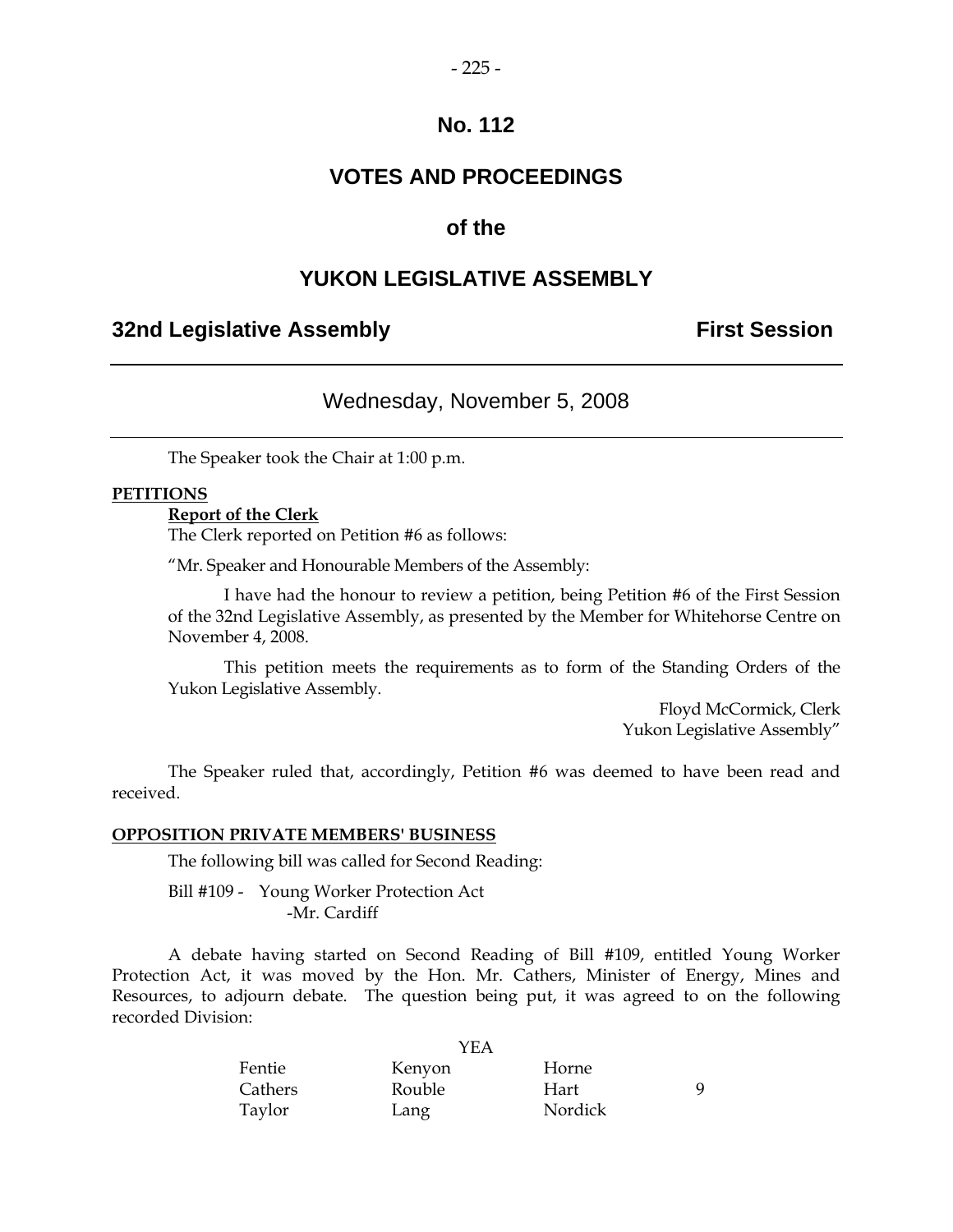| Mitchell   | Inverarity | Cardiff |  |
|------------|------------|---------|--|
| McRobb     | Hardy      | Edzerza |  |
| Fairclough |            |         |  |

Moved by Mr. Mitchell, Member for Copperbelt:

THAT this House urges the Yukon Government to:

- (1) establish an appropriate, safe and secure mental health facility within the confines of Whitehorse General Hospital for those persons diagnosed with mental health issues; and
- (2) create a streamlined system for admitting patients to this secure facility to allow these people to receive the appropriate treatment as soon as they are diagnosed with a mental health issue. **(Motion #503)**

 A debate having started on the motion, it was moved by the Hon. Mr. Cathers, Minister of Energy, Mines and Resources, in amendment thereto:

 THAT Motion #503 be amended by inserting after the words "THAT this House urges" the phrase "the Yukon Hospital Corporation to utilize funding provided by".

 A debate arising on the amendment to the motion and the time reaching 5:30 p.m., while the Hon. Mr. Cathers, Minister of Energy, Mines and Resources, was speaking to it, the Speaker, pursuant to Standing Order 2(2), adjourned the House until 1 p.m. on Thursday, November 6, 2008, and debate on the amendment and Motion #503 was accordingly adjourned.

The Assembly adjourned at 5:30 p.m. until 1:00 p.m., Thursday, November 6, 2008.

\_\_\_\_\_\_\_\_\_\_\_\_\_\_\_\_\_\_\_\_\_\_\_\_\_\_\_\_\_\_\_\_\_\_\_\_\_\_\_\_\_\_

NAY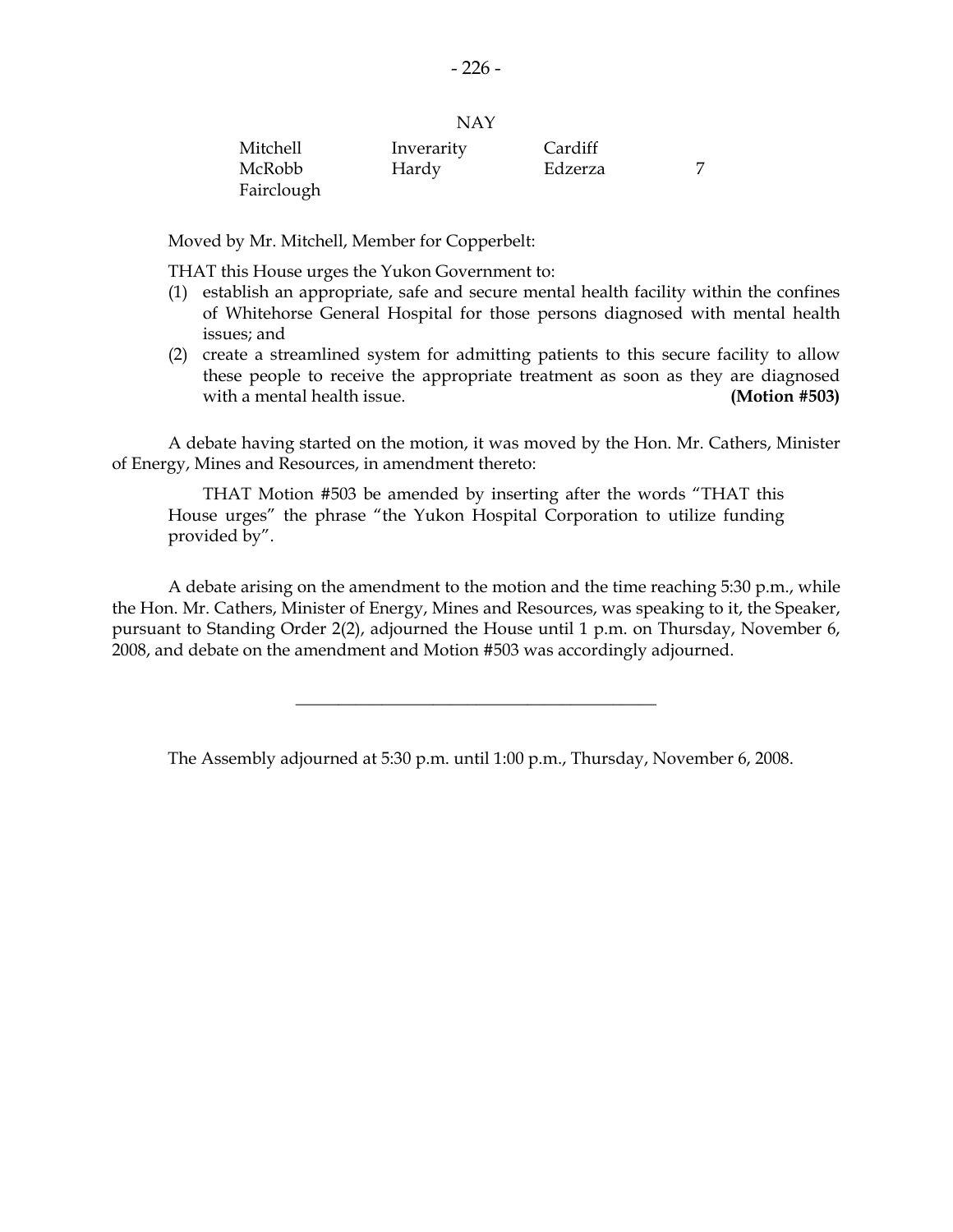### **VOTES AND PROCEEDINGS**

### **of the**

### **YUKON LEGISLATIVE ASSEMBLY**

### **32nd Legislative Assembly First Session**

### Thursday, November 6, 2008

The Speaker took the Chair at 1:00 p.m.

#### **MOMENT OF SILENCE – In Recognition of Remembrance Day Observance**

The Speaker and the House observed Remembrance Day as follows:

"Before the House proceeds to the Daily Routine, I'd ask the Members to remain standing, while we pause to honour those who have served and continue to serve in Canada's Armed Forces. Tuesday, November 11, is Remembrance Day. Remembrance Day marks the end of Veterans' Week and is a time for Yukoners and other Canadians to honour the men and women who have defended Canada during times of war and have brought peace to troubled parts of the world. The freedom we enjoy today is due in large measure to their sacrifice. 2008 marks the 90th anniversary of the end of the First World War. At the beginning of Veterans Week the Vigil 1914-1918 project debuted at Trafalgar Square in London. In the presence of Queen Elizabeth II, Prince Philip, the Canadian High Commissioner to Britain and war veterans, the names of the 68,000 Canadian soldiers killed in the First World War were projected on to Canada House. Every night during Veterans Week this display will be projected first onto Canada House and then on major public buildings in Canada, including the National War Memorial in Ottawa. At this time of year we wear poppies, we pause for two minutes of silent tribute and attend ceremonies to honour our veterans. Two minutes is scarcely enough time to fully appreciate those who gave their lives for ours. As this is the last sitting day before Remembrance Day, it is appropriate for Members to observe a moment of silence. I would ask, therefore, that Members and all others present rise, bow their heads and reflect on the sacrifices of those who have served, and continue to serve, Canada in times of war, military conflict and peace."

#### **TABLING RETURNS AND DOCUMENTS**

 Hon. Mr. Hart, Minister responsible for Yukon Workers' Compensation Health and Safety Board

 - Yukon Workers' Compensation Health and Safety Board 2007 Annual Report and Audited Financial Statements **(Sessional Paper #86)**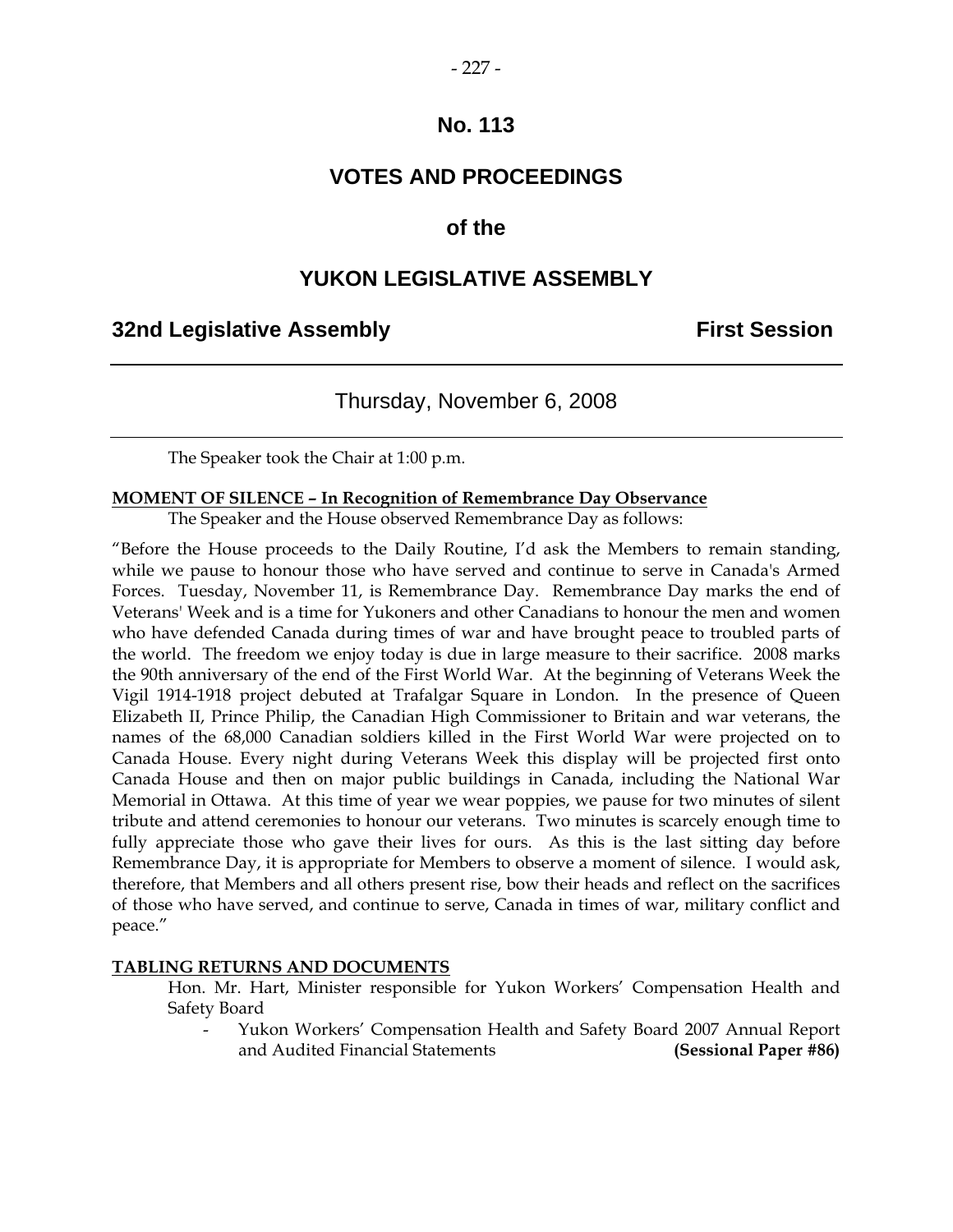#### **NOTICE OF GOVERNMENT PRIVATE MEMBERS' BUSINESS**

 Pursuant to Standing Order 14.2(7), the Hon. Mr. Cathers, Government House Leader, identified Motion #542 and Motion #366 as being the items to be called during Government Private Members' Business on Wednesday, November 12, 2008.

#### **COMMITTEE OF THE WHOLE**

According to Order, the Assembly resolved into Committee of the Whole.

The following bills were reported without amendment:

- Bill #58 Act to Amend the Quartz Mining Act -Hon. Mr. Cathers
- Bill #62 Act to Amend the Animal Protection Act -Hon. Mr. Cathers

The report of the Chair was adopted.

The Assembly adjourned at 5:20 p.m. until 1:00 p.m., Wednesday, November 12, 2008.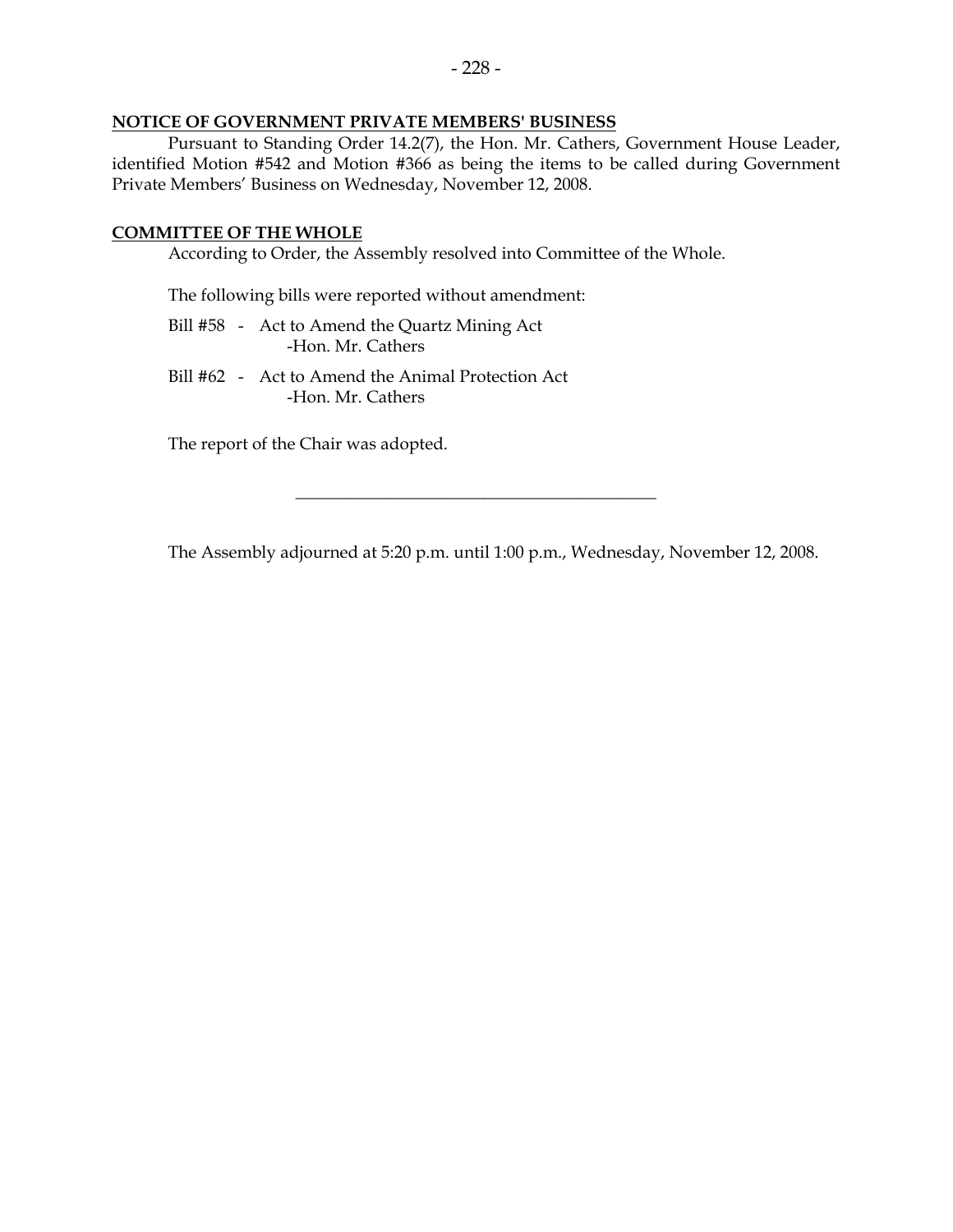### **VOTES AND PROCEEDINGS**

### **of the**

### **YUKON LEGISLATIVE ASSEMBLY**

### **32nd Legislative Assembly First Session**

### Wednesday, November 12, 2008

The Speaker took the Chair at 1:00 p.m.

#### **SPEAKER'S STATEMENT (Re: Changes to the Order Paper – withdrawal of Motion)**

 Prior to proceeding with the Daily Routine, the Speaker informed the House that Motion #546, standing in the name of the Leader of the Third Party, would not be transferred from the Notice paper to the Order Paper as it wass now outdated.

#### **GOVERNMENT PRIVATE MEMBERS' BUSINESS**

Moved by Mr. Nordick, Member for Klondike:

 THAT this House urges the Government of Yukon to request the Employment Standards Board, in conjunction with the Yukon Workers' Compensation, Health and Safety Board, to:

- (1) conduct a thorough review and assessment of the current situation involving the employment of children and young people in the Yukon workforce to ensure their protection from hazardous environments, substances and occupations,
- (2) identify gaps in current employment standards, occupational health and safety, and education legislation in Yukon governing the employment of children and young people, including consultations with parents and employers; and
- (3) present a report on their findings to the Yukon Legislative Assembly within the first 10 days of the next sitting. **(Motion #542)**

 A debate arising on the motion, it was moved by Mr. Fairclough, Member for Mayo-Tatchun, in amendment thereto:

 THAT Motion #542 be amended by inserting immediately after the words "Health and Safety Board: the following:

"and the Human Rights Commission,"

A debate started on the amendment.

 [At 3:30 p.m., the Speaker recessed the House due to a power outage. The House was called to order at 4:16 p.m.]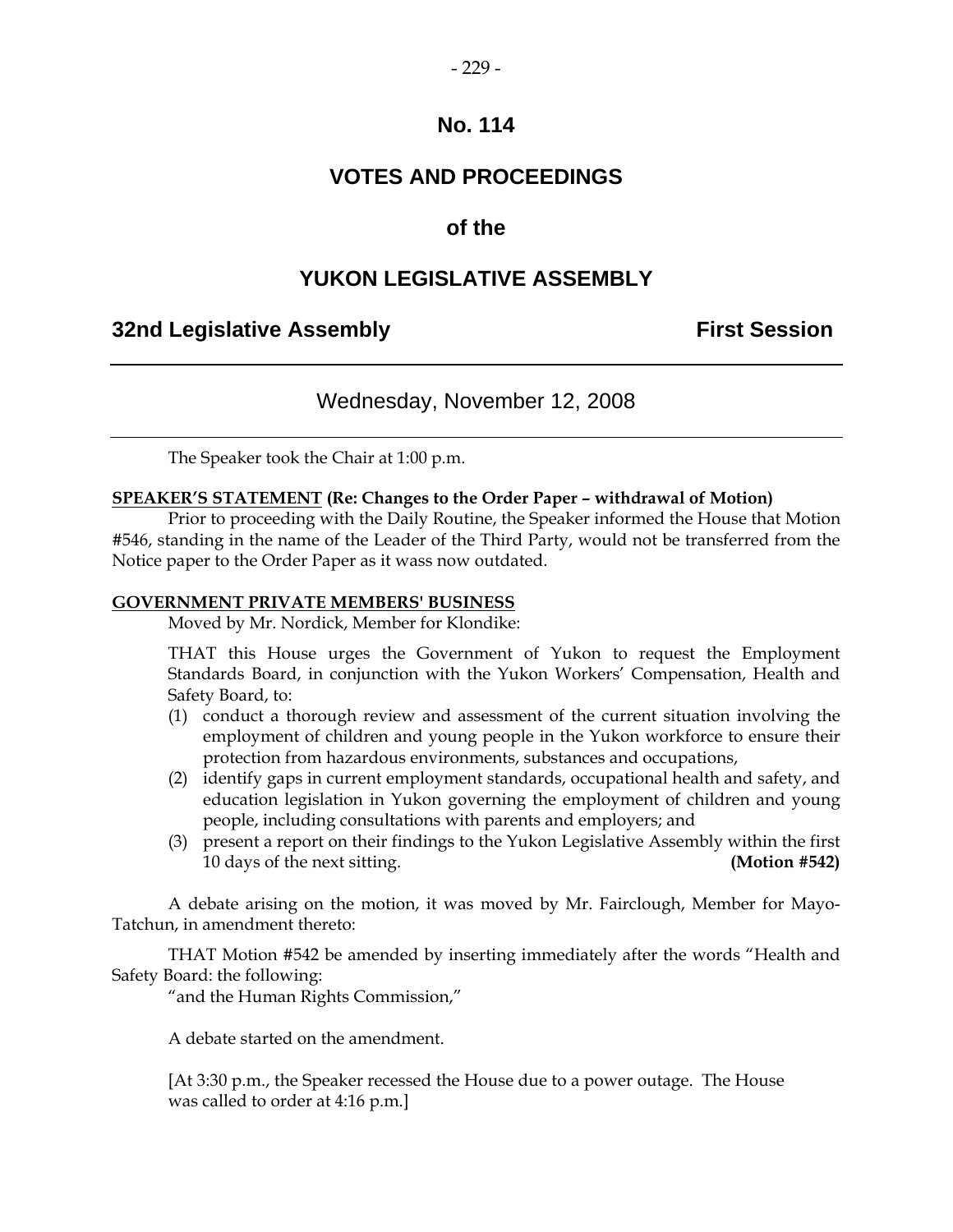|                 | YEA        |         |  |
|-----------------|------------|---------|--|
| Mitchell        | Fairclough | Cardiff |  |
| McRobb<br>Elias | Inverarity | Edzerza |  |
|                 | <b>NAY</b> |         |  |
| Fentie          | Rouble     | Hart    |  |
| Cathers         | Lang       | Nordick |  |
| Taylor          | Horne      |         |  |

 The debate continued on the amendment and the question being put, it was negatived on the following recorded Division:

 The debate continuing on the motion, it was moved by Mr. Cardiff, Member for Mount Lorne, in amendment thereto:

 THAT Motion #542 be amended by deleting from clause 2, the phrase "including consultation with parents and employers" and replacing it with the phrase:

 "by conducting consultations with parents, employers, youth and labour organizations using Bill #109, Young Worker Protection Act as a discussion document".

A debate arising on the amendment and the question being put, it was agreed to.

 A debate arising on Motion #542 as amended and the question being put, it was agreed to on the following recorded Division:

|         | YEA             |            |    |
|---------|-----------------|------------|----|
| Fentie  | Horne           | Elias      |    |
| Cathers | Hart            | Inverarity |    |
| Taylor  | Nordick         | Cardiff    | 14 |
| Rouble  | <b>Mitchell</b> | Edzerza    |    |
| Lang    | McRobb          |            |    |
|         | NAY             |            |    |

0

The Assembly adjourned at 5:27 p.m. until 1:00 p.m., Thursday, November 13, 2008.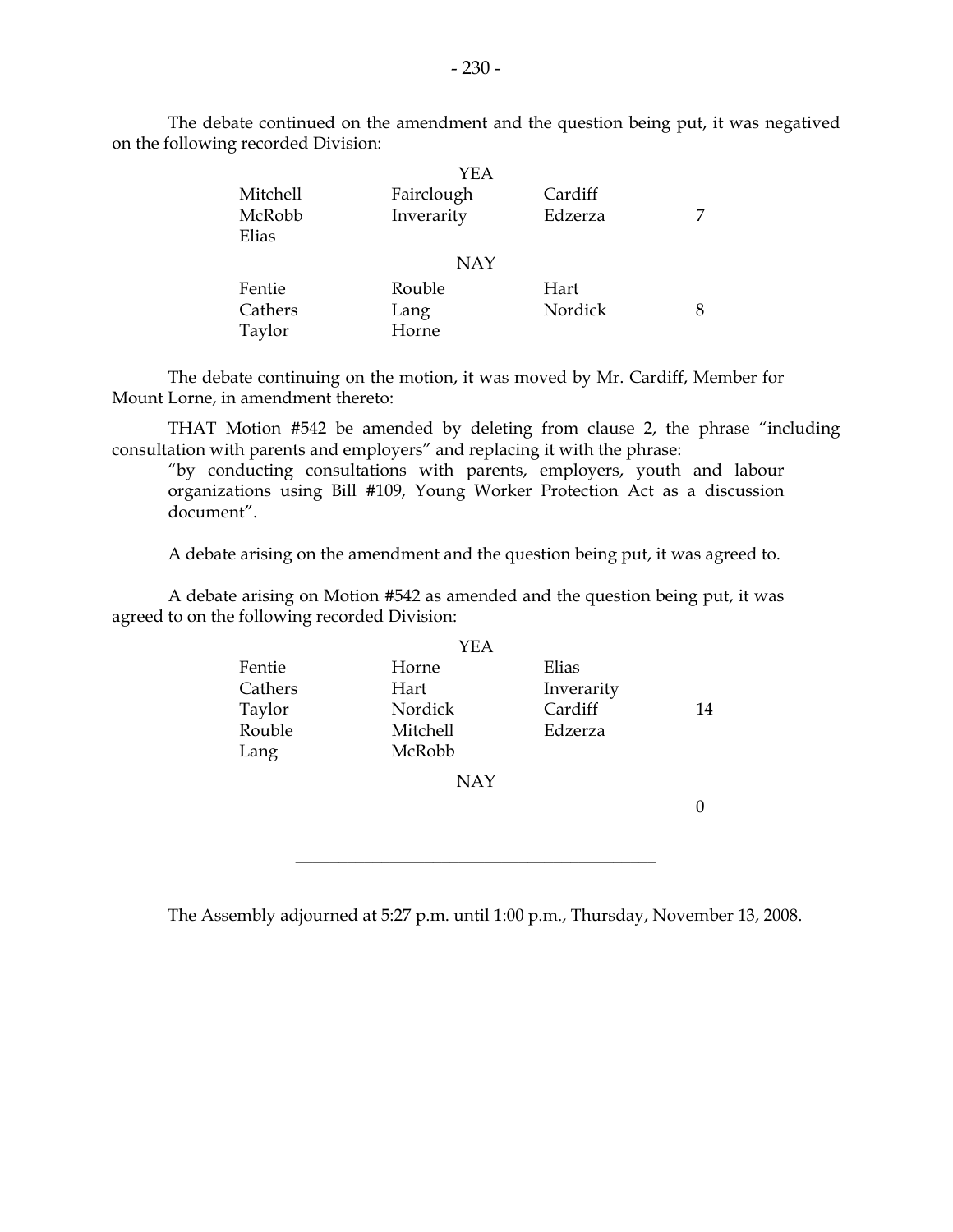### **VOTES AND PROCEEDINGS**

### **of the**

### **YUKON LEGISLATIVE ASSEMBLY**

### **32nd Legislative Assembly The Contract Session**

### Thursday, November 13, 2008

The Speaker took the Chair at 1:00 p.m.

#### **SPEAKER'S STATEMENT (Re: Changes to the Order Paper – withdrawal of Motion)**

 Prior to proceeding with the Daily Routine, the Speaker informed the House that Motion Nos. 569 and 570, both standing in the name of Mr. Hardy, the Leader of the Third Party, were not placed on the Notice Paper as they were not in order.

#### **TABLING RETURNS AND DOCUMENTS**

Hon. Mr. Hart, Minister of Health and Social Services

- Yukon Health Care Review: Final Report (dated September 2008)

**(Filed Document #69)** 

Mr. McRobb, Member for Kluane

Forest Resources Act, Bill #59: letter to all MLAs (dated November 5, 2008) from Liard First Nation Chief Liard McMillan and Liard First Nation Position Paper (dated November 6, 2008) **(Filed Document #70)**

#### **GOVERNMENT BILLS (Second Reading)**

The following bill was called for Second Reading:

 Bill #59 - Forest Resources Act -Hon. Mr. Cathers

 A debate arising on the motion for Second Reading of Bill #59, and the question being put, it was agreed to on the following recorded Division:

|          | YEA        |            |   |
|----------|------------|------------|---|
| Fentie   | Rouble     | Hart       |   |
| Cathers  | Lang       | Nordick    | 9 |
| Taylor   | Horne      | Edzerza    |   |
|          | <b>NAY</b> |            |   |
| Mitchell | Elias      | Inverarity | 5 |
| McRobb   | Fairclough |            |   |

 Bill #59, entitled Forest Resources Act, was accordingly, referred to Committee of the Whole.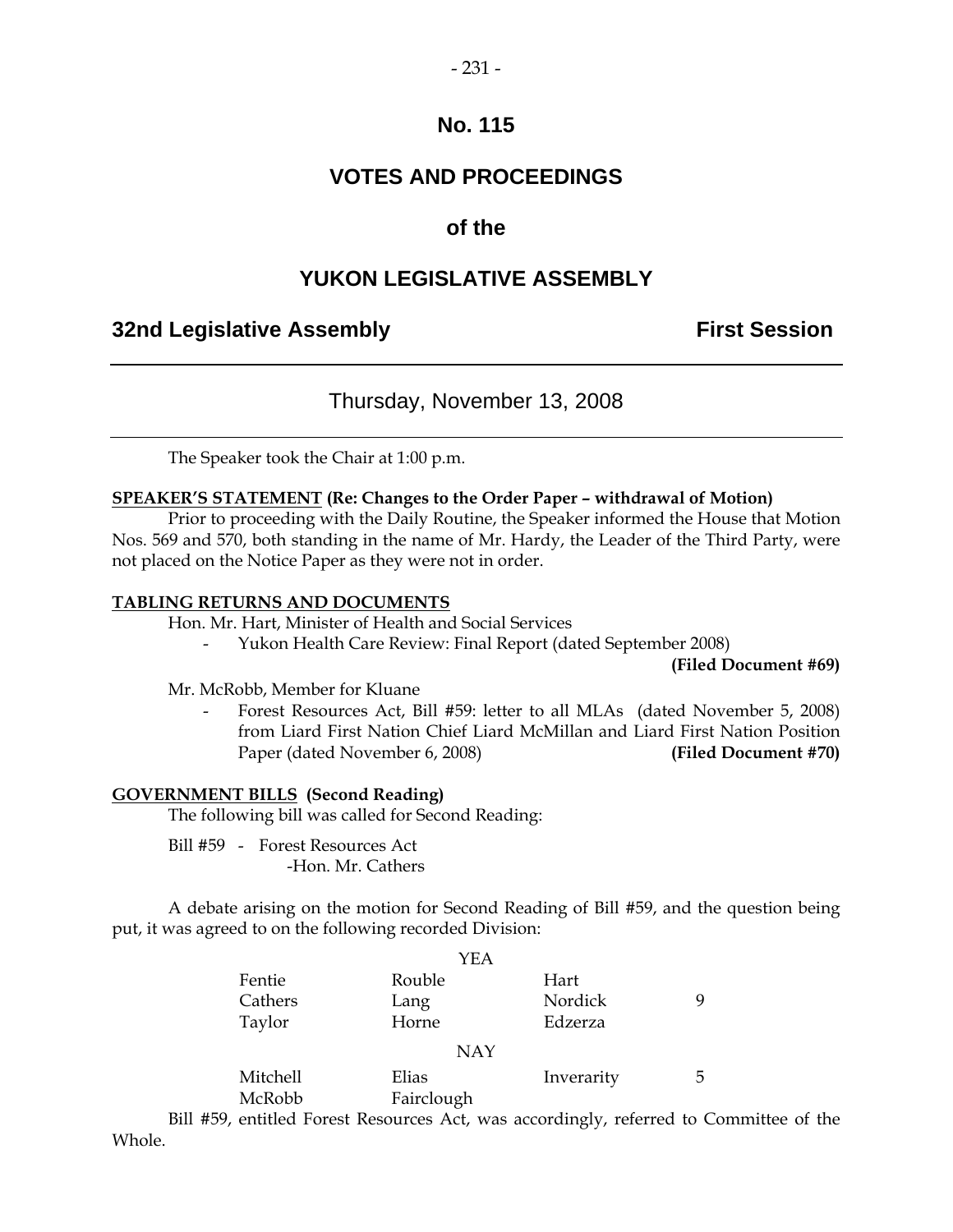### **COMMITTEE OF THE WHOLE**

According to Order, the Assembly resolved into Committee of the Whole.

Progress was reported on the following bill:

 Bill #59 - Forest Resources Act -Hon. Mr. Cathers

The report of the Chair was adopted.

The Assembly adjourned at 5:26 p.m. until 1:00 p.m., Monday, November 17, 2008.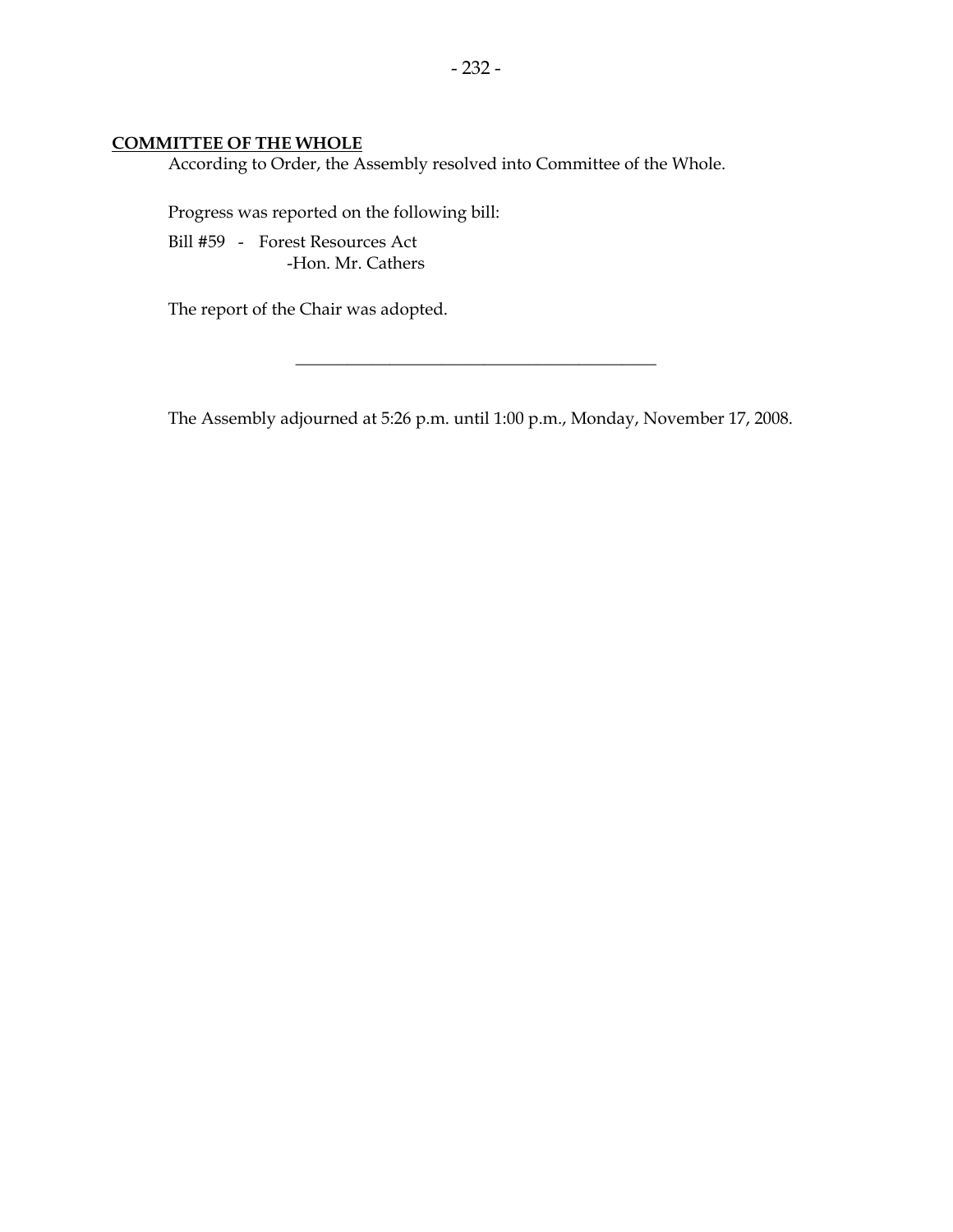### **VOTES AND PROCEEDINGS**

### **of the**

### **YUKON LEGISLATIVE ASSEMBLY**

### **32nd Legislative Assembly The Contract Session**

Monday, November 17, 2008

The Speaker took the Chair at 1:00 p.m.

#### **GOVERNMENT BILLS (Second Reading)**

The following bill was read a second time and referred to Committee of the Whole.

 Bill #63 - Act to Amend the Seniors Income Supplement Act -Hon. Mr. Hart

#### **COMMITTEE OF THE WHOLE**

According to Order, the Assembly resolved into Committee of the Whole.

Progress was reported on the following bill:

 Bill #59 - Forest Resources Act -Hon. Mr. Cathers

The report of the Chair was adopted.

The Assembly adjourned at 5:31 p.m. until 1:00 p.m., Tuesday, November 18, 2008.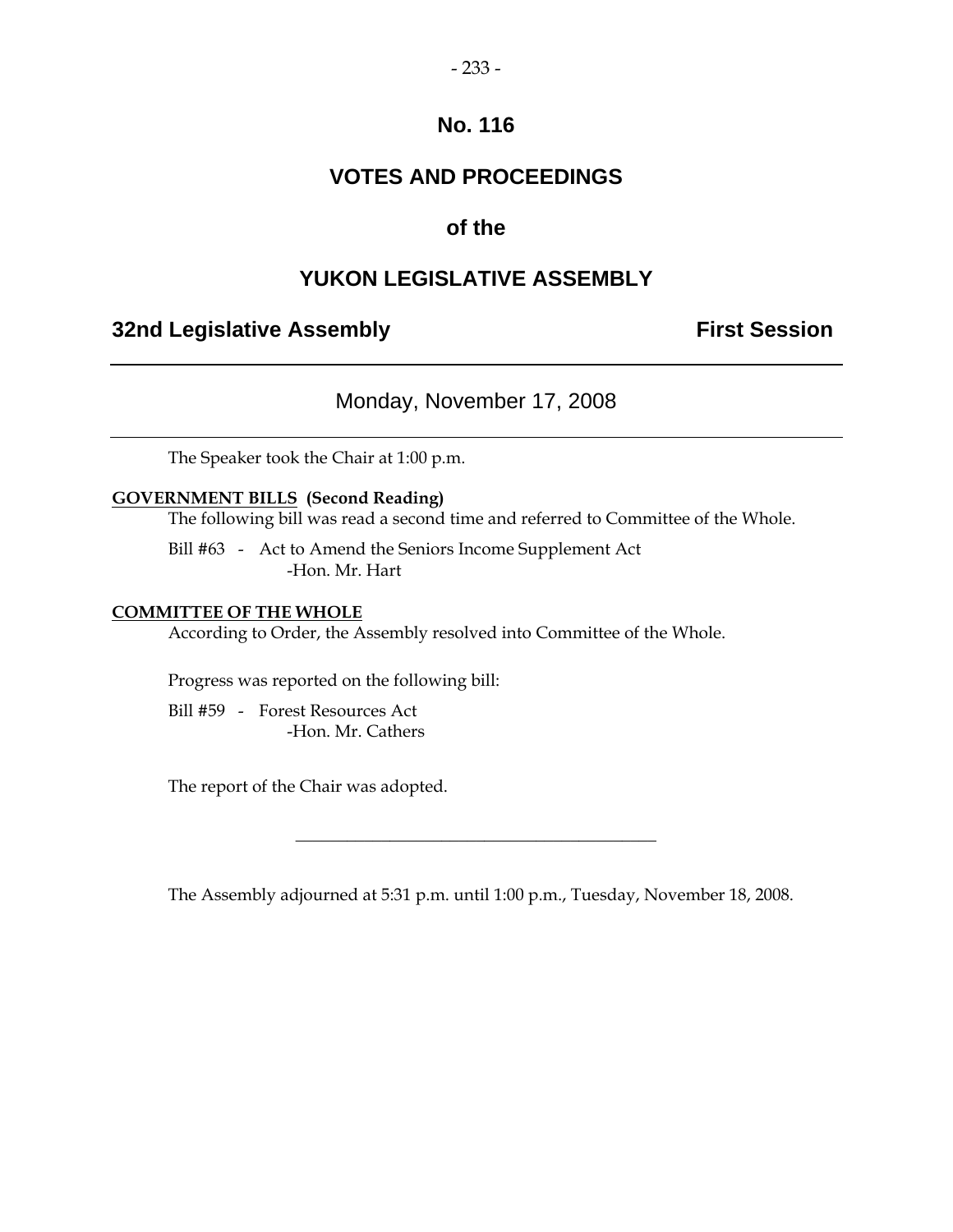### **VOTES AND PROCEEDINGS**

### **of the**

### **YUKON LEGISLATIVE ASSEMBLY**

### **32nd Legislative Assembly First Session**

### Tuesday, November 18, 2008

The Speaker took the Chair at 1:00 p.m.

#### **NOTICE OF OPPOSITION PRIVATE MEMBERS' BUSINESS**

 Pursuant to Standing Order 14.2(3), Mr. McRobb, Official Opposition House Leader, identified Motion #590 and Motion #150 as being the items to be called during Opposition Private Members' Business on Wednesday, November 19, 2008.

 Pursuant to Standing Order 14.2(3), Mr. Cardiff, Third Party House Leader, identified Motion #477 and Motion #41 as being the items to be called during Opposition Private Members' Business on Wednesday, November 19, 2008.

#### **GOVERNMENT MOTIONS**

Moved by the Hon. Mr. Hart, Member for Riverdale South

 THAT this House urges the Government of Yukon to engage Yukoners in a dialogue on the findings and recommendations of The Yukon Health Care Review, a report that reviewed the current and long-term sustainability over the next ten years of the public health care system in Yukon,

 THAT a Steering Committee on Health Care Sustainability comprised of health care and medical professionals, and finance and First Nation officials, be established to undertake this dialogue with Yukoners and prepare a report on "What They Heard"; and

 THAT an Oversight Committee on Health Care Sustainability comprised of the Minister of Finance and the Minister of Health and Social Services be established with an invitation being extended for one representative from the Official Opposition, the Third Party, and Yukon First Nations to participate on the committee and oversee the work of the Steering Committee on Health Care Sustainability including receiving the report on "What They Heard" for ultimate presentation to the Yukon Legislative Assembly in the 2009 Spring Sitting. **(Motion #575)** 

Debate started on the motion.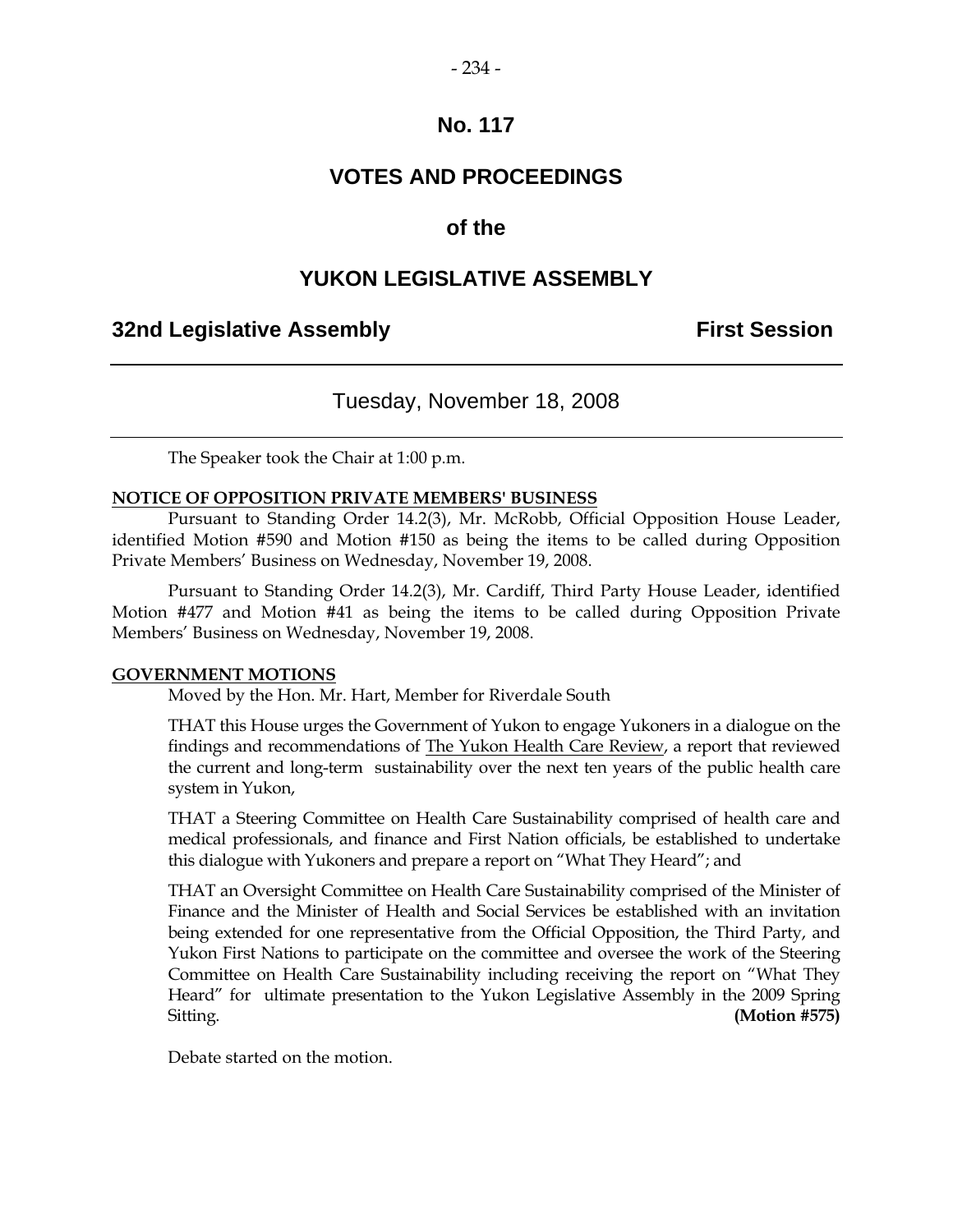#### **Quorum Count**

 At 2:57 p.m. during debate on the motion, the Hon. Mr. Cathers, Government House Leader, rose on a Point of Order to state that there did not appear to be a quorum present. Pursuant to Standing Order 3(2), the Speaker rang the bells and then did a count. A quorum was present for the count.

The debate continued on the motion.

#### **Quorum Count**

 At 4:54 p.m. during debate on the motion, Mr. Edzerza, Member for McIntyre-Takhini, rose on a Point of Order to state that there did not appear to be a quorum present. Pursuant to Standing Order 3(2), the Speaker rang the bells and then did a count. A quorum was present for the count.

 A debate continued on Motion #575 and the question being put, it was agreed to on the following recorded Division:

|         | YEA        |            |    |
|---------|------------|------------|----|
| Fentie  | Horne      | Elias      |    |
| Cathers | Hart       | Fairclough |    |
| Taylor  | Nordick    | Inverarity | 14 |
| Rouble  | Mitchell   | Cardiff    |    |
| Lang    | McRobb     |            |    |
|         | <b>NAY</b> |            |    |
| Edzerza |            |            | 1  |

#### **COMMITTEE OF THE WHOLE**

According to Order, the Assembly resolved into Committee of the Whole.

 It was moved by the Hon. Mr. Cathers, Government House Leader, that Committee of the Whole report progress on Bill #59, entitled Forest Resources Act. The motion to report progress was agreed to on a count of eight yea and seven nay.

\_\_\_\_\_\_\_\_\_\_\_\_\_\_\_\_\_\_\_\_\_\_\_\_\_\_\_\_\_\_\_\_\_\_\_\_\_\_\_\_\_\_

The Assembly adjourned at 5:18 p.m. until 1:00 p.m., Wednesday, November 19, 2008.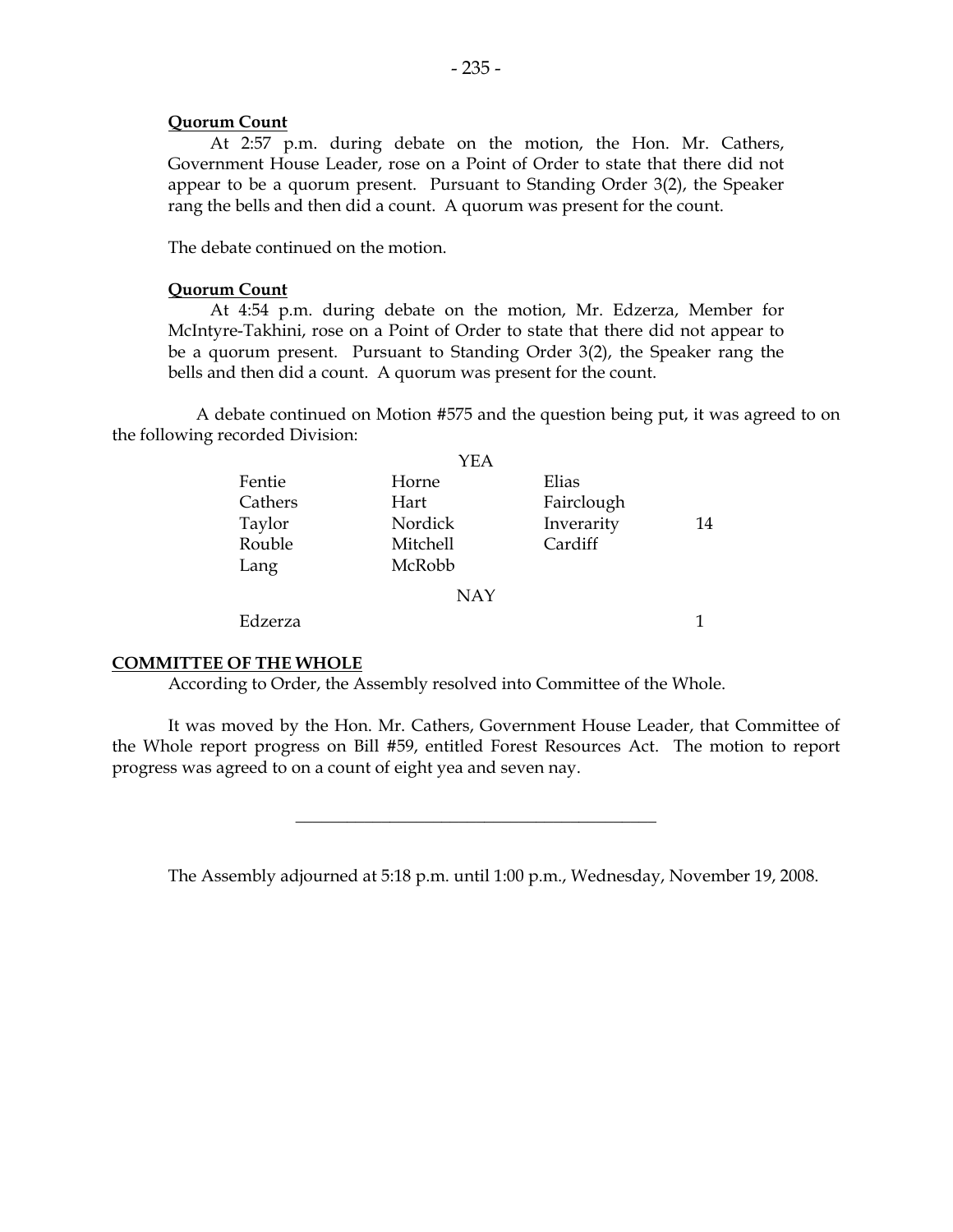## **VOTES AND PROCEEDINGS**

## **of the**

## **YUKON LEGISLATIVE ASSEMBLY**

### **32nd Legislative Assembly The Contract Session**

### Wednesday, November 19, 2008

The Speaker took the Chair at 1:00 p.m.

### **TABLING RETURNS AND DOCUMENTS**

Hon. Mr. Staffen, Speaker

- Ombudsman 2007 Annual Report **(Sessional Paper #87)** 

- Information and Privacy Commissioner 2007 Annual Report

**(Sessional Paper #88)**

#### **PETITIONS (Response to Petition #6)**

 The Hon. Mr. Hart, Minister of Health and Social Services, gave an oral response to Petition #6 (received by the House on November 5, 2008) with regard to adequate and affordable housing and supported independent living.

#### **OPPOSITION PRIVATE MEMBERS' BUSINESS**

Moved by Mr. Mitchell, Member for Copperbelt

THAT this House urges the Yukon Government to:

- (1) improve spending accountability on all capital projects currently under way and on those still in the planning process; and
- (2) explain the:
	- a) evaluation process used for the feasibility and priority of various large capital projects,
	- b) justification for which communities are receiving capital projects,
	- c) justification for the difference between original contracted bid amounts and actual costs on many projects,
	- d) justification of sole sourced contracts on some projects and how this saves money; and
	- e) guidelines used in determining when a project is deemed to be completed within budgeted amount. **(Motion #590)**

 A debate having started on the motion, it was moved by the Hon. Mr. Lang, Minister of Highways and Public Works, in amendment thereto: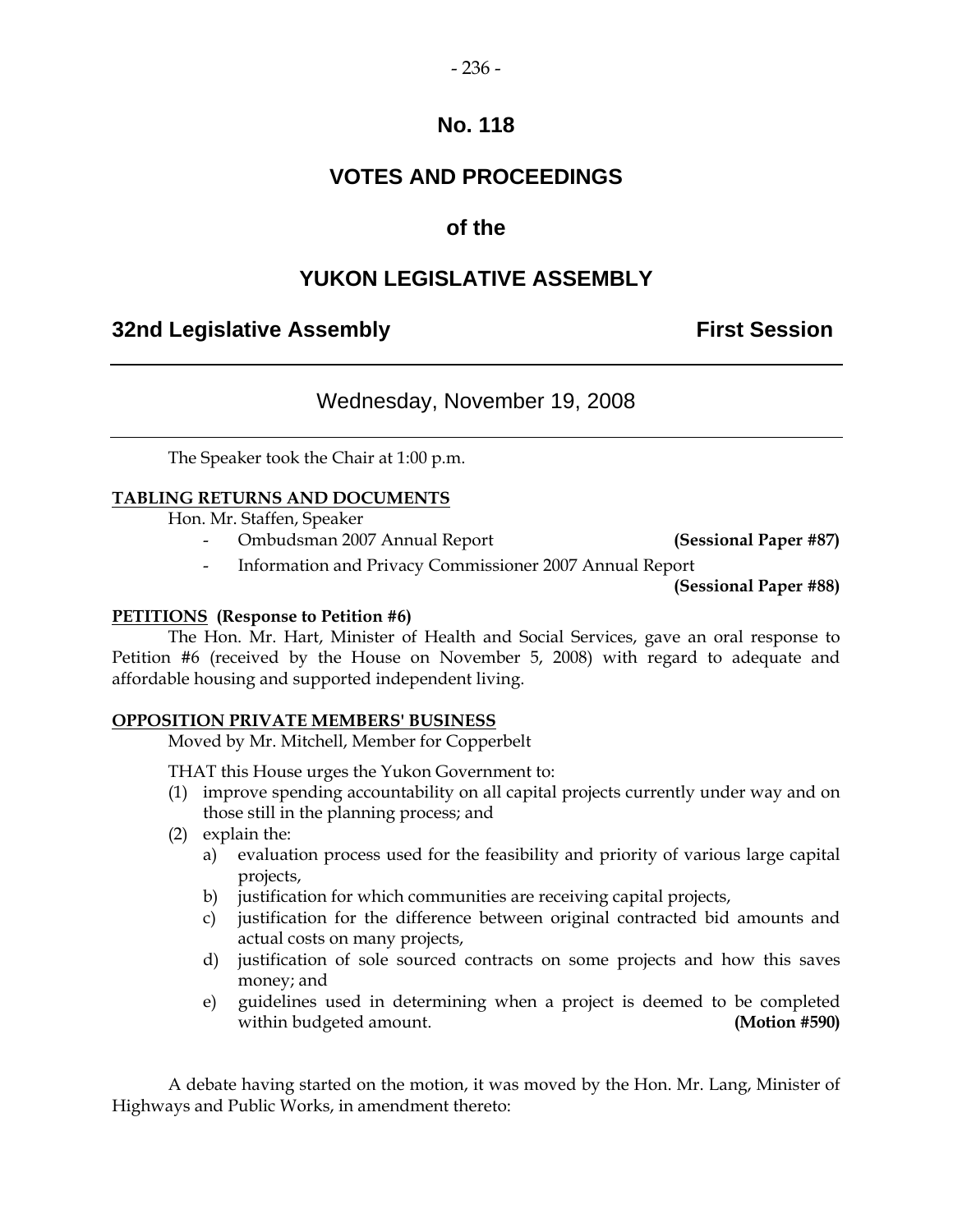THAT Motion #590 be amended by:

- (1) adding after the phrase "urges the Yukon Government to" the words "continue to",
- (2) in bullet number 1, by deleting the word "and" where it appears after the word "process" and replacing it with the words "by continuing to implement the recommendations in the forensic audit of the City of Dawson, and those made by the Auditor General of Canada in her reports on the Mayo-Dawson Transmission System, the Energy Solutions Centre, the Government of Yukon's role in the 2007 Canada Winter Games, and on the Transportation Capital Program and Property Management Agency of the Department of Highways and Public Works",
- (3) by deleting the words in 2(b) and replacing them with "manner in which government has responded to the justified needs of communities and citizens living outside communities by investing in capital projects that respond to the needs and requests of Yukon citizens",
- (4) in 2(c), be deleting the words "many projects" and replacing them with "projects, where a difference occurs",
- (5) deleting  $2(d)$ ,
- (6) after the phrase "budgeted amount," adding the word "and",
- (7) adding as clause 3 the words "utilize sole source contracts only when it is in the best interests of Yukon citizens, or when no comparable Yukon supplier exists for products and services purchased outside the territory".

 A debate arising on the amendment, it was moved in amendment by Mr. Mitchell, Member for Copperbelt:

 THAT the amendment to Motion #590 be amended by inserting immediately after the words "her reports on the" in section (2) the following:

 "Government of Yukon's investment in Asset-backed Commercial Paper – Department of Finance,"

A debate arising on the sub-amendment and the question being put, it was negatived.

 The debate continued on the amendment to Motion #590 and the time reaching 5:30 p.m., while Mr. Fairclough, Member for Mayo-Tatchun, was speaking to it, the Speaker, pursuant to Standing Order 2(2), adjourned the House until 1:00 p.m., Thursday, November 20, 2008 and debate on the amendment and on Motion #590 were accordingly adjourned.

\_\_\_\_\_\_\_\_\_\_\_\_\_\_\_\_\_\_\_\_\_\_\_\_\_\_\_\_\_\_\_\_\_\_\_\_\_\_\_\_\_\_

The Assembly adjourned at 5:30 p.m. until 1:00 p.m., Thursday, November 20, 2008.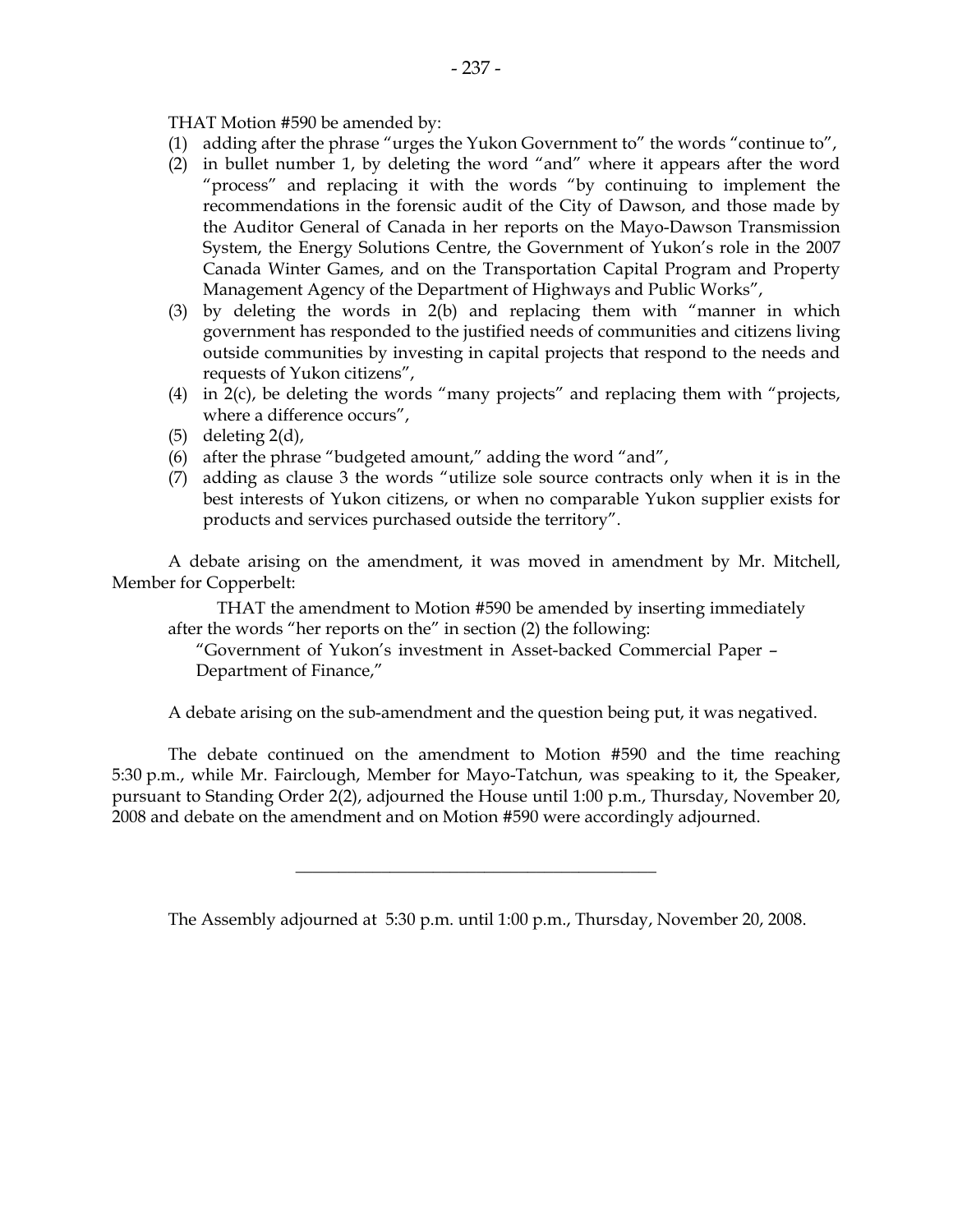### **VOTES AND PROCEEDINGS**

### **of the**

### **YUKON LEGISLATIVE ASSEMBLY**

### **32nd Legislative Assembly The Contract Session**

### Thursday, November 20, 2008

The Speaker took the Chair at 1:00 p.m.

#### **TABLING RETURNS AND DOCUMENTS**

Hon. Mr. Staffen, Speaker

 - Yukon Human Rights Commission April 1, 2007-March 31, 2008 Annual Report **(Sessional Paper #89)** 

Mr. Hardy, Member for Whitehorse Centre

- Report of the Audit of the Pharmacare and Extended Health Benefits Program: Prepared by Government Audit Services Branch, Government of Yukon and Approved by the Audit Committee on May 13, 2008 **(Filed Document #71)**
- Report on the Audit of Contracts: Prepared by Government Audit Service Branch, Government of Yukon and Approved by the Audit Committee on May 13, 2008 **(Filed Document #72)**

#### **PRESENTING REPORTS OF COMMITTEES**

Hon. Ms. Horne, Chair, Select Committee on Human Rights

Human Rights, Select Committee on: Report (dated November 2008)

**(Sessional Paper #90)** 

#### **GOVERNMENT BILLS (Third Reading)**

The following bill was called for Third Reading:

 Bill #58 - Act to Amend the Quartz Mining Act -Hon. Mr. Cathers

 The question being put on the motion for Third Reading of Bill #58, it was agreed to on the following recorded Division:

| Horne    | Elias      |    |
|----------|------------|----|
| Hart     | Fairclough |    |
| Nordick  | Inverarity | 15 |
| Mitchell | Cardiff    |    |
| McRobb   | Edzerza    |    |
|          | I EA       |    |

## $V<sub>E</sub>$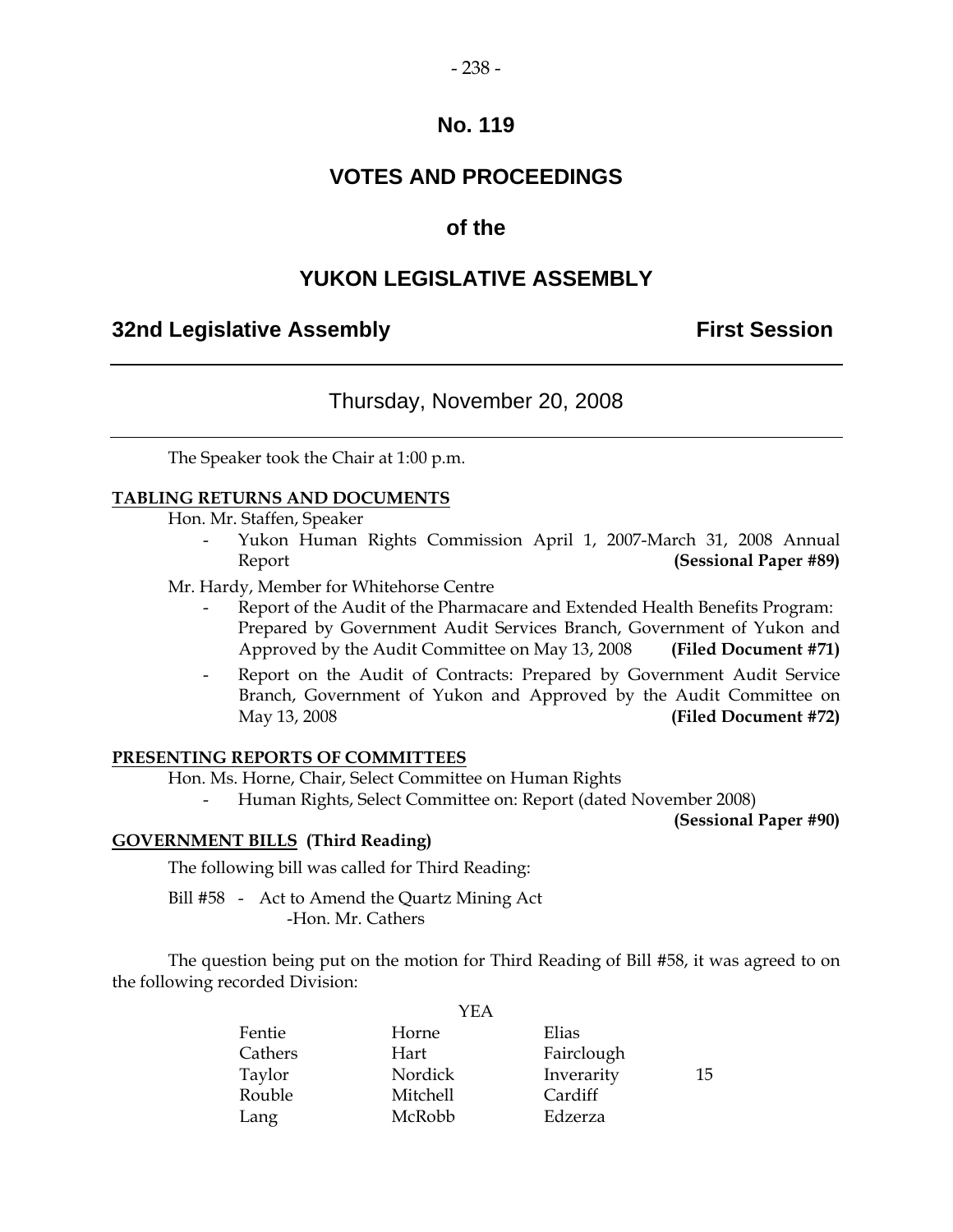#### NAY

0

#### **COMMITTEE OF THE WHOLE**

According to Order, the Assembly resolved into Committee of the Whole.

Progress was reported on the following bill:

 Bill #59 - Forest Resources Act -Hon. Mr. Cathers

The report of the Chair was adopted.

The Assembly adjourned at 5:30 p.m. until 1:00 p.m., Monday, November 24, 2008.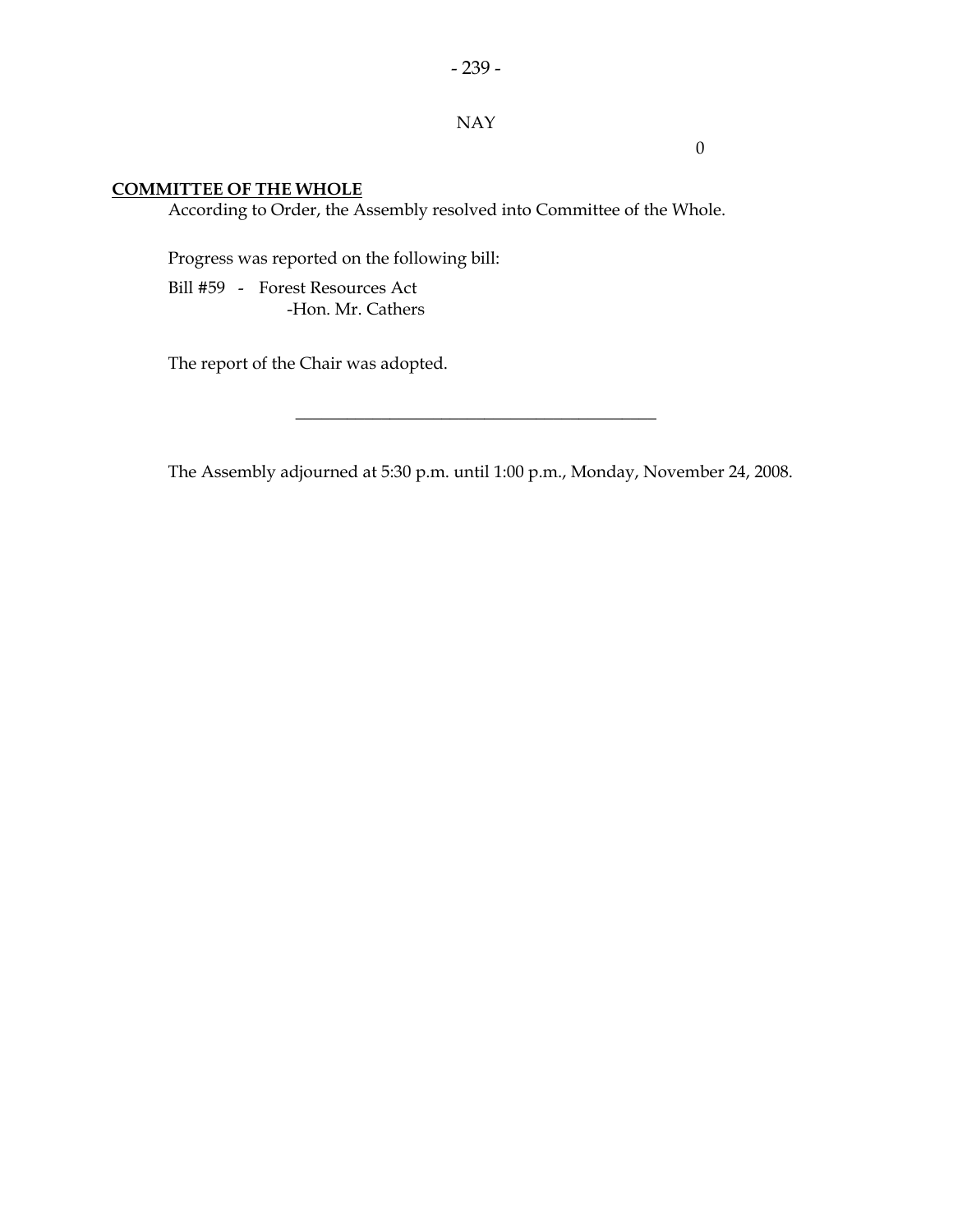### **VOTES AND PROCEEDINGS**

### **of the**

### **YUKON LEGISLATIVE ASSEMBLY**

### **32nd Legislative Assembly First Session**

### Monday, November 24, 2008

The Speaker took the Chair at 1:00 p.m.

#### **TABLING RETURNS AND DOCUMENTS**

Mr. McRobb, Member for Kluane

 - Forest Resources Act consultation: letter (dated November 24, 2008) from Laberge Renewable Resources Council to Hon. Brad Cathers, Minister of Energy, Mines and Resources **(Filed Document #73)** 

#### **GOVERNMENT BILLS (Second Reading)**

The following bill was called for Second Reading:

 Bill #12 - Second Appropriation Act, 2008-09 -Hon. Mr. Fentie

 The debate arising on the motion for Second Reading of Bill #12, entitled Second Appropriation Act, 2008-09, and the time reaching 5:30 p.m., the Speaker, pursuant to Standing Order 2(2), adjourned the House until 1:00 p.m., Tuesday, November 25, 2008 and debate on the motion was accordingly adjourned.

The Assembly adjourned at 5:30 p.m. until 1:00 p.m., Tuesday, November 25, 2008.

 $\overline{\phantom{a}}$  , and the set of the set of the set of the set of the set of the set of the set of the set of the set of the set of the set of the set of the set of the set of the set of the set of the set of the set of the s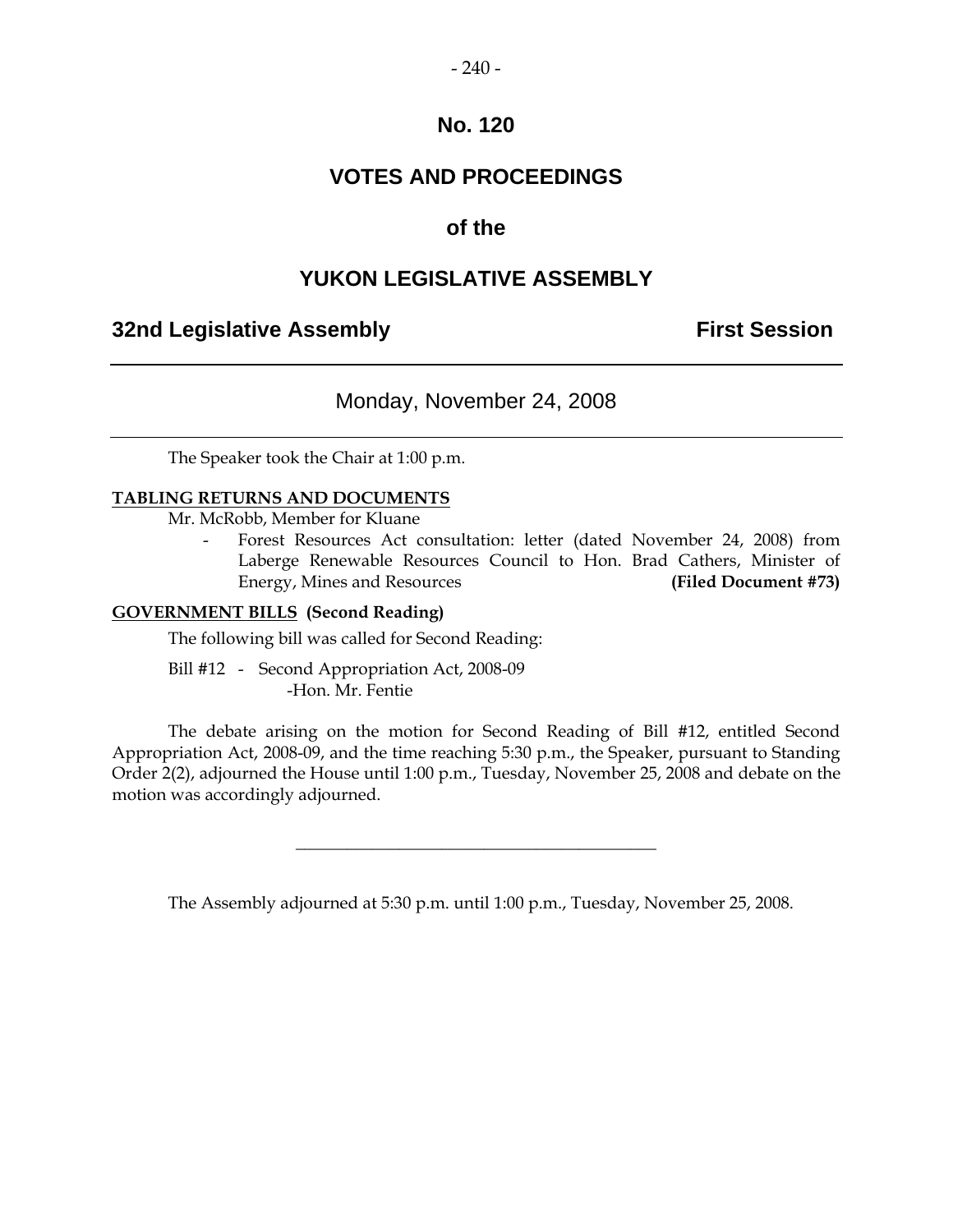### **VOTES AND PROCEEDINGS**

### **of the**

### **YUKON LEGISLATIVE ASSEMBLY**

### **32nd Legislative Assembly First Session**

### Tuesday, November 25, 2008

The Speaker took the Chair at 1:00 p.m.

#### **NOTICE RE GOVERNMENT PRIVATE MEMBERS' BUSINESS**

 Pursuant to Standing Order 14.2(7), the Hon. Mr. Cathers, Government House Leader, informed the House that the Government Private Member did not wish to identify any items to be called during Government Private Members' Business on Wednesday, November 26, 2008.

#### **GOVERNMENT BILLS (Second Reading)**

The following bill was called for Second Reading:

 Bill #12 - Second Appropriation Act, 2008-09 -Hon. Mr. Fentie

 The debate continuing (from November 24, 2008) on the motion for Second Reading of Bill #12, entitled Second Appropriation Act, 2008-09, and the question being put, it was agreed to.

#### **COMMITTEE OF THE WHOLE**

According to Order, the Assembly resolved into Committee of the Whole.

Progress was reported on the following bill:

 Bill #59 - Forest Resources Act -Hon. Mr. Cathers

The report of the Chair was adopted.

The Assembly adjourned at 5:31 p.m. until 1:00 p.m., Wednesday, November 26, 2008.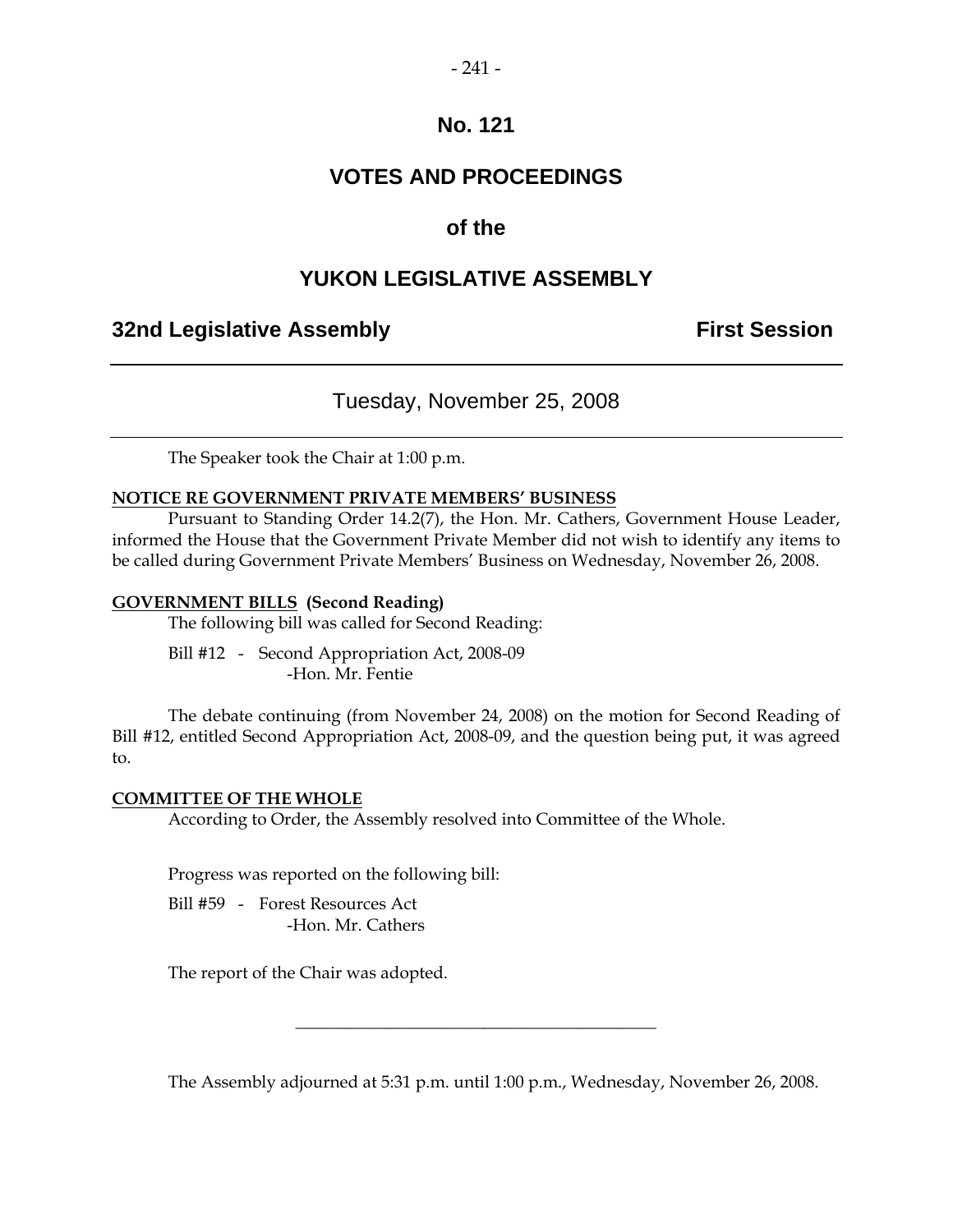### **VOTES AND PROCEEDINGS**

### **of the**

### **YUKON LEGISLATIVE ASSEMBLY**

### **32nd Legislative Assembly First Session**

### Wednesday, November 26, 2008

The Speaker took the Chair at 1:00 p.m.

#### **GOVERNMENT BILLS (Second Reading)**

The following bill was read a second time and referred to Committee of the Whole:

 Bill #57 - Act to Amend the Miners Lien Act -Hon. Mr. Lang

#### **COMMITTEE OF THE WHOLE**

According to Order, the Assembly resolved into Committee of the Whole.

The following bill was reported without amendment:

 Bill #57 - Act to Amend the Miners Lien Act -Hon. Mr. Lang

The report of the Chair was adopted.

#### **UNANIMOUS CONSENT TO PROCEED WITH THIRD READING OF BILL #57**

 The Hon. Brad Cathers, Government House Leader, pursuant to Standing Order 14.3, requested the unanimous consent of the House to proceed with Third Reading of Bill #57, entitled Act to Amend the Miners Lien Act. Unanimous consent was granted.

#### **GOVERNMENT BILLS (Third Reading)**

The following bill was read a third time and passed:

 Bill #57 - Act to Amend the Miners Lien Act -Hon. Mr. Lang

#### **COMMITTEE OF THE WHOLE**

According to Order, the Assembly resolved into Committee of the Whole.

Progress was reported on the following bill: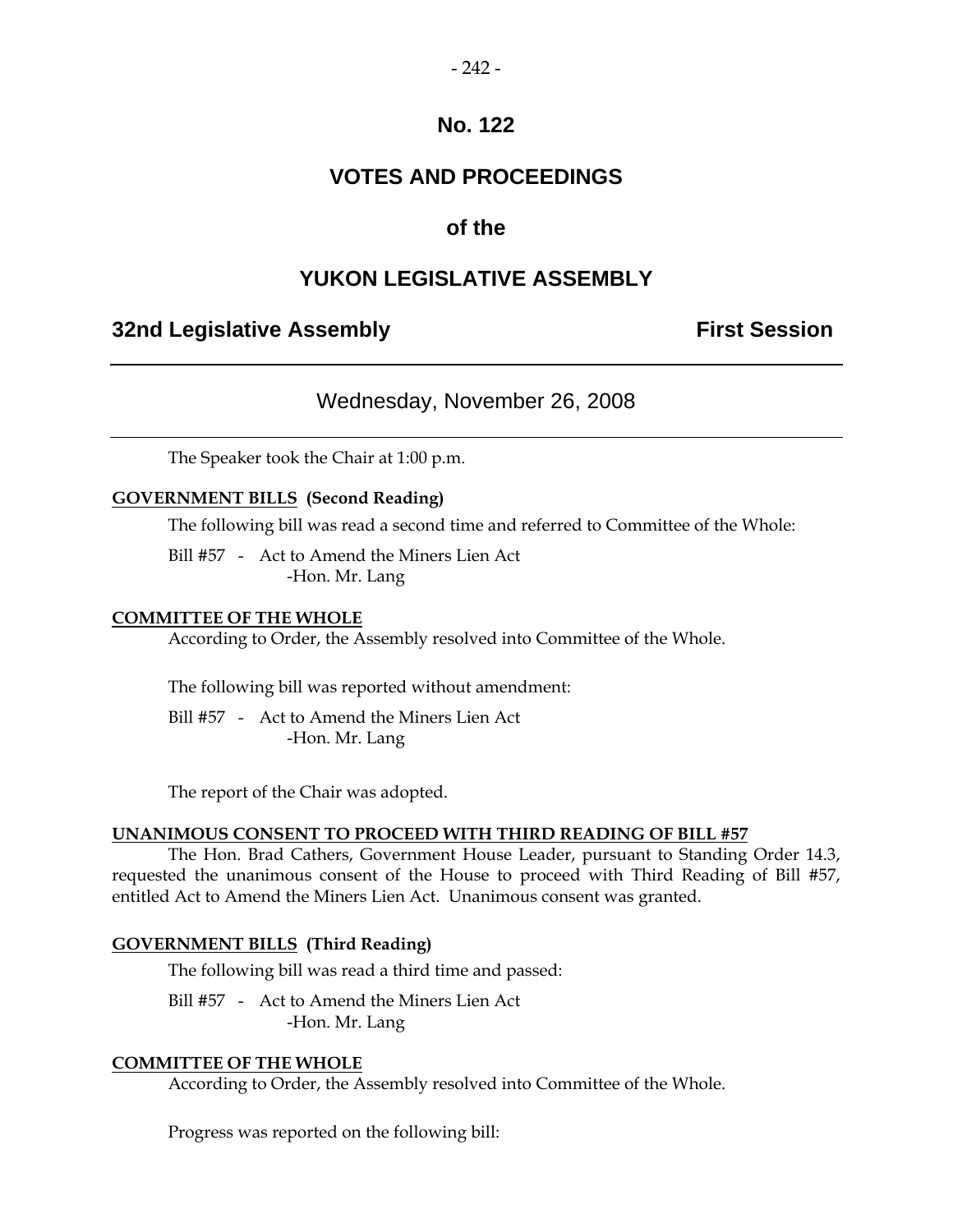Bill #12 - Second Appropriation Act, 2008-09 -Hon. Mr. Fentie

The report of the Chair was adopted.

The Assembly adjourned at 5:31 p.m. until 1:00 p.m., Thursday, November 27, 2008.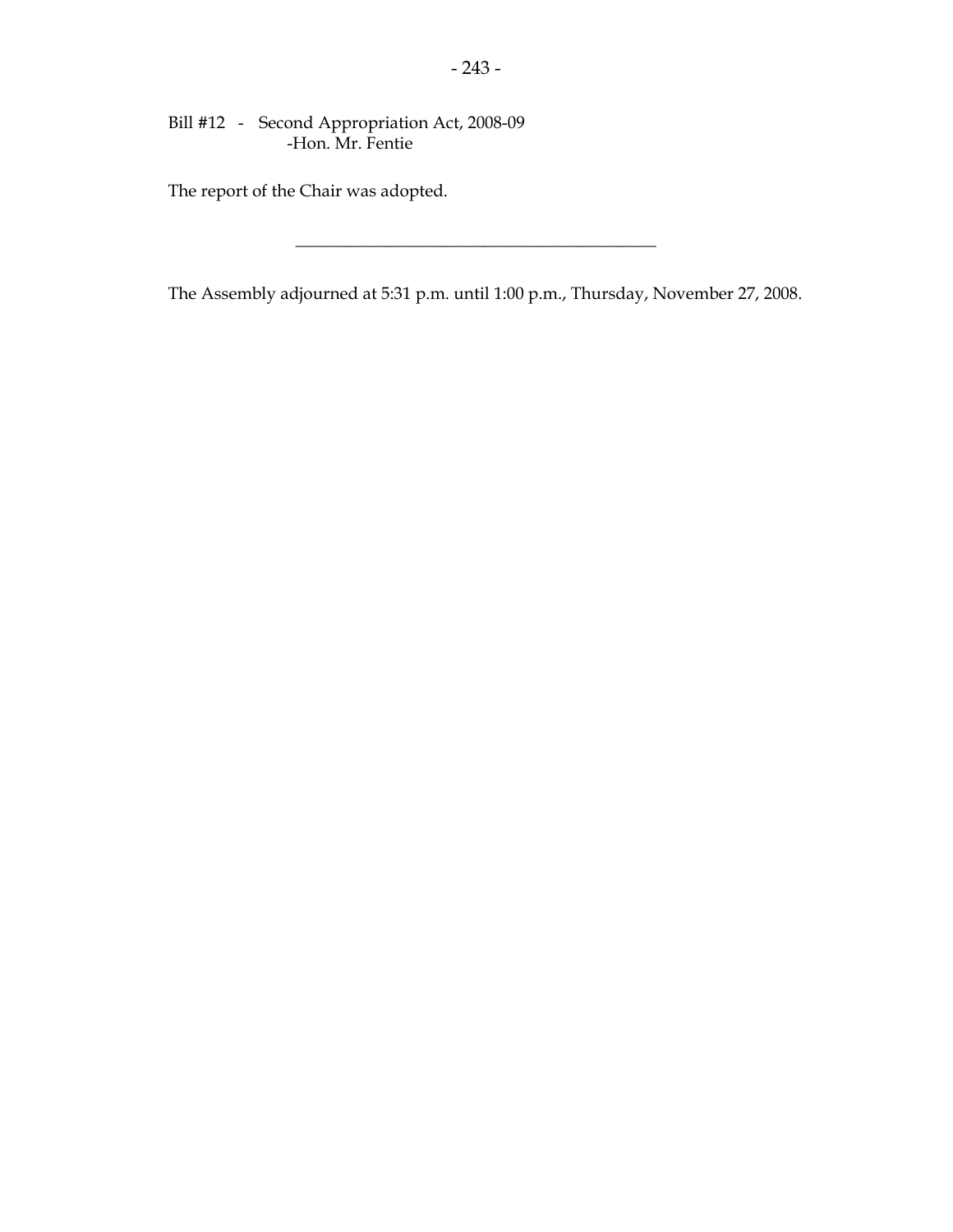### **VOTES AND PROCEEDINGS**

### **of the**

### **YUKON LEGISLATIVE ASSEMBLY**

### **32nd Legislative Assembly First Session**

### Thursday, November 27, 2008

The Speaker took the Chair at 1:00 p.m.

#### **SPEAKER'S STATEMENT (Re: Order and decorum)**

"Members, before the House proceeds to the Daily Routine the Chair would like to make a statement about order and decorum in this Assembly. After yesterday's sitting the Chair met with the three party leaders. At that time, the leaders informed the Chair that they had reached a consensus that they, and all members of their respective caucuses, will rededicate themselves to their commitment to raise the level of order and decorum in this House. It is a fundamental principle of parliamentary debate that Members should treat each other as honourable at all times. The Chair appreciates that this is not always easy for Members. They are committed to improving the lives of Yukoners. They are also committed to the positions they hold on the important issues that face this territory. Often these positions are in conflict, which can lead to unparliamentary behaviour as Members passionately and enthusiastically debate bills and motions before them. However, the passion and enthusiasm Members have for their own views cannot justify treating other Members, who hold differing views, with disrespect. The Chair appreciates the commitment that the party leaders are making. On behalf of the Deputy Speaker, the Chair can assure all Members that the presiding officers will do their best to apply the House rules knowledgeably, consistently and impartially. The Chair will do his part to ensure that all Members act in a manner that respects the institution in which we serve, and earns the respect of those we were elected to serve. The House will now proceed to the Daily Routine."

#### **TABLING RETURNS AND DOCUMENTS**

Hon. Mr. Rouble, Minister responsible for the Public Service Commission

- Yukon Public Service Labour Relations Board 2007-2008 Annual Report

**(Sessional Paper #91)** 

- Yukon Teachers Labour Relations Board 2007-2008 Annual Report

**(Sessional Paper #92)** 

#### **ASSENT TO BILLS**

 The Assembly received the Commissioner, the Hon. Geraldine Van Bibber, in her capacity as Lieutenant-Governor, to give Assent to certain Bills passed by the House.

The Commissioner, having entered the Chamber, took her seat in the Speaker's chair.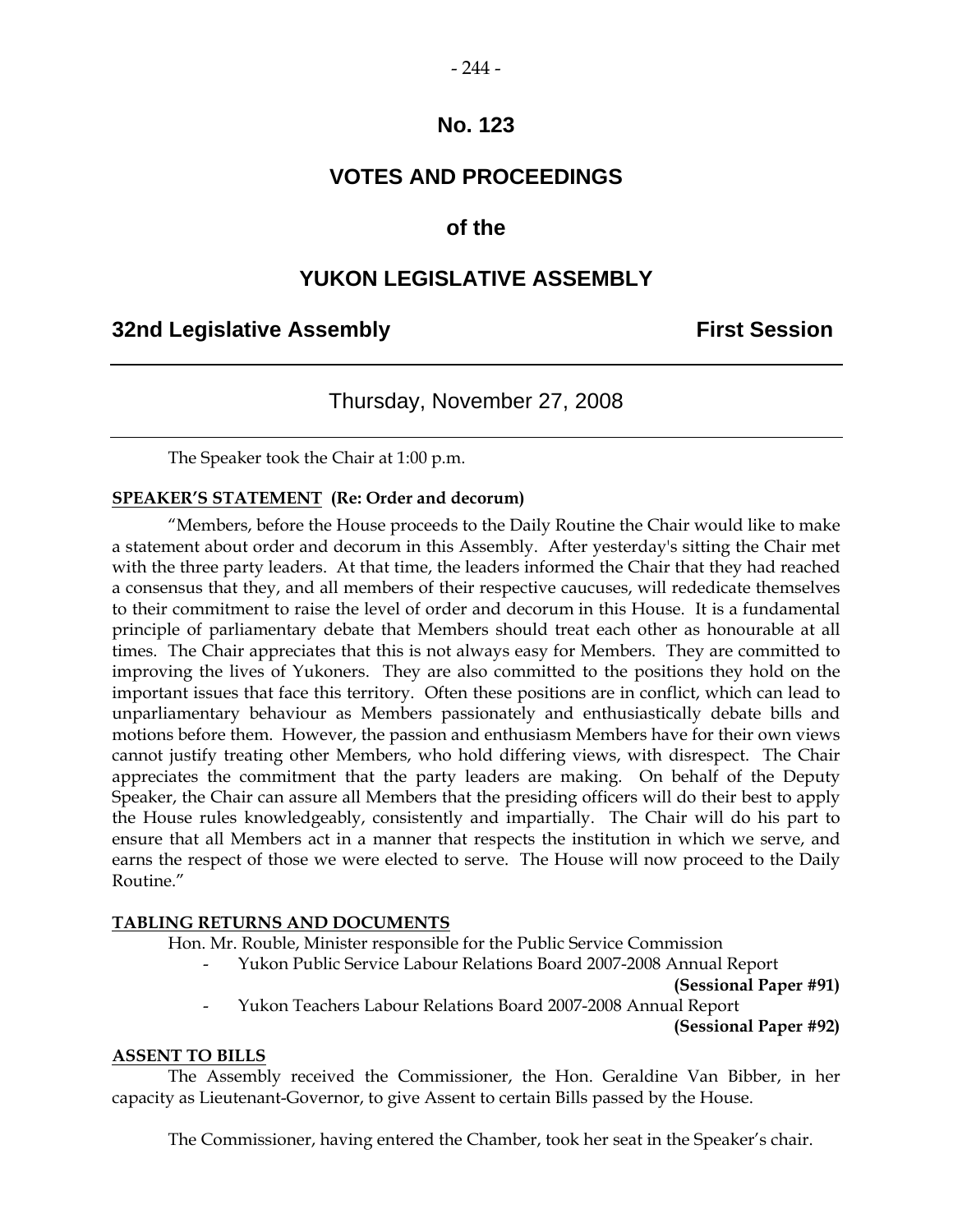The Speaker, the Hon. Ted Staffen, addressed the Commissioner:

"Madam Commissioner, the Assembly has, at its present Session, passed certain Bills to which, in the name and on behalf of the Assembly, I respectfully request your Assent."

 The Clerk of the Assembly, Floyd McCormick, then read the title of the Bills which had been passed as follows:

 Act to Amend the Quartz Mining Act Act to Amend the Miners Lien Act

 The Commissioner assented to the Bills: "I hereby assent to the Bills as enumerated by the Clerk."

#### **UNANIMOUS CONSENT TO PROCEED WITH MOTION #628**

 The Hon. Mr. Cathers, Government House Leader, requested and received the unanimous consent of the House to call Motion #628, notice of which was given during the Daily Routine.

#### **GOVERNMENT MOTIONS**

Moved by the Hon. Ms. Horne, Minister of Justice:

 THAT the Yukon Legislative Assembly, pursuant to section 22(3) of the *Human Rights Act*, remove John Wright and Darcy Tkachuk as members of the Panel of Adjudicators; and

 THAT the Yukon Legislative Assembly, pursuant to section 22(2) of the *Human Rights Act*, appoint Michael Dougherty, Laura MacFeeters and Michelle Vainio to be members of the Panel of Adjudicators **(Motion #628)**

A debate arising on the motion, it was agreed to.

#### **COMMITTEE OF THE WHOLE**

According to Order, the Assembly resolved into Committee of the Whole.

The following Bill was reported without amendment:

 Bill #59 - Forest Resources Act -Hon. Mr. Cathers

The report of the Chair was adopted.

The Assembly adjourned at 5:29 p.m. until 1:00 p.m., Monday, December 1, 2008.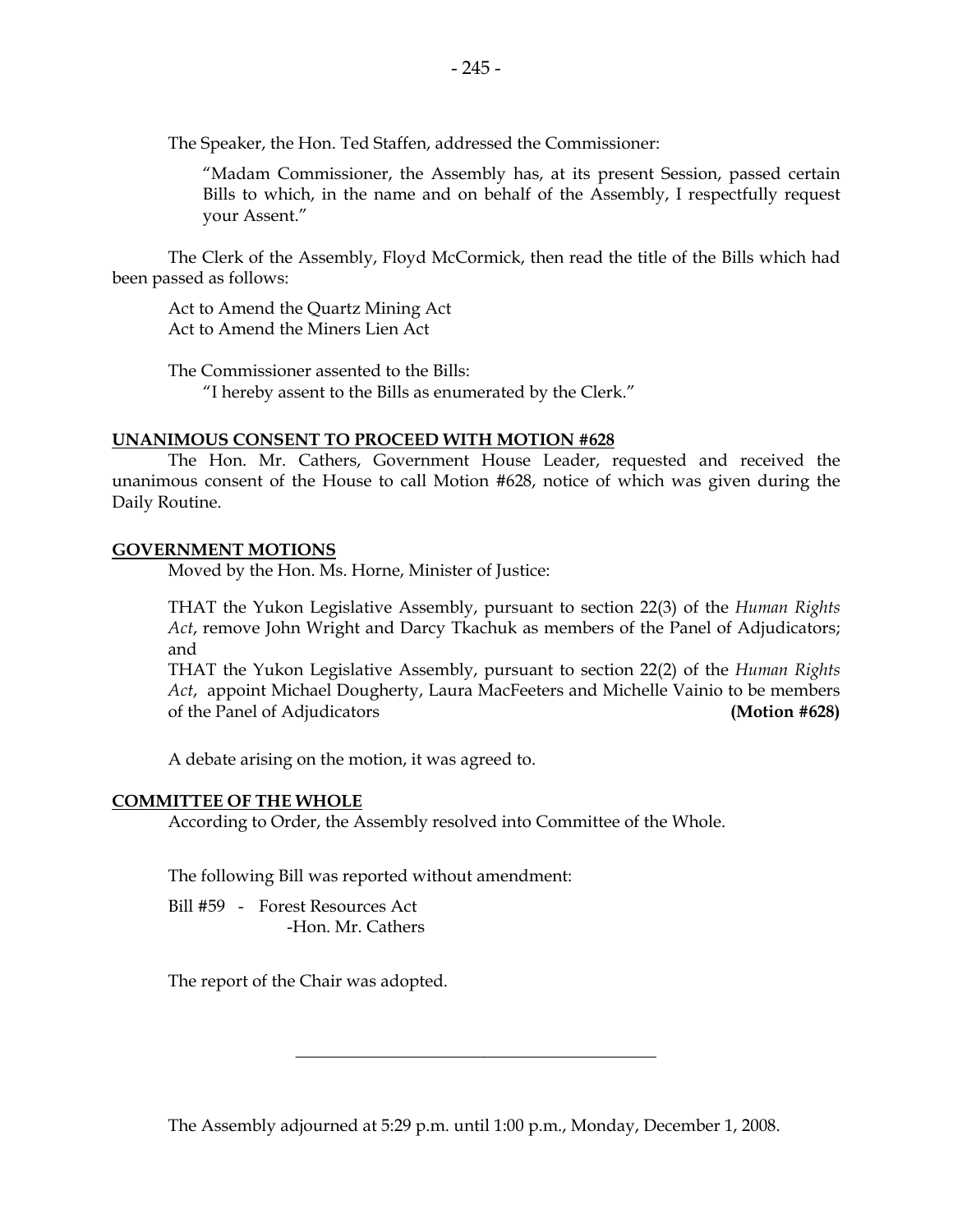## **VOTES AND PROCEEDINGS**

## **of the**

## **YUKON LEGISLATIVE ASSEMBLY**

## **32nd Legislative Assembly The Contract Session**

## Monday, December 1, 2008

The Speaker took the Chair at 1:00 p.m.

#### **TABLING RETURNS AND DOCUMENTS**

Hon. Mr. Staffen, Speaker

Election-Related Matters (2008): Report of the Chief Electoral Officer of Yukon on **(Sessional Paper #93)** 

#### **FILED DOCUMENT**

 During Question Period, Mr. Hardy, Member for Whitehorse Centre, filed the following document:

> "Working Without Boundaries, Final Report (dated May 20, 2004): Interdepartmental Collaboration Project (Education, Health and Social Services, Justice) " **(Filed Document #74)**

#### **GOVERNMENT BILLS (Second Reading)**

The following bills were read a second time and referred to Committee of the Whole:

- Bill #60 Act to Amend the Judicature Act -Hon. Ms. Horne
- Bill #54 Electoral District Boundaries Act -Hon. Ms. Taylor
- Bill #55 Act to Amend the Social Assistance Act -Hon. Mr. Hart

#### **Recess**

 [At 2:34 p.m., during Second Reading of Bill #55, the Speaker recessed the House due to a power outage. The House was called to order at 3:35 p.m. and debate on Bill #55 resumed.]

 Bill #56 - Act to Amend the Territorial Lands (Yukon) Act -Hon. Mr. Cathers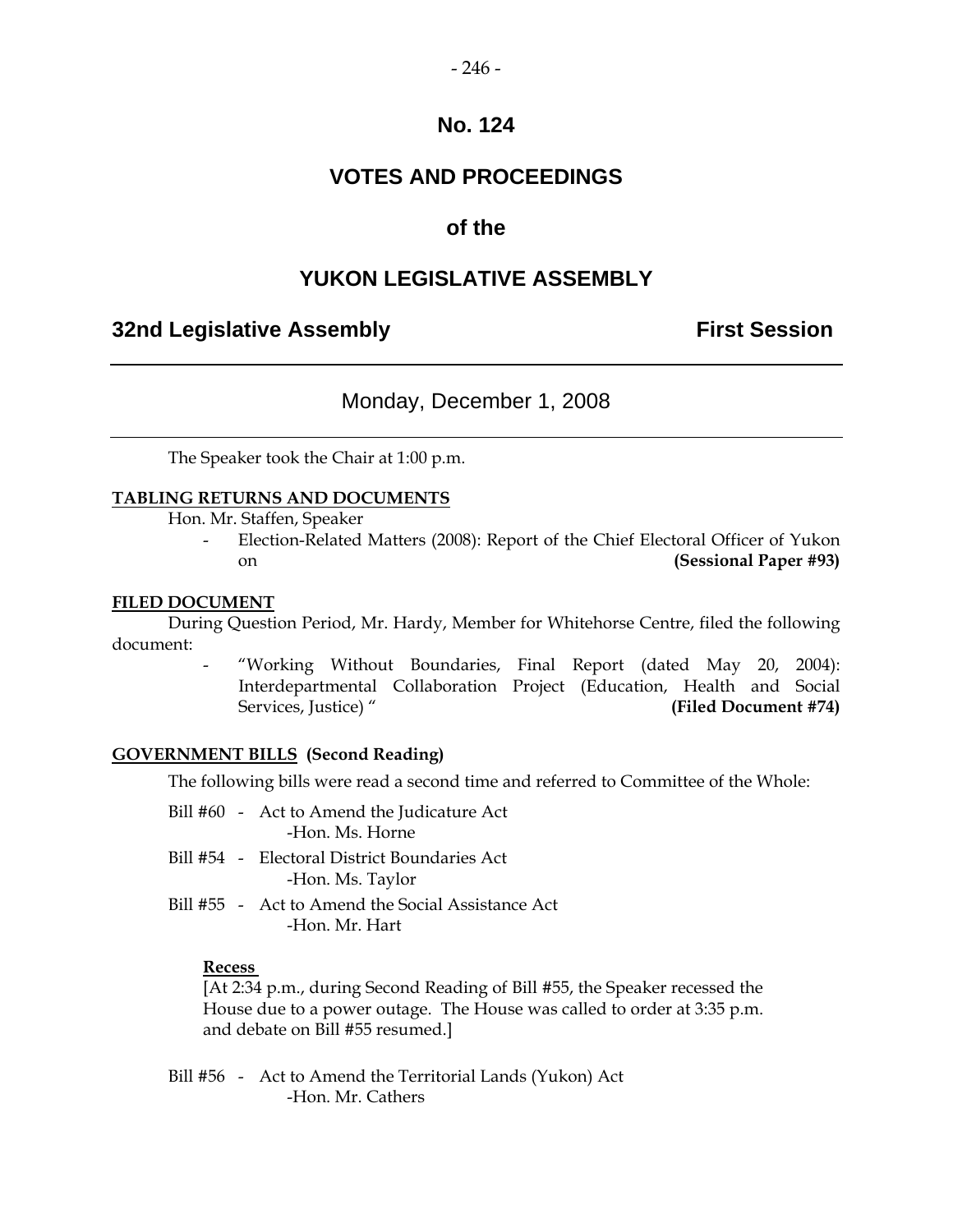#### **GOVERNMENT BILLS (Third Reading)**

The following bill was called for Third Reading:

 Bill #59 - Forest Resources Act -Hon. Mr. Cathers

 A debate arising on the motion for Third Reading of Bill #59, entitled Forest Resources Act, and the question being put, it was agreed to on the following recorded Division:

|         | YEA        |            |    |
|---------|------------|------------|----|
| Fentie  | Lang       | McRobb     |    |
| Cathers | Horne      | Fairclough |    |
| Taylor  | Hart       | Inverarity | 13 |
| Kenyon  | Nordick    |            |    |
| Rouble  | Mitchell   |            |    |
|         | <b>NAY</b> |            |    |
| Hardy   | Edzerza    |            | າ  |

Bill #59, entitled Forest Resources Act, accordingly, passed the House.

#### **COMMITTEE OF THE WHOLE**

According to Order, the Assembly resolved into Committee of the Whole.

Progress was reported on the following bill:

 Bill #12 - Second Appropriation Act, 2008-09 -Hon. Mr. Fentie

The report of the Chair was adopted.

The Assembly adjourned at 5:31 p.m. until 1:00 p.m., Tuesday, December 2, 2008.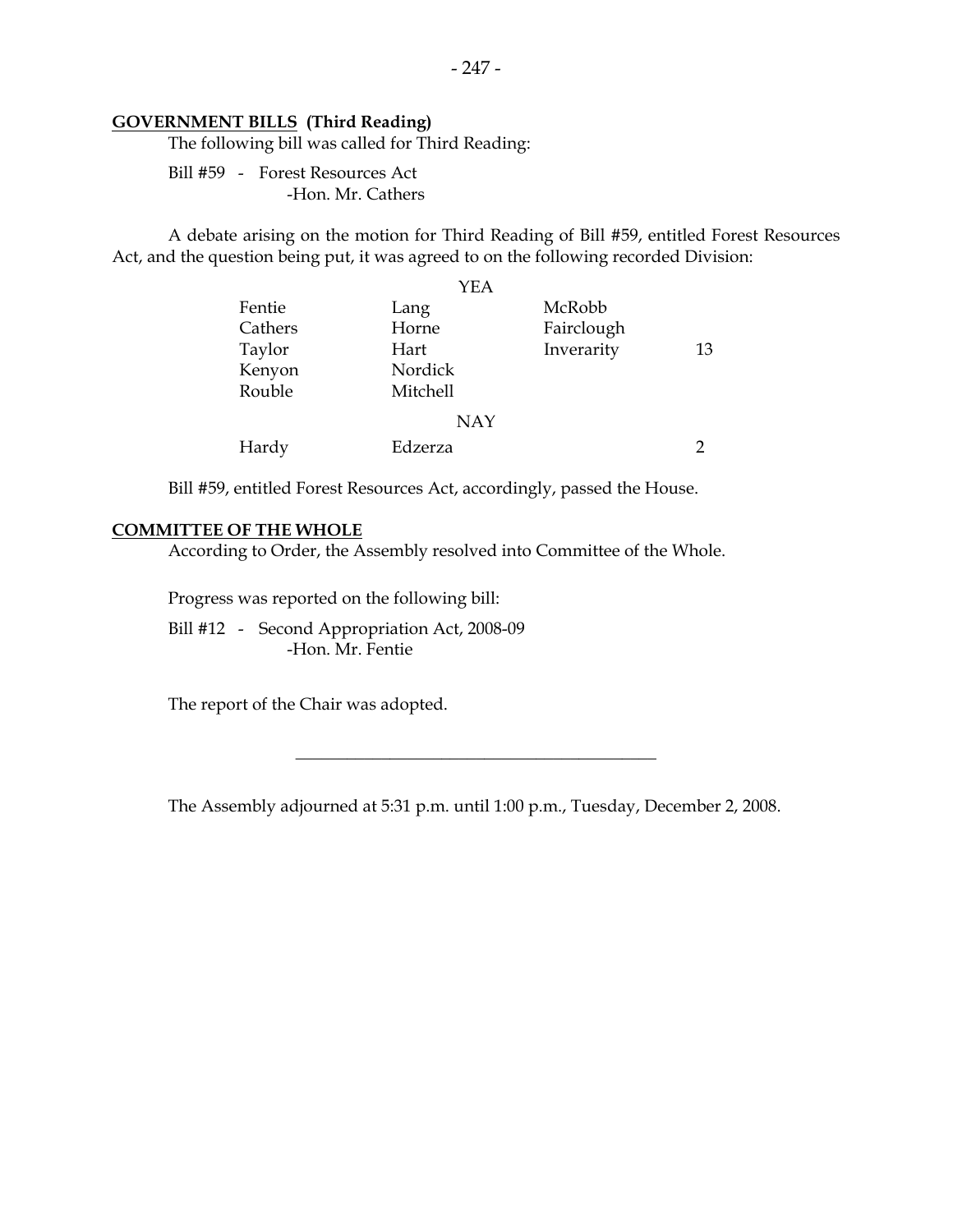## **VOTES AND PROCEEDINGS**

## **of the**

## **YUKON LEGISLATIVE ASSEMBLY**

## **32nd Legislative Assembly The Contract Session**

## Tuesday, December 2, 2008

The Speaker took the Chair at 1:00 p.m.

#### **PRESENTING REPORTS OF COMMITTEES**

 Hon. Ms. Taylor, Chair, Standing Committee on Appointments to Major Government Boards and Committees

 - Standing Committee on Appointments to Major Government Boards and Committees: Seventh Report (dated December 2, 2008) **(Sessional Paper #94)** 

#### **NOTICE RE OPPOSITION PRIVATE MEMBERS' BUSINESS**

 Pursuant to Standing Order 14.2(3), Mr. Edzerza, Acting Third Party House Leader, identified Motion #637 and Motion #496 as being the items to be called during Opposition Private Members' Business on Wednesday, December 3, 2008.

 Pursuant to Standing Order 14.2(3), Mr. McRobb, Official Opposition House Leader, informed the House that the Official Opposition Members did not wish to identify any items to be called during Opposition Private Members' Business on Wednesday, December 3, 2008.

#### **COMMITTEE OF THE WHOLE**

According to Order, the Assembly resolved into Committee of the Whole.

Progress was reported on the following bill:

 Bill #12 - Second Appropriation Act, 2008-09 -Hon. Mr. Fentie

The report of the Chair was adopted.

The Assembly adjourned at 5:28 p.m. until 1:00 p.m., Wednesday, December 3, 2008.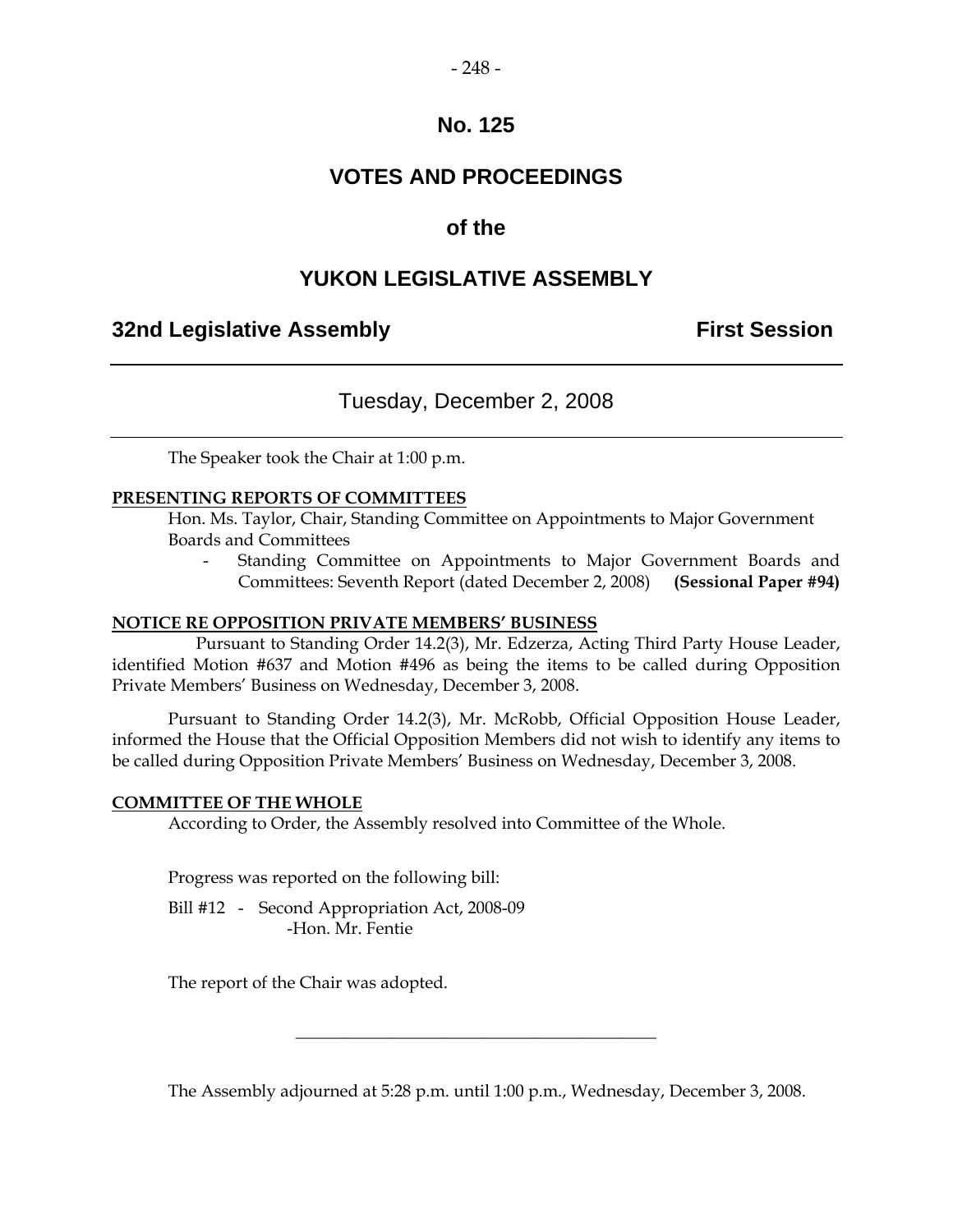## **VOTES AND PROCEEDINGS**

## **of the**

## **YUKON LEGISLATIVE ASSEMBLY**

## **32nd Legislative Assembly First Session**

## Wednesday, December 3, 2008

The Speaker took the Chair at 1:00 p.m.

#### **TABLING RETURNS AND DOCUMENTS**

Mr. Mitchell, Member for Copperbelt

 - *Social Assistance Act* amendments re Appeal Board and Committee: letter (dated November 28, 2008) to Hon. Glenn Hart, Minister of Health and Social Services, from Patricia Bacon, Chair, Social Assistance Appeal Board

**(Filed Document #75)** 

Mr. Hardy, Member for Whitehorse Centre

 - Apology to Yukon aboriginal people for the wrongs perpetuated in residential schools: letter (dated June 24, 2008) to Hon. Dennis Fentie, Premier, from Todd Hardy, MLA, Whitehorse Centre **(Filed Document #76)** 

#### **OPPOSITION PRIVATE MEMBERS' BUSINESS**

Moved by Mr. Hardy, Member for Whitehorse Centre:

 THAT this House supports the option of a progressive coalition made up of the majority of votes and seats in the most recent election to govern Canada **(Motion #637)** 

A debate having started on the motion, it was moved by Mr. Mitchell, Member for Copperbelt, in amendment thereto:

 THAT Motion #637 be amended by replacing all words immediately after the word "supports" with the following:

 "the responsible resolution to the current national issue of who should govern Canada exclusively to the Governor General of Canada as our system of constitutional governance is designed and respect her decision."

A debate arising on the amendment and the question being put, it was agreed to.

 The question being put on the motion as amended, it was agreed to on the following recorded Division: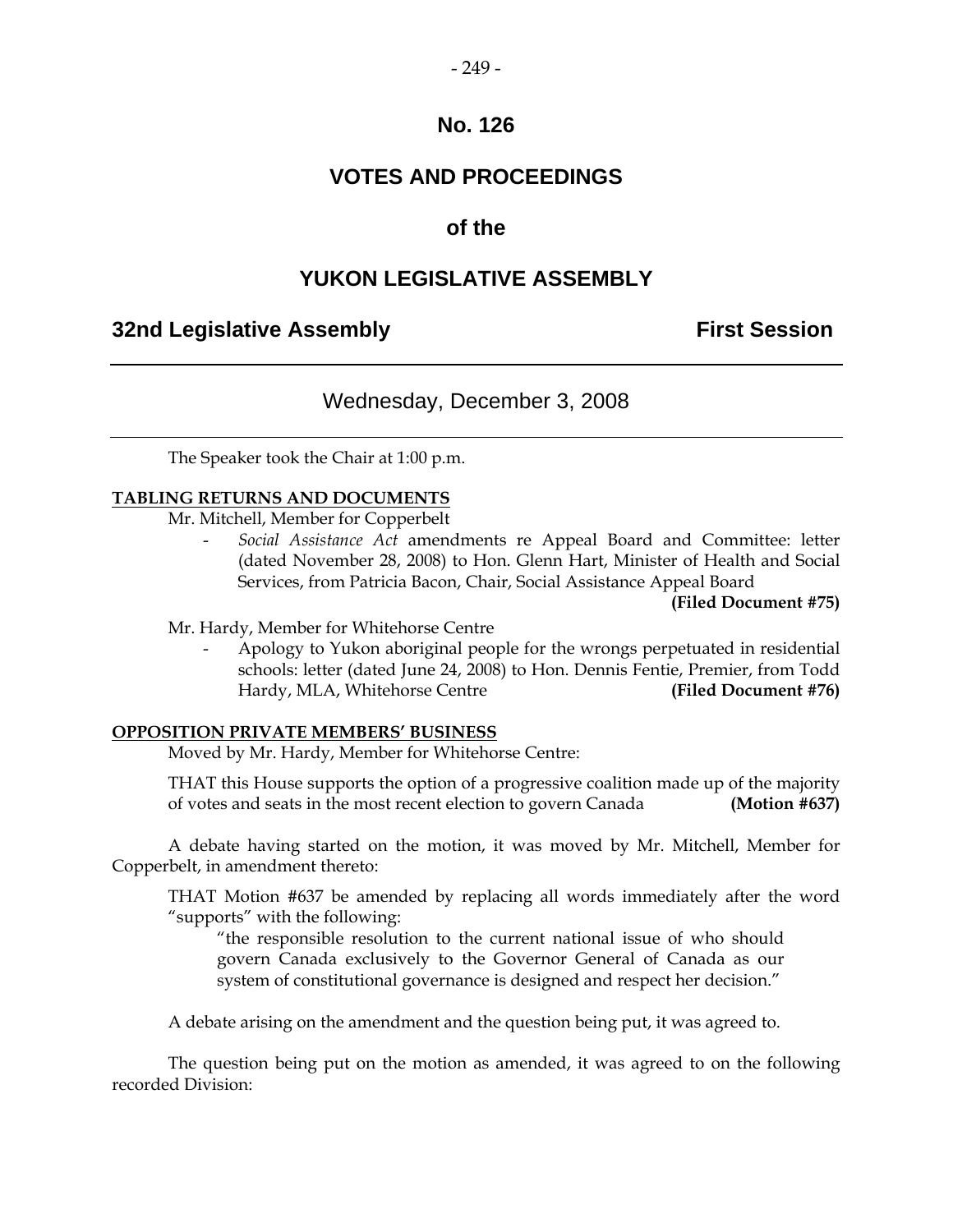|         | YEA      |            |    |
|---------|----------|------------|----|
| Fentie  | Horne    | Elias      |    |
| Cathers | Hart     | Fairclough |    |
| Taylor  | Nordick  | Inverarity | 16 |
| Kenyon  | Mitchell | Hardy      |    |
| Rouble  | McRobb   | Edzerza    |    |
| Lang    |          |            |    |
|         | NAY      |            |    |

0

Moved by Mr. Hardy, Member for Whitehorse Centre:

 THAT this House urges the Yukon Government to allow the House the opportunity to formally apologize to the Yukon's aboriginal people in the 2008 Fall Sitting of the Legislature for the great wrong perpetrated on them in the residential schools which were present in the Yukon, and further, to:

- (1) allow First Nations leaders in the legislature to hear and respond to the apology to help demonstrate our collective commitment to building a future based on fairness, equality and respect,
- (2) express our recognition of the fact that their children were stolen,
- (3) acknowledge the effect of residential schools on aboriginal culture, language and identity,
- (4) recognize the fact that we are losing our former residential school students at an alarming rate; and
- (5) start on this important process as soon as possible in order to move forward together in healing, reconciliation, and dignity. **(Motion #496)**

 A debate having started on the motion, it was moved by the Hon. Mr. Fentie, Premier, in amendment thereto:

 THAT Motion #496 be amended by deleting the words "allow the House the opportunity to formally apologize to the Yukon's aboriginal people in the 2008 Fall Sitting of the Legislature," and replacing them with the following:

 "acknowledge and fully endorse the official apology to former students of Indian residential schools that was made by the prime Minister on behalf of the Government of Canada and all Canadians in the House of Commons on June 11, 2008"

and by deleting the following words in clause (1):

 "allow First Nation leaders in the legislature to hear and respond to the apology to help"

A debate arising on the amendment and the question being put, it was agreed to.

 The question being put on the motion as amended, it was agreed to on the following recorded Division: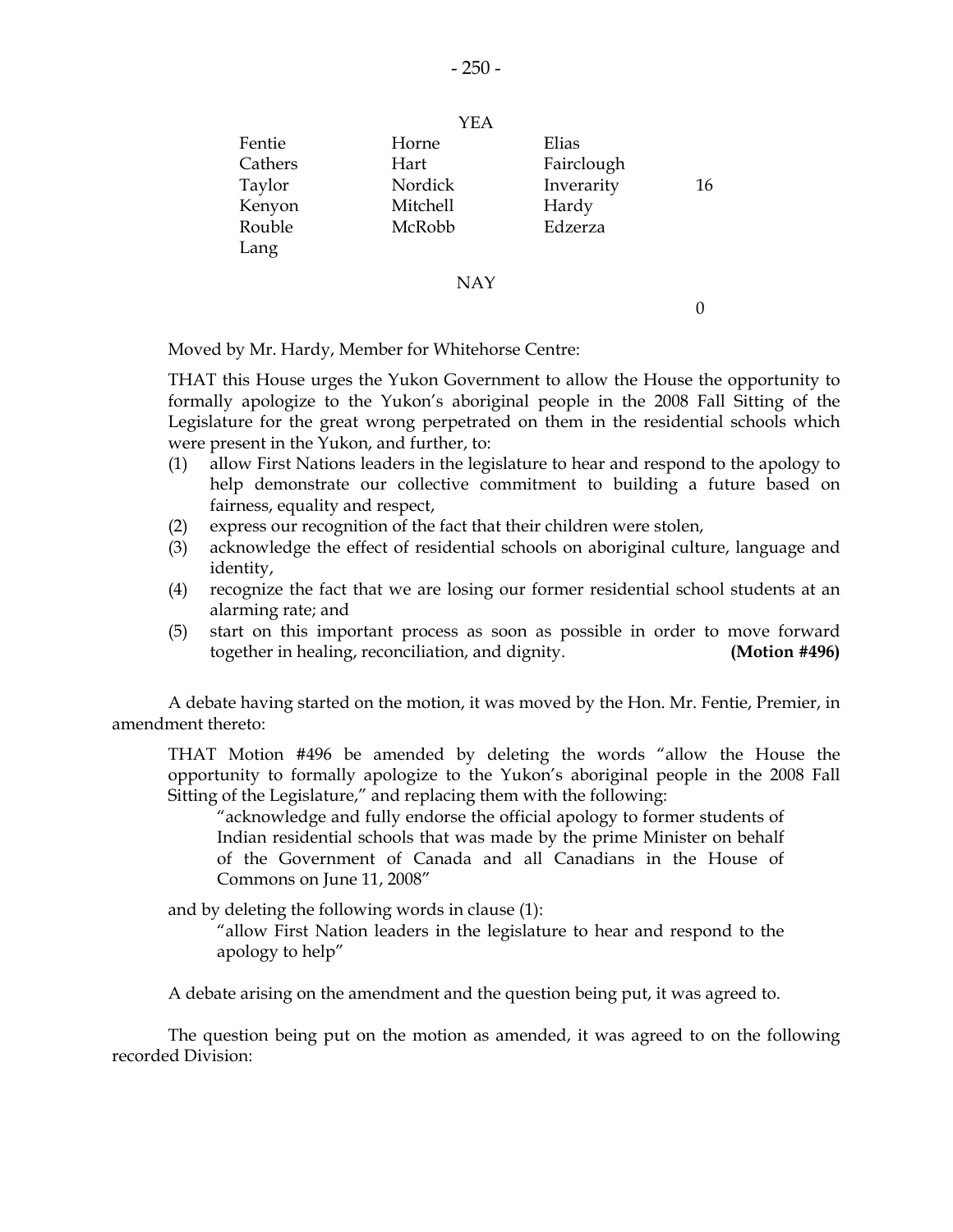

The Assembly adjourned at 5:32 p.m. until 1:00 p.m., Thursday, December 4, 2008.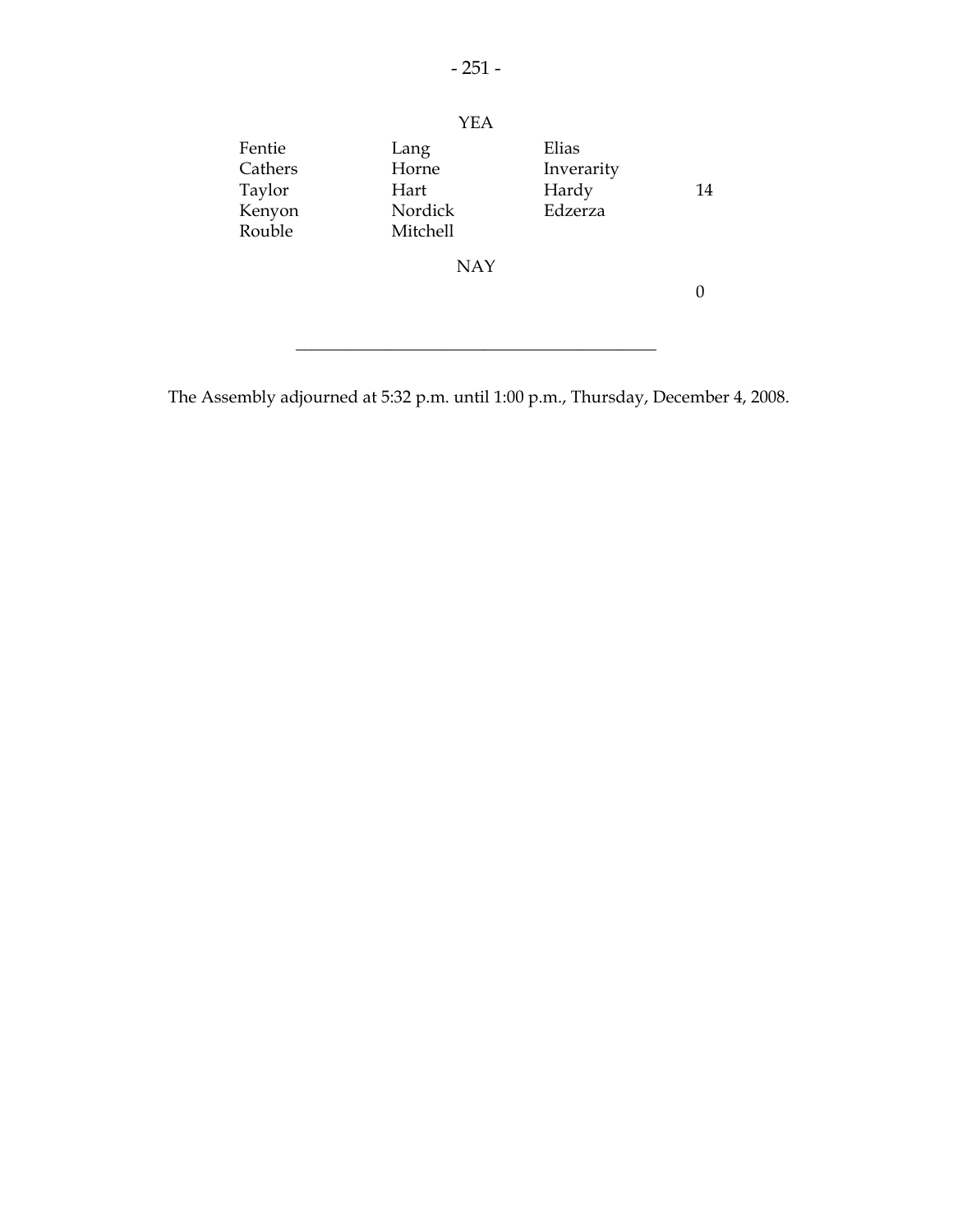## **VOTES AND PROCEEDINGS**

## **of the**

## **YUKON LEGISLATIVE ASSEMBLY**

## **32nd Legislative Assembly First Session**

## Thursday, December 4, 2008

The Speaker took the Chair at 1:00 p.m.

#### **COMMITTEE OF THE WHOLE**

According to Order, the Assembly resolved into Committee of the Whole.

At 2:01 p.m., Committee of the Whole passed the following motion:

 THAT, Craig Tuton, Chair of the Yukon Workers' Compensation Health and Safety Board, and Valerie Royle, President and Chief Executive Officer of the Yukon Workers' Compensation Health and Safety Board, appear as witnesses in Committee of the Whole on Thursday, December 4, 2008, from 3:30 p.m. to 5:30 p.m. to discuss matters relating to the Yukon Workers' Compensation Health and Safety Board. **(C/W Motion #14)** 

The following bill was reported without amendment:

 Bill #63 - Act to Amend the Seniors Income Supplement Act -Hon. Mr. Hart

The report of the Chair was adopted.

#### **GOVERNMENT BILLS (Third Reading)**

The following bill was called for Third Reading:

 Bill #63 - Act to Amend the Seniors Income Supplement Act -Hon. Mr. Hart

 A debate arising on the motion for Third Reading of Bill #63, and the question being put, it was agreed to on the following recorded Division:

|         | YEA      |            |    |
|---------|----------|------------|----|
| Fentie  | Horne    | Elias      |    |
| Cathers | Hart     | Fairclough |    |
| Taylor  | Nordick  | Inverarity | 15 |
| Rouble  | Mitchell | Hardy      |    |
| Lang    | McRobb   | Edzerza    |    |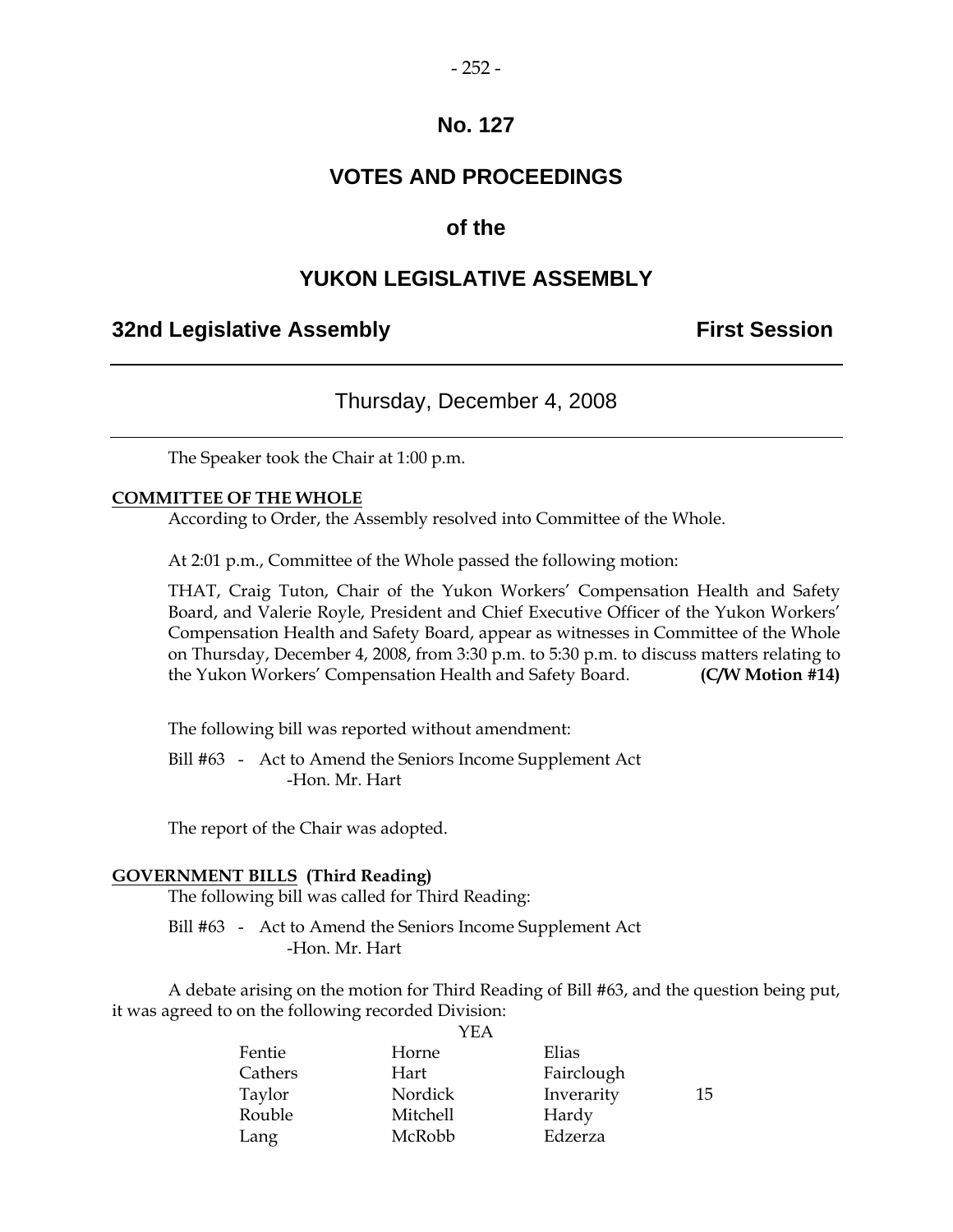#### NAY

0

#### **COMMITTEE OF THE WHOLE**

According to Order, the Assembly resolved into Committee of the Whole.

 Pursuant to Committee of the Whole Motion #14 passed at 2:01 p.m. this day, Craig Tuton, Chair of the Yukon Workers' Compensation Health and Safety Board, and Valerie Royle, President and Chief Executive Officer of the Yukon Workers' Compensation Health and Safety Board, appeared as witnesses in Committee of the Whole from 3:33 p.m. to 5:30 p.m.

 Progress was reported on the following bill: Bill #12 - Second Appropriation Act, 2008-09 -Hon. Mr. Fentie

The report of the Chair was adopted.

The Assembly adjourned at 5:32 p.m. until 1:00 p.m., Monday, December 8, 2008.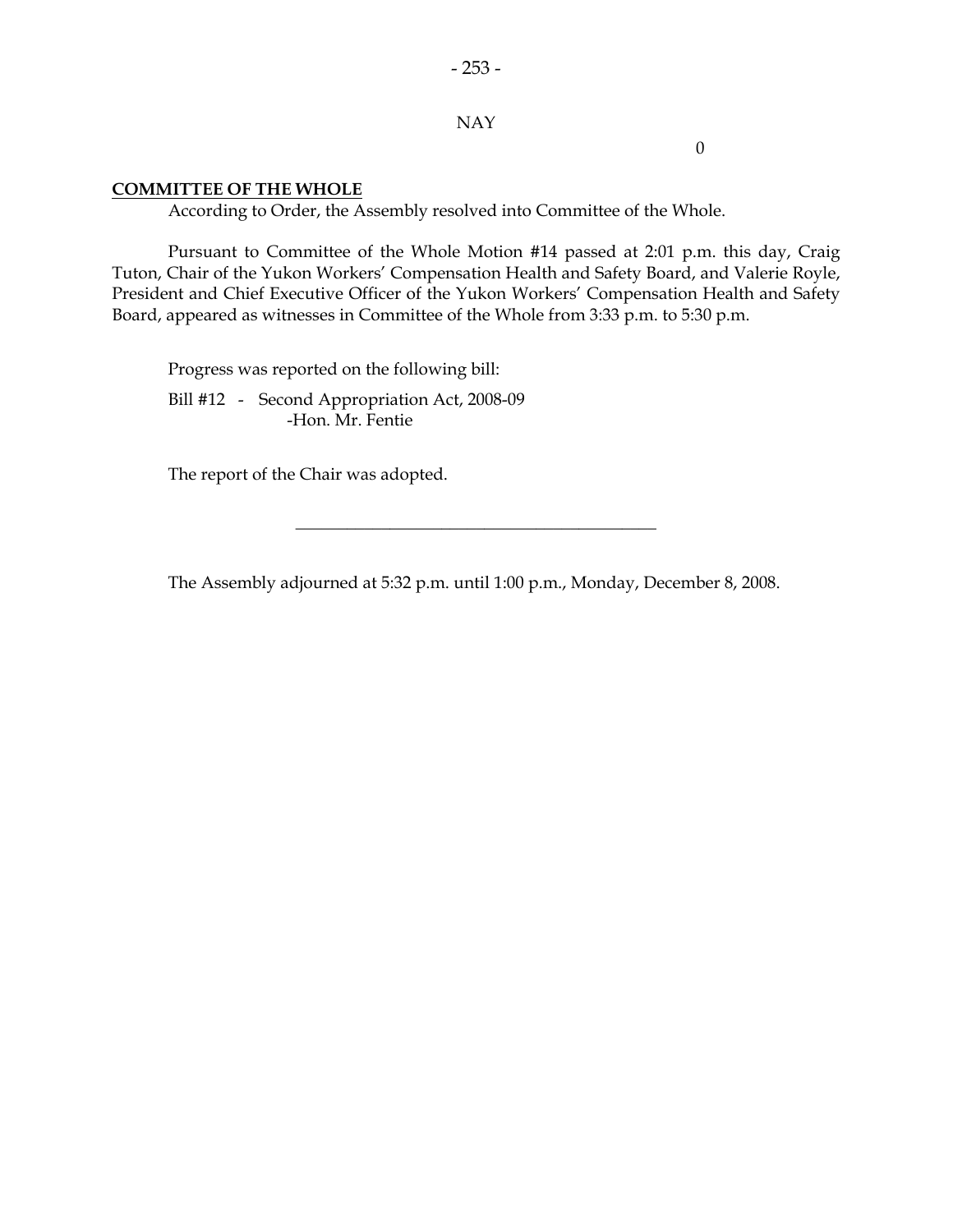## **VOTES AND PROCEEDINGS**

## **of the**

## **YUKON LEGISLATIVE ASSEMBLY**

## **32nd Legislative Assembly First Session**

## Monday, December 8, 2008

The Speaker took the Chair at 1:00 p.m.

#### **SPEAKER'S STATEMENT (Re: Changes to the Order Paper – withdrawal of Motion)**

 Prior to proceeding with the Daily Routine, the Speaker informed the House that Motion #499, standing in the name of Hon. Ms. Taylor, Minister of Environment, was removed from the Order Paper as the action requested had been fulfilled, and that Motion #611, standing in the name of Mr. Hardy, Leader of the Third Party, was removed from the Order Paper as it was outdated.

#### **TABLING RETURNS AND DOCUMENTS**

Hon. Mr. Lang, Minister of Highways and Public Works

- Fleet Vehicle Agency 2007-2008 Annual Report **(Filed Document #77)** 
	- Queen's Printer Agency 2007/2008 Annual Report **(Filed Document #78)**

#### **SPEAKER'S RULING (Re: Standing Order 19)**

Immediately following Question Period, the Speaker made the following ruling:

 "Prior to proceeding to Orders of the Day the Chair will rule on a Point of Order raised last Thursday by the Leader of the Official Opposition. During Question Period on that day the Minister of Energy, Mines and Resources said, 'The Member for Kluane is bringing forward assertions that would tend to create a perception of the facts that does not line up with the facts.' The Leader of the Official Opposition said this statement violated Standing Order 19. Standing Order 19(h) says, 'A Member shall be called to order by the Speaker if that Member charges another Member with uttering a deliberate falsehood.' The Chair does not believe that the Minister accused the Member for Kluane of uttering a deliberate falsehood. The Chair believes this was a dispute about facts. There is, therefore, no Point of Order."

#### **COMMITTEE OF THE WHOLE**

According to Order, the Assembly resolved into Committee of the Whole.

At 1:41 p.m., Committee of the Whole passed the following motion:

 THAT, Willard Phelps, Chair of the Yukon Development Corporation Board of Directors and the Yukon Energy Corporation Board of Directors and David Morrison, Chief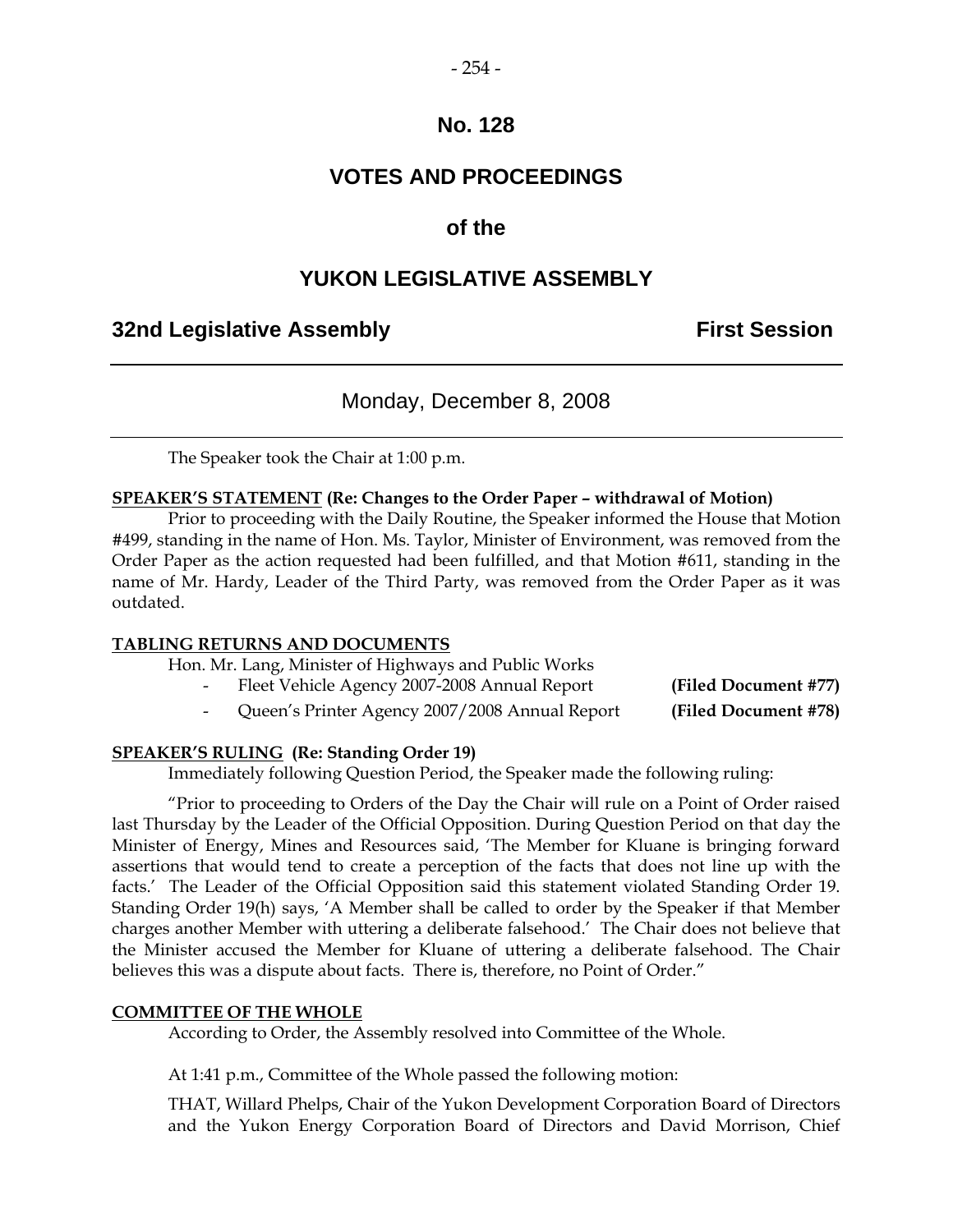Executive Officer of the Yukon Development Corporation, and President and Chief Executive Officer of the Yukon Energy Corporation, appear as witnesses in Committee of the Whole from 3:30 p.m. to 5:30 p.m. on Monday, December 8, 2008, to discuss matters relating to the Yukon Development Corporation and the Yukon Energy Corporation. **(C/W Motion #15)** 

Progress was reported on the following bill:

Bill #12 - Second Appropriation Act, 2008-09

-Hon. Mr. Fentie

 Pursuant to Committee of the Whole Motion #15 passed at 1:41 p.m. this day, Willard Phelps, Chair of the Yukon Development Corporation board of directors and the Yukon Energy Corporation board of directors and David Morrison, chief executive officer of the Yukon Development Corporation, and president and chief executive officer of the Yukon Energy Corporation, appeared as witnesses in Committee of the Whole from 3:35 p.m. to 5:28 p.m.

The report of the Chair was adopted.

The Assembly adjourned at 5:31 p.m. until 1:00 p.m., Tuesday, December 9, 2008.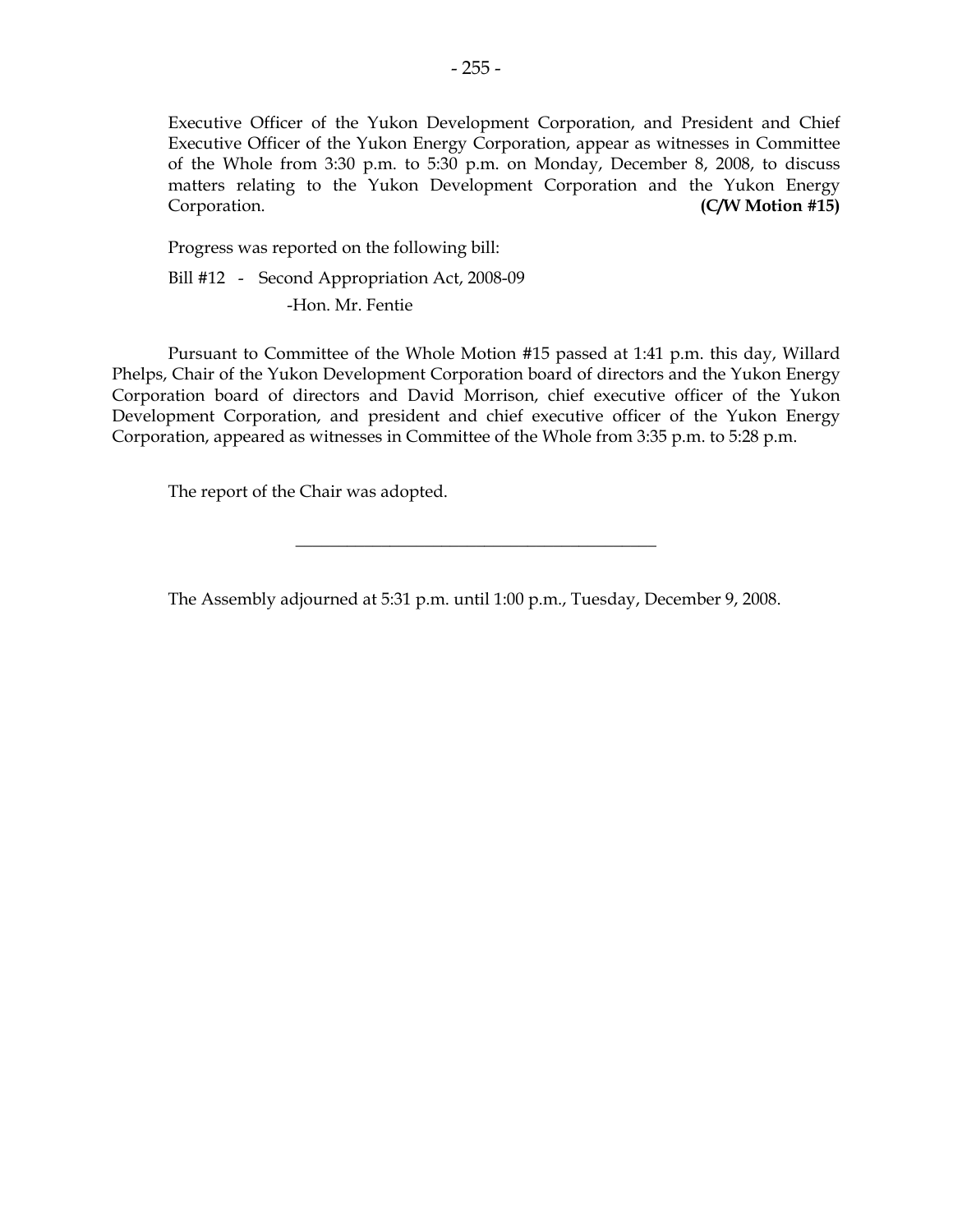## **VOTES AND PROCEEDINGS**

## **of the**

## **YUKON LEGISLATIVE ASSEMBLY**

## **32nd Legislative Assembly The Contract Session**

## Tuesday, December 9, 2008

The Speaker took the Chair at 1:00 p.m.

#### **NOTICE RE GOVERNMENT PRIVATE MEMBERS' BUSINESS**

 Pursuant to Standing Order 14.2(7), the Hon. Mr. Cathers, Government House Leader, identified Motion #647 as being the item to be called during Government Private Members' Business on Wednesday, December 10, 2008.

#### **GOVERNMENT BILLS (Third Reading)**

The following bills were read a third time and passed:

|  | Bill #62 - Act to Amend the Animal Protection Act |
|--|---------------------------------------------------|
|  | -Hon. Mr. Lang                                    |

Bill #61 - Act to Amend the Municipal Act -Hon. Mr. Lang

#### **ASSENT TO BILLS**

 The Assembly received the Commissioner, the Hon. Geraldine Van Bibber, in her capacity as Lieutenant-Governor, to give Assent to certain bills passed by the House.

The Commissioner, having entered the Chamber, took her seat in the Speaker's chair.

The Speaker, the Hon. Ted Staffen, addressed the Commissioner:

"Madam Commissioner, the Assembly has, at its present Session, passed certain bills to which, in the name and on behalf of the Assembly, I respectfully request your Assent."

 The Clerk of the Assembly, Floyd McCormick, then read the title of the bills which had been passed as follows:

 Forest Resources Act Act to Amend the Seniors Income Supplement Act Act to Amend the Animal Protection Act Act to Amend the Municipal Act

The Commissioner assented to the bills: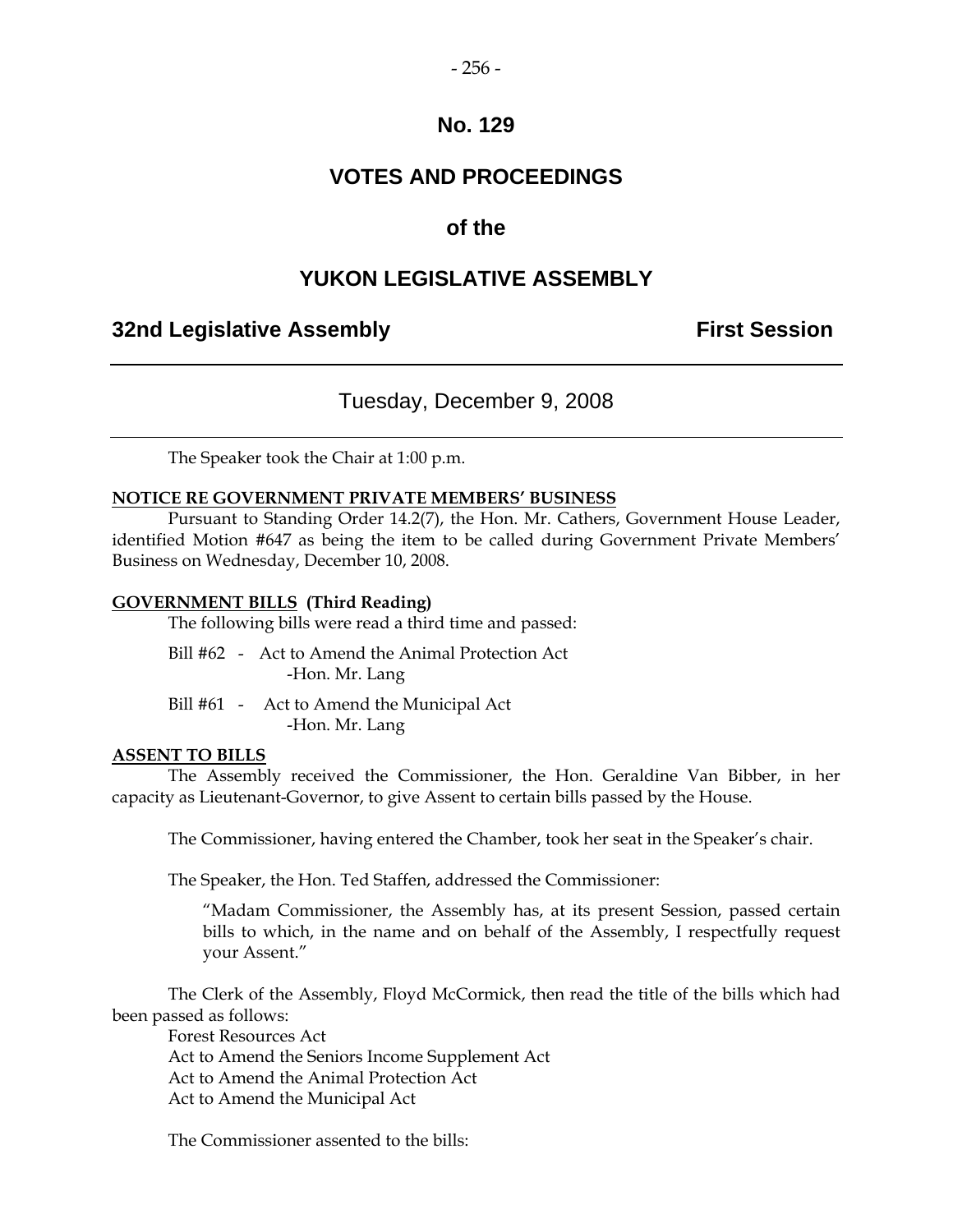"I hereby assent to the bills as enumerated by the Clerk."

## **COMMITTEE OF THE WHOLE**

Progress was reported on the following bill:

 Bill #12 - Second Appropriation Act, 2008-09 -Hon. Mr. Fentie

The report of the Chair was adopted.

The Assembly adjourned at 5:32 p.m. until 1:00 p.m., Wednesday, December 10, 2008.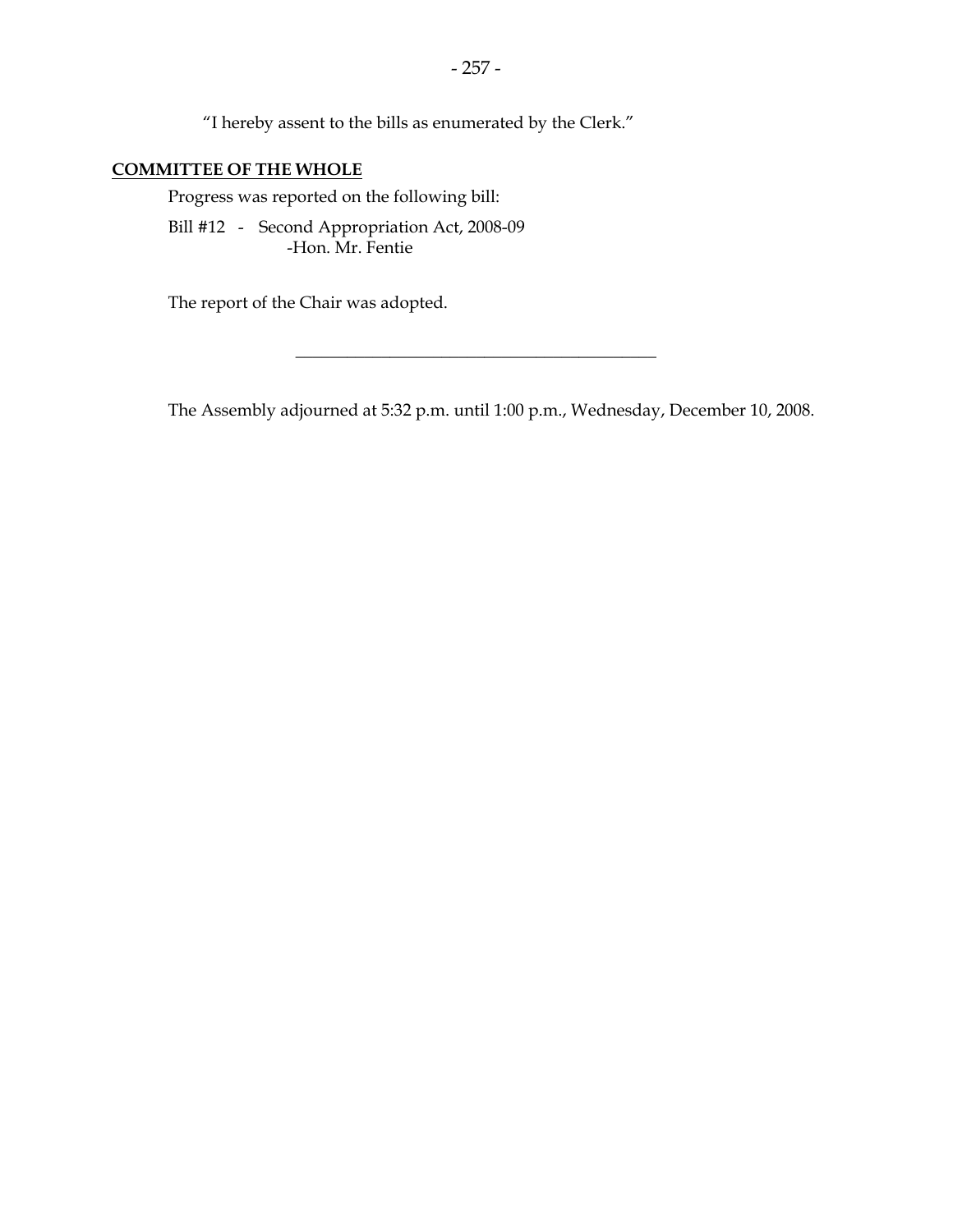## **VOTES AND PROCEEDINGS**

## **of the**

## **YUKON LEGISLATIVE ASSEMBLY**

## **32nd Legislative Assembly First Session**

## Wednesday, December 10, 2008

The Speaker took the Chair at 1:00 p.m.

#### **TABLING RETURNS AND DOCUMENTS**

Hon. Mr. Lang, Minister of Highways and Public Works

- Property Management Agency 2007-2008 Annual Report

 **(Filed Document #79)** 

- Hon. Mr. Cathers, Minister responsible for the Yukon Lottery Commission
	- Yukon Lottery Commission 2007-2008 Annual Report **(Filed Document #80)**

#### Hon. Ms. Horne, Minister of Justice

 - Yukon Law Foundation: Annual Report and Audited Financial Statements for the fiscal year ending October 31, 2007 **(Sessional Paper #95)**

#### **GOVERNMENT PRIVATE MEMBERS' BUSINESS**

Moved by Mr. Nordick, Member for Klondike:

 THAT this House urges the Government of Yukon to initiate measures to manage the impacts of the global downturn by working:

- (1) at the national level with the provinces and territories through the Council of the Federation to present options to stimulate the economy to the Government of Canada at the First Ministers Meeting on the Economy scheduled to be held in Ottawa on January 16, 2009; and
- (2) at the local level to implement the following measures:
	- (a) continuing to maintain a prudent financial position so there is money available to invest where necessary,
	- (b) hosting roundtable discussions with key stakeholders within Yukon to collect advice and input to aid and inform decisions,
	- (c) focusing on key infrastructure investments to create jobs in the short term and provide an environment for long-term investment and growth,
	- (d) promoting research and development opportunities in Yukon, such as the Cold Climate Innovation Centre and the Climate Change Centre of Excellence,
	- (e) striking an internal committee of deputy ministers, chaired by the Premier, to monitor and assess economic trends and identify opportunities,
	- (f) implementing labour mobility initiatives,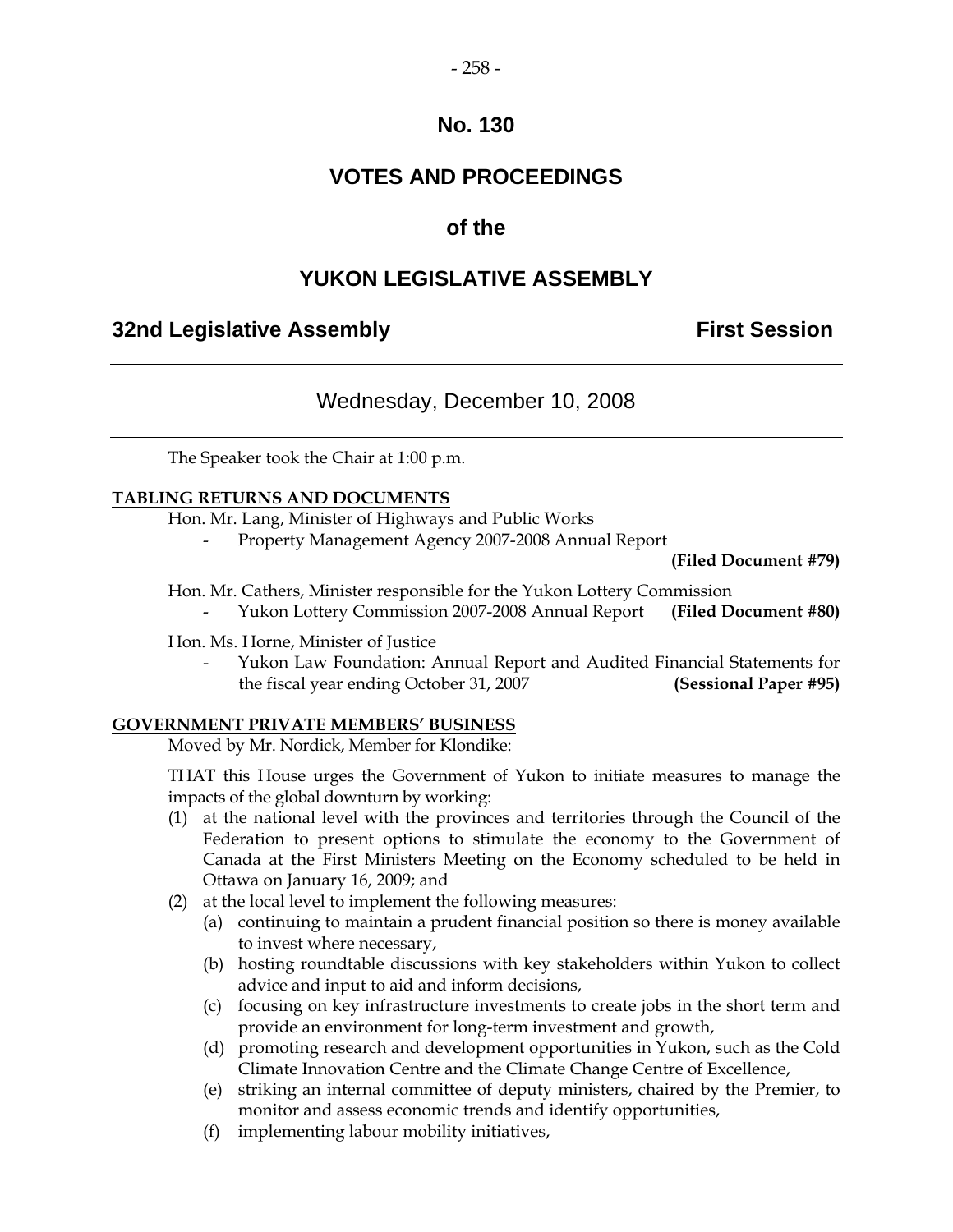- (g) expanding trade opportunities with foreign partners,
- (h) encouraging the federal government to continue to make strategic investments in Canada's North meeting its commitment to unlock the vast potential in Yukon; and
- (i) continuing to work with First Nation governments to ensure an appropriate federal mandate is renewed to adequately resource First Nation governments.

**(Motion #647)** 

 A debate arising on the motion and the question being put, it was agreed to on the following recorded Division:

|         | YEA      |            |    |
|---------|----------|------------|----|
| Fentie  | Horne    | Fairclough |    |
| Cathers | Hart     | Inverarity |    |
| Kenyon  | Nordick  | Cardiff    | 14 |
| Rouble  | Mitchell | Edzerza    |    |
| Lang    | McRobb   |            |    |
|         | NAY      |            |    |

0

#### **COMMITTEE OF THE WHOLE**

According to Order, the Assembly resolved into Committee of the Whole.

Progress was reported on the following bill:

 Bill #12 - Second Appropriation Act, 2008-09 -Hon. Mr. Fentie

The report of the Chair was adopted.

The Assembly adjourned at 5:31 p.m. until 1:00 p.m., Thursday, December 11, 2008.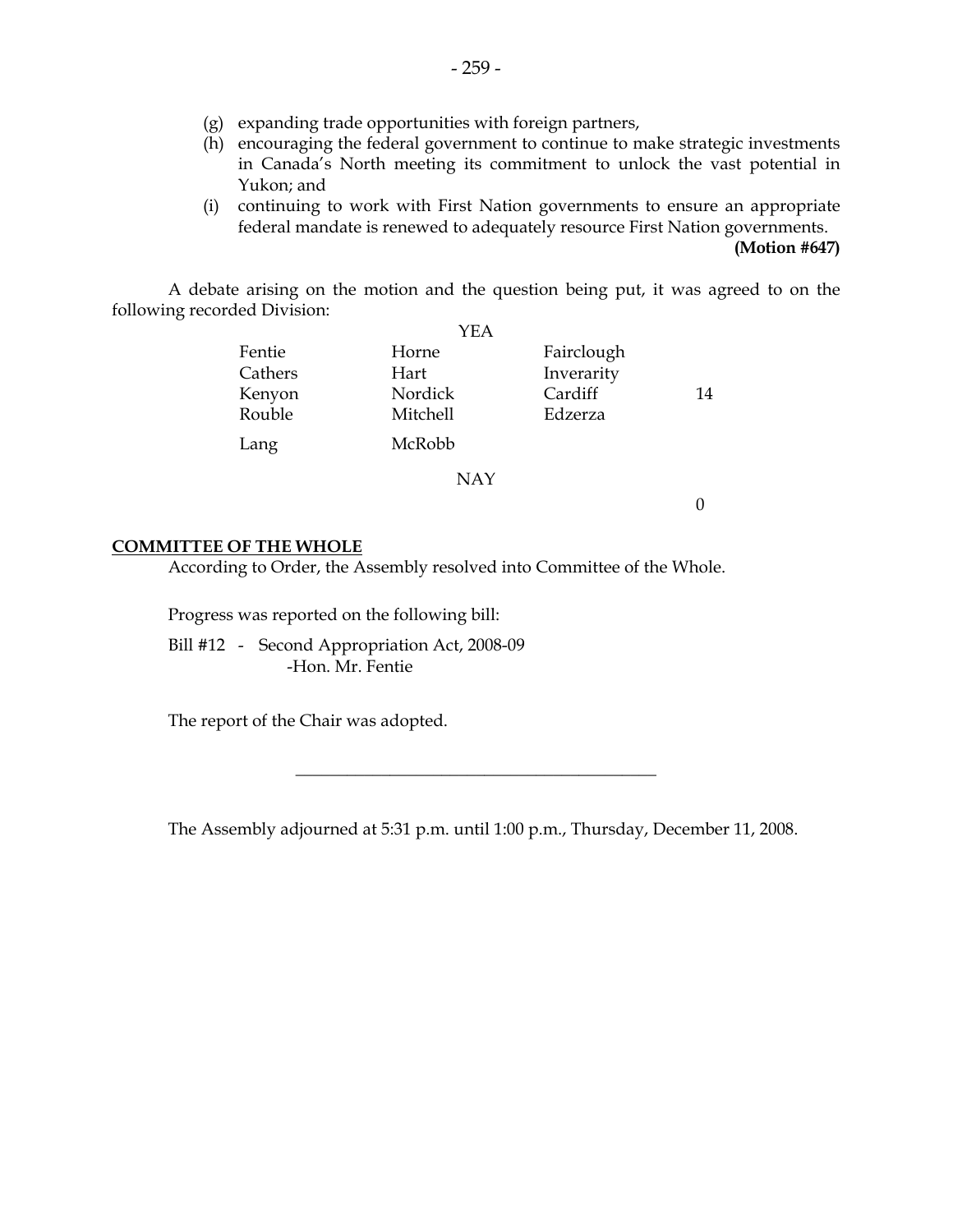#### $-260-$

## **No. 131**

## **VOTES AND PROCEEDINGS**

## **of the**

## **YUKON LEGISLATIVE ASSEMBLY**

## **32nd Legislative Assembly First Session**

## Thursday, December 11, 2008

The Speaker took the Chair at 1:00 p.m.

#### **TABLING RETURNS AND DOCUMENTS**

Hon. Mr. Lang, Minister of Highways and Public Works

- *Area Development Act* Regulations: OIC 2008/129 **(Sessional Paper #96)**  - *Area Development Act* Regulations: OIC 2008/130 **(Sessional Paper #97)**
- *Area Development Act* Regulations: OIC 2008/131 **(Sessional Paper #98)**
- 

- *Area Development Act* Regulations: OIC 2008/132 **(Sessional Paper #99)**

#### Hon. Mr. Rouble, Minister of Education

- Yukon Department of Education 2007-08 Academic Year Annual Report

**(Sessional Paper #100)**

Hon. Mr. Fentie, Premier

 - Report on the Yukon Government's Performance under the *Environment Act*: Prepared by Government Audit Services Branch, Government of Yukon and Approved by the Audit Committee on June 24, 2008 **(Sessional Paper #101)** 

Hon. Ms. Horne, Minister of Justice

- Yukon Judicial Council 2007 Annual Report **(Sessional Paper #102)**
	-

#### **GOVERNMENT MOTIONS**

Moved by the Hon. Ms. Horne, Minister of Justice:

 THAT the Yukon Legislative Assembly, pursuant to section 17(1) of the *Human Rights Act*, re-appoint Rick Goodfellow to be a member of the Yukon Human Rights Commission. **(Motion #653)** 

A debate arising on the motion and the question being put, it was agreed to.

#### **COMMITTEE OF THE WHOLE**

According to Order, the Assembly resolved into Committee of the Whole.

The following bills were reported without amendment: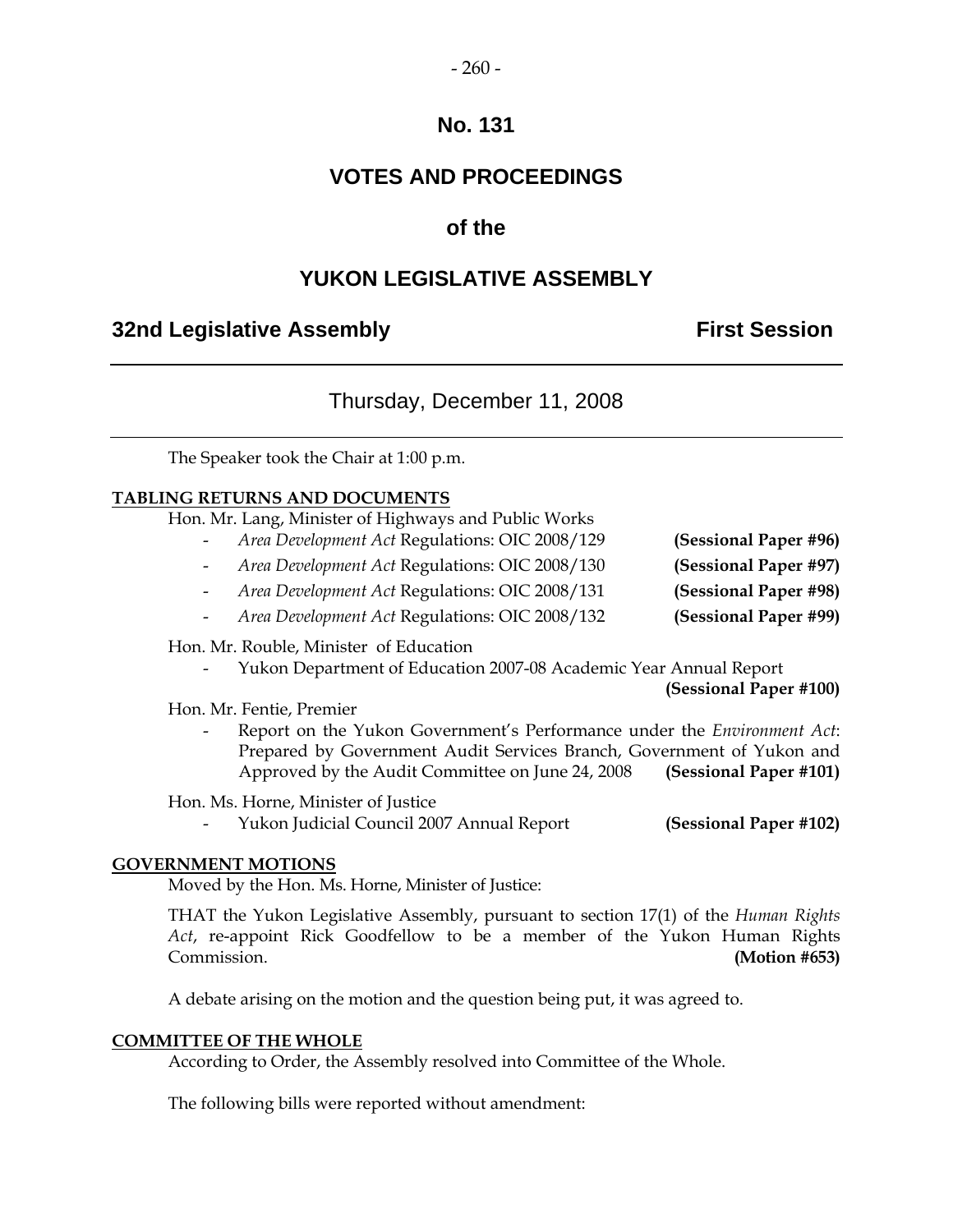#### **GOVERNMENT BILLS (Third Reading)**

The following bills were read a third time and passed:

- Bill #54 Electoral District Boundaries Act -Hon. Mr. Cathers
- Bill #60 Act to Amend the Judicature Act -Hon. Ms. Horne

 The following bill was called for Third Reading: Bill #56 - Act to Amend the Territorial Lands (Yukon) Act -Hon. Mr. Cathers

 A debate arising on the motion for Third Reading of Bill #56, and the question being put, it was agreed to.

#### **COMMITTEE OF THE WHOLE**

According to Order, the Assembly resolved into Committee of the Whole.

Progress was reported on the following bill:

 Bill #12 - Second Appropriation Act, 2008-09 -Hon. Mr. Fentie

The report of the Chair was adopted.

The Assembly adjourned at 5:31 p.m. until 1:00 p.m., Monday, December 15, 2008.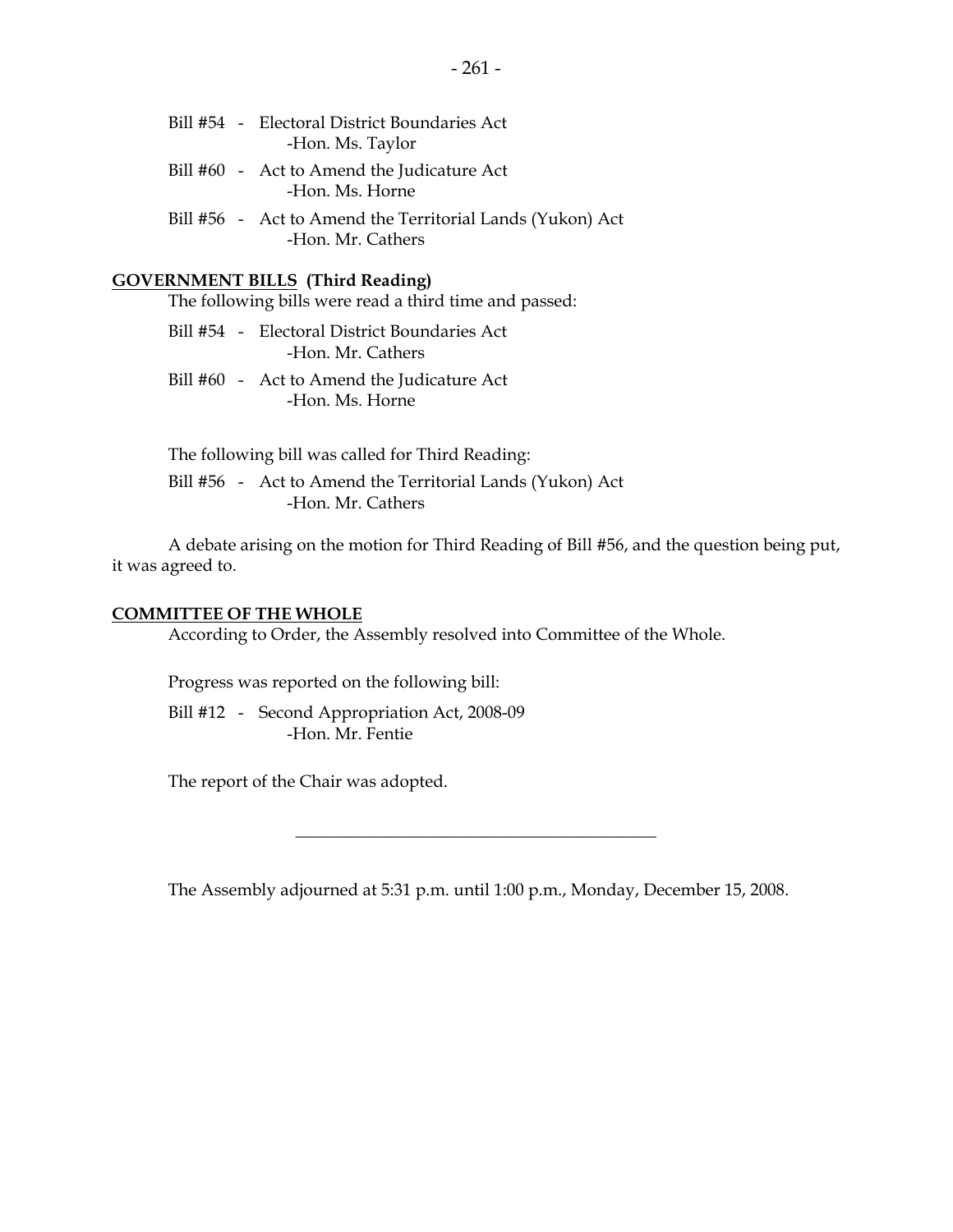## **VOTES AND PROCEEDINGS**

## **of the**

## **YUKON LEGISLATIVE ASSEMBLY**

## **32nd Legislative Assembly First Session**

## Monday, December 15, 2008

The Speaker took the Chair at 1:00 p.m.

#### **SPEAKER'S STATEMENT (Re: Changes to the Order Paper – withdrawal of Motion)**

 Prior to proceeding with the Daily Routine, the Speaker informed the House that Motion #491, standing in the name of Steve Nordick, Member for Klondike, was removed from the Order Paper as it was similar to Motion #647, which was adopted by the House on December 10, 2008 .

#### **TRIBUTES**

#### **In remembrance of Erik Nielsen, former Yukon Member of Parliament**

 The Hon. Dennis Fentie, Premier, paid tribute on behalf of all Members and Yukoners to Erik Nielsen who passed away on September 4, 2008. Mr. Nielsen represented Yukon in the House of Commons for 30 years.

#### **In recognition of Dave Robertson – long service in Hansard**

 The Hon. Ted Staffen, Speaker recognized Dave Robertson for his long service in the production of Hansard for the Yukon Legislative Assembly.

#### **TABLING RETURNS AND DOCUMENTS**

Hon. Mr. Hart, Minister of Health and Social Services

- Yukon Child Care Board April 1, 2007-March 31, 2008 Annual Report

**(Sessional Paper #103)** 

 - Health Care Insurance Programs: Statement of Revenue and Expenditures for Fiscal Years 1997/98 to 2007/08 **(Filed Document #81)**

Hon. Mr. Lang, Minister of Highways and Public Works

 - Contracting Summary Report for Yukon Government Departments (April 1, 2007 – March 31, 2008) and Yukon Government Corporations (YDC and YWCHSB: January 1, 2007 – December 31, 2007; YHC & YLC: April 1, 2007 – March 31, 2008) **(Filed Document #82)**

Hon. Mr. Cathers, Minister responsible for the Yukon Liquor Corporation

- Yukon Liquor Corporation April 1, 2007-March 31, 2008 Annual Report

**(Sessional Paper #104)**

Hon. Ms. Taylor, Minister of Tourism and Culture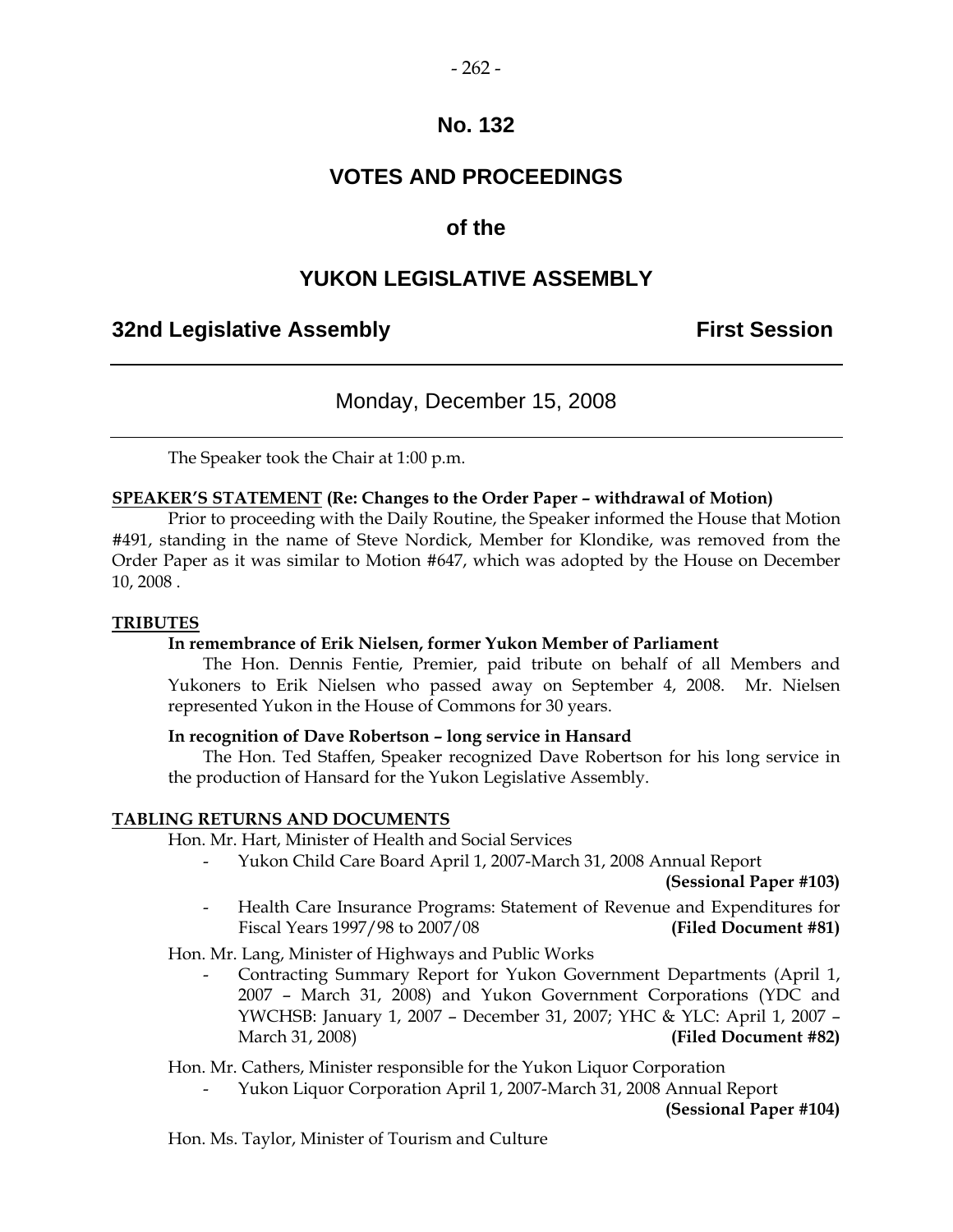- Yukon Heritage Resources Board April 1, 2007-March 31, 2008 Annual Report **(Sessional Paper #105)** 

Mr. Fairclough, Member for Mayo-Tatchun

 - Child and Youth Advocate Act (proposed): letter (dated December 15, 2008) from Chief Ruth Massie, Ta'an Kwach'an Council to Hon. Glenn Hart, Minister of Health and Social Services **(Filed Document #83)** 

Mr. Inverarity, Member for Porter Creek South

 - To Assist with the Development of Terms of Reference for Special and Select Committees (Report dated Fall 2008) from Donald Inverarity, MLA, Porter Creek South and Steve Cardiff, MLA, Mount Lorne **(Filed Document #84)**

## **PRESENTING REPORTS OF COMMITTEES**

Hon. Ted Staffen, Chair, Select Committee on Whistle-blower Protection

- Select Committee on Whistle-blower Protection: Interim Report (dated December 2008) **(Sessional Paper #106)**
- Mr. Mitchell, Chair, Standing Committee on Public Accounts
	- Public Accounts, Standing Committee on: Second Report (dated December 2008) (Vol. 18) **(Sessional Paper #107)**

## **COMMITTEE OF THE WHOLE**

According to Order, the Assembly resolved into Committee of the Whole.

#### **Termination of Sitting as per Standing Order 76(1)**

The Chair made the following statement:

"Order please. The time has reached  $5:00$  p.m. on this the  $28<sup>th</sup>$  day of the  $2008$ Fall Sitting. Standing Order 76(1) states: 'On the day that the Assembly has reached the maximum number of sitting days allocated for that Sitting pursuant to Standing Order 75, the Chair of the Committee of the Whole, if the Assembly is in Committee of the Whole at the time, shall interrupt proceedings at 5:00 p.m. and, with respect to each Government Bill before Committee that the Government House Leader directs to be called, shall:

- (a) put the question on any amendment then before the Committee;
- (b) put the question, without debate or amendment, on a motion moved by a Minister that the bill, including all clauses, schedules, title and preamble, be deemed to be read and carried;
- (c ) put the question on a motion moved by a Minister that the Bill be reported to the Assembly; and
- (d) when all bills have been dealt with, recall the Speaker to the Chair to report on the proceedings of the Committee. '

It is the duty of the Chair to now conduct the business of the Committee of the Whole in the manner directed by Standing Order 76(1).

The Chair would now ask the Government House Leader to indicate whether Bill #12 and Bill #55, the only Government Bills now before the Committee of the Whole, should be called."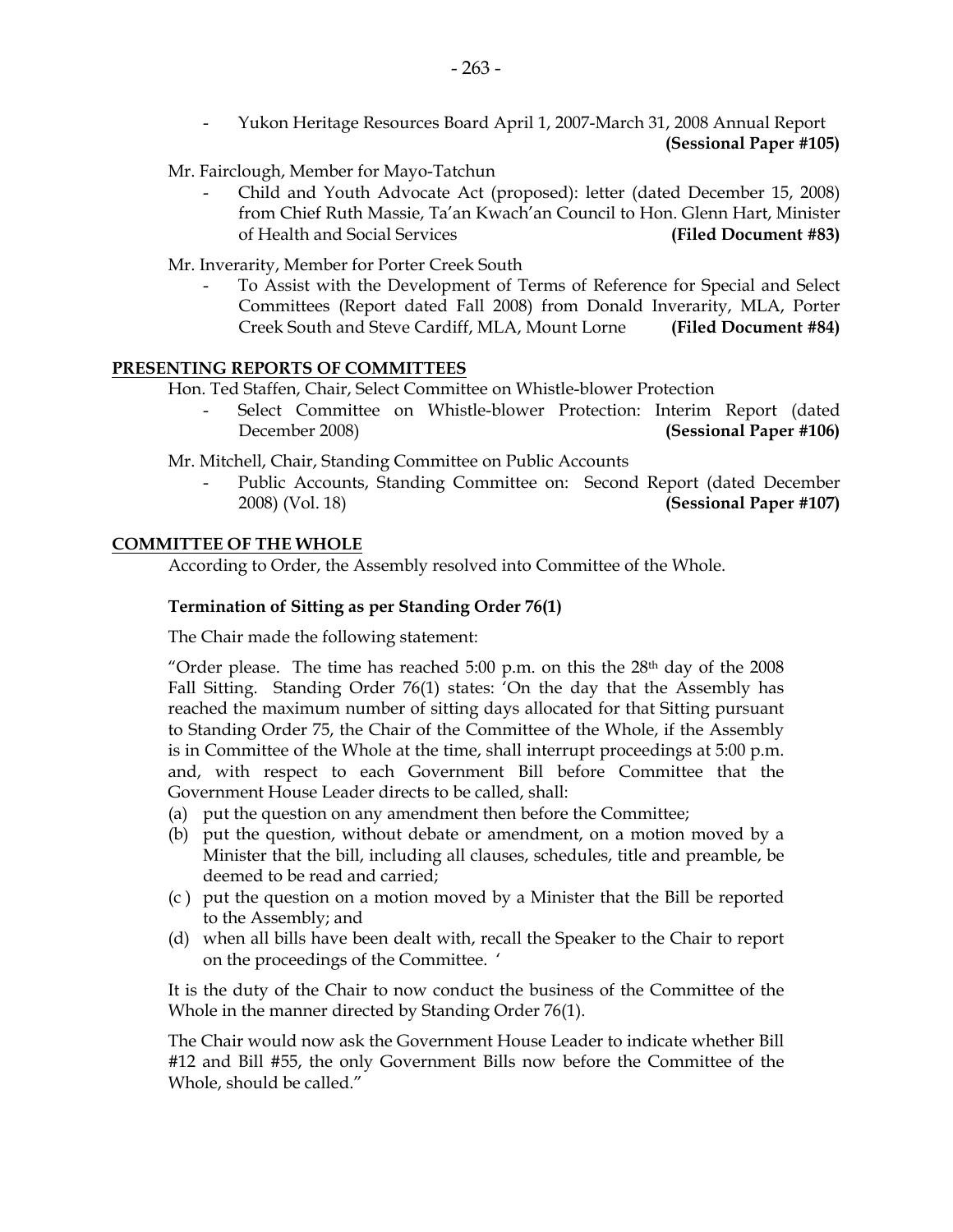The Hon. Mr. Cathers, Government House Leader, directed that Bill #12, and Bill #55, be called.

The Committee agreed to report the following bills without amendment:

 Bill #12 - Second Appropriation Act, 2008-09 -Hon. Mr. Fentie

 Bill #55 - Act to Amend the Social Assistance Act -Hon. Mr. Hart

The report of the Chair was adopted.

#### **SPEAKER'S STATEMENT THIRD READING OF BILLS AS PER STANDING ORDER 76(2)**

"Standing Order 76(2) states: 'On the sitting day that the Assembly has reached the maximum number of sitting days allocated for the Sitting pursuant to Standing Order 75, the Speaker of the Assembly, when recalled to the Chair after the House has been in Committee of the Whole, shall:

- (d) with respect to each Government Bill standing on the Order Paper for Third Reading and designated to be called by the Government House Leader,
	- (i) receive a motion for a Third Reading and passage of the bill, and
	- (ii) put the question, without debate or amendment, on that motion.'

I shall, therefore, ask the Government House Leader to identify which of the bills now standing at Third Reading should be called."

The Hon. Mr. Cathers, Government House Leader, directed that Bill #12 and Bill #55 be called.

#### **GOVERNMENT BILLS (Third Reading)**

The following bill was read a third time and passed:

 Bill #12 - Second Appropriation Act, 2008-09 -Hon. Mr. Fentie

The following bill was called for Third Reading:

 Bill #55 - Act to Amend the Social Assistance Act -Hon. Mr. Hart

 The question being put on the motion for Third Reading of Bill #55, it was agreed to on the following recorded Division: YEA

|          | 1 1 <i>1 1</i> 1 |         |   |
|----------|------------------|---------|---|
| Fentie   | Kenyon           | Horne   |   |
| Cathers  | Rouble           | Hart    | 9 |
| Taylor   | Lang             | Nordick |   |
|          | <b>NAY</b>       |         |   |
| Mitchell | Fairclough       | Hardy   |   |
| McRobb   | Inverarity       | Cardiff |   |
| Elias    |                  |         |   |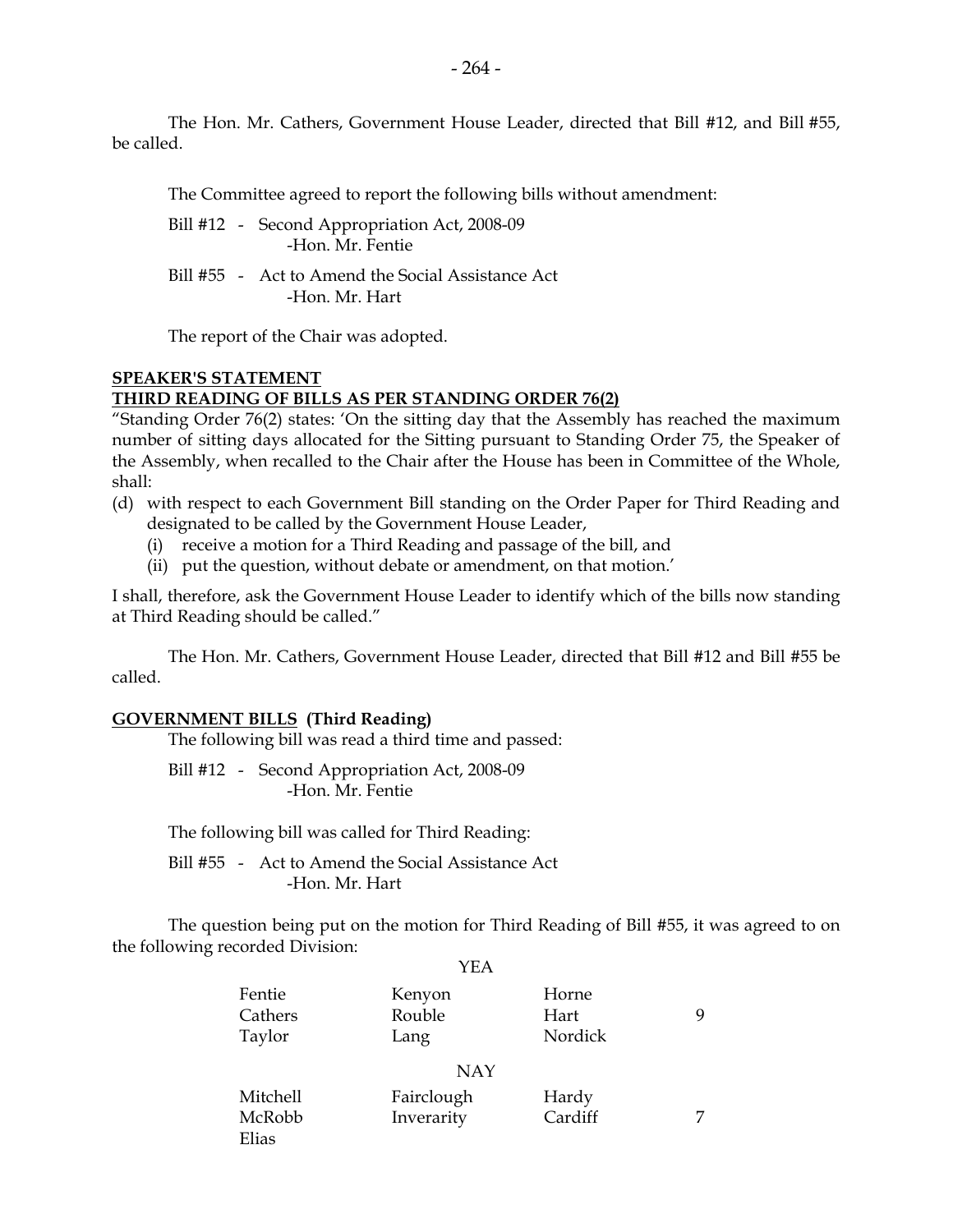Bill #55, entitled Act to Amend the Social Assistance Act, accordingly, passed the House.

#### **ASSENT TO BILLS**

 The Assembly received the Commissioner, the Hon. Geraldine Van Bibber, in her capacity as Lieutenant-Governor, to give Assent to certain bills passed by the House.

The Commissioner, having entered the Chamber, took her seat in the Speaker's chair.

The Speaker, the Hon. Ted Staffen, addressed the Commissioner:

 "Madam Commissioner, the Assembly has, at its present Session, passed certain bills to which, in the name and on behalf of the Assembly, I respectfully request your Assent."

 The Clerk of the Assembly, Floyd McCormick, then read the titles of the bills which had been passed severally as follows:

 Second Appropriation Act, 2008-09 Electoral District Boundaries Act Act to Amend the Social Assistance Act Act to Amend the Territorial Lands (Yukon) Act Act to Amend the Judicature Act

 The Commissioner assented to the bills: "I hereby Assent to the bills as enumerated by the Clerk."

#### **ADJOURNMENT OF THE SITTING**

The Speaker called the House to order and stated:

 "As the House has reached the maximum number of days permitted for the 2008 Fall Sitting, as established pursuant to Standing Order 75, and the House has completed consideration of the designated legislation, it is the duty of the Chair to declare that this House now stands adjourned."

 $\frac{1}{2}$  ,  $\frac{1}{2}$  ,  $\frac{1}{2}$  ,  $\frac{1}{2}$  ,  $\frac{1}{2}$  ,  $\frac{1}{2}$  ,  $\frac{1}{2}$  ,  $\frac{1}{2}$  ,  $\frac{1}{2}$  ,  $\frac{1}{2}$  ,  $\frac{1}{2}$  ,  $\frac{1}{2}$  ,  $\frac{1}{2}$  ,  $\frac{1}{2}$  ,  $\frac{1}{2}$  ,  $\frac{1}{2}$  ,  $\frac{1}{2}$  ,  $\frac{1}{2}$  ,  $\frac{1$ 

The Assembly adjourned at 5:19 p.m.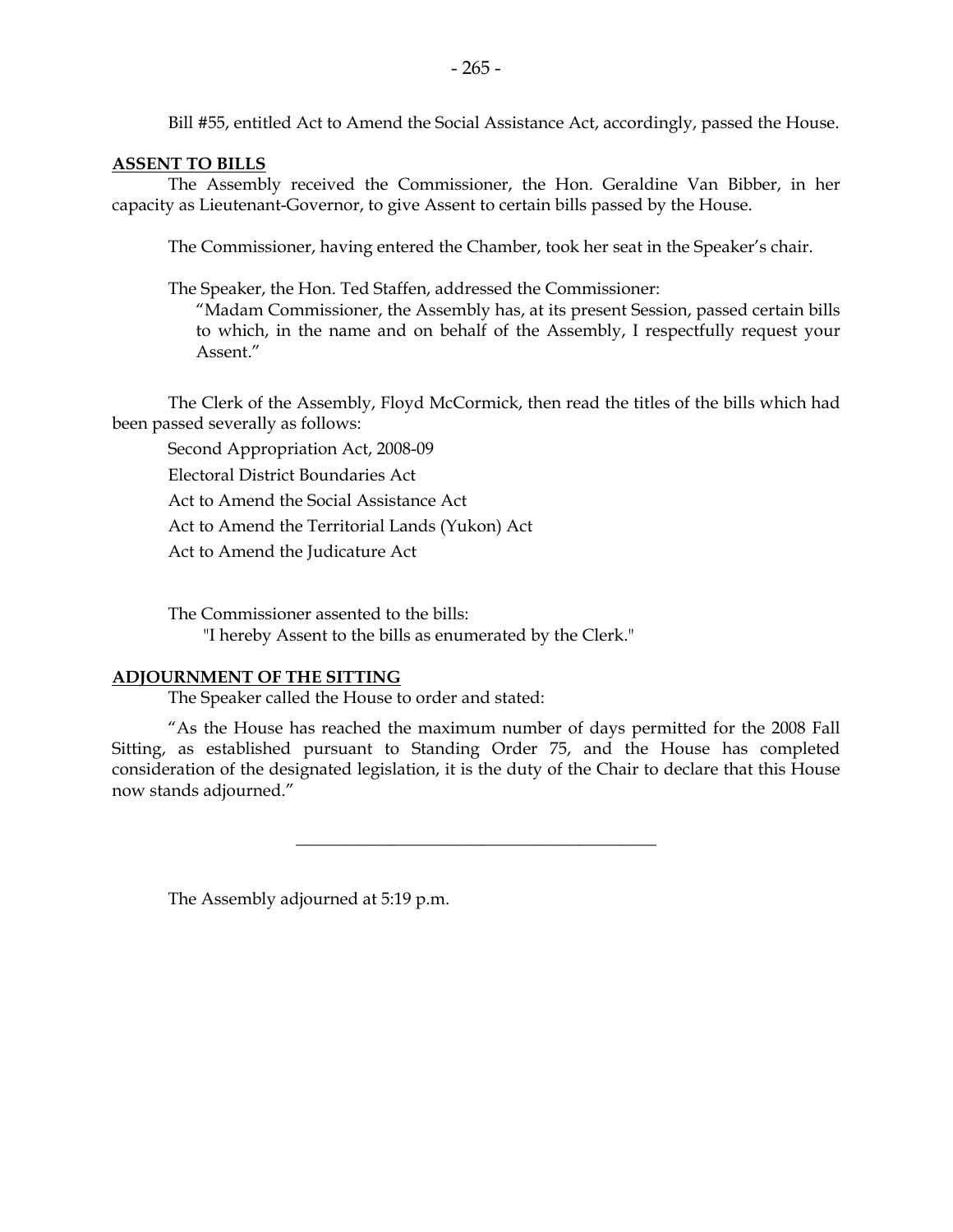## **INDEX TO JOURNALS**

## **First Session Contract Session Contract Session Contract Contract Contract Contract Contract Contract Contract Contract Contract Contract Contract Contract Contract Contract Contract Contract Contract Contract Contract Co**

#### **October 23, 2008 – December 15, 2008**

## **YUKON LEGISLATIVE ASSEMBLY**

#### **A**

## PAGE

#### **ADJOURNMENT OF THE SITTING**

|--|--|

#### **ASSENT TO BILLS**

#### **B**

## **3BILLS**

(For Progress of Bills chart see Appendix A)

#### **Abbreviations**

- **1R** First Reading of Bill **C/W** (Reported out of) **P** Passed **Committee of the Whole**
- **2R** Second Reading **A** Assent
- **3R** Third Reading

# 

<u> 1989 - Johann Stoff, deutscher Stoff, der Stoff, der Stoff, der Stoff, der Stoff, der Stoff, der Stoff, der </u>

#### **Bills, Government**

| Bill # | <b>Title</b>                               | 1R         | 2R             | C/W        | <b>3R&amp;P</b> | A                       |
|--------|--------------------------------------------|------------|----------------|------------|-----------------|-------------------------|
| 62     | Animal Protection Act, Act to<br>Amend the | 08-10-29   | $08-11-03$     | $08-11-06$ | 08-12-09        | 08-12-09                |
| 54     | Electoral District Boundaries Act          | $08-10-23$ | $08-12-01$     | $08-12-11$ | $08-12-11$      | $08-12-15$              |
| 59     | <b>Forest Resources Act</b>                | 08-10-27   | $08 - 11 - 13$ | 08-11-27   | $08-12-01$      | 08-12-09                |
| 60     | Judicature Act, Act to Amend the           | $08-10-23$ | $08-12-01$     | $08-12-11$ | $08-12-11$      | $08-12-15$              |
| 57     | Miners Lien Act, Act to Amend the          | 08-10-27   | $08 - 11 - 26$ | $08-11-26$ | 08-11-26        | 08-11-27<br>(continued) |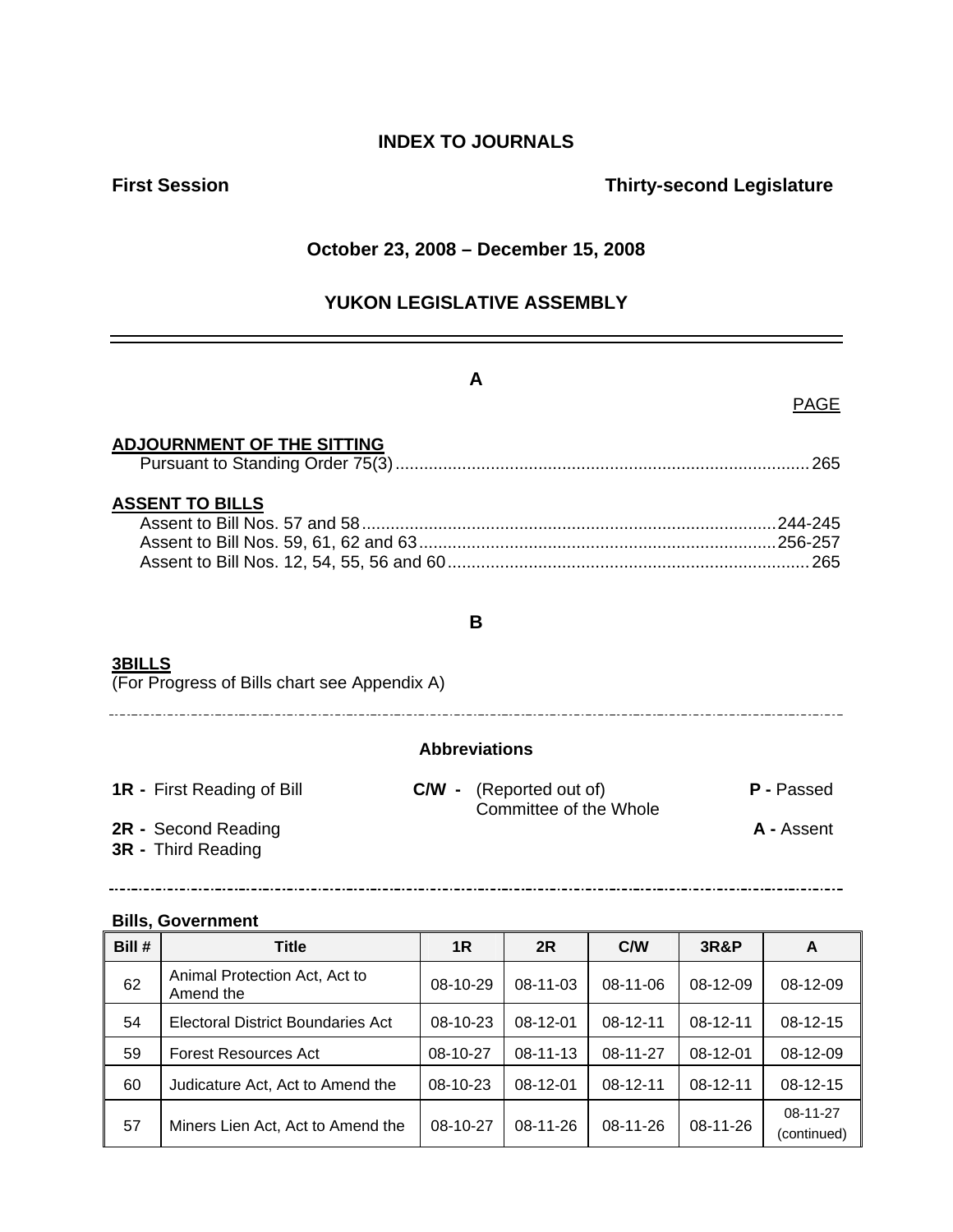| Bill # | <b>Title</b>                                       | 1 <sub>R</sub> | 2R         | C/W        | <b>3R&amp;P</b> | A          |
|--------|----------------------------------------------------|----------------|------------|------------|-----------------|------------|
| 61     | Municipal Act, Act to Amend the                    | $08-10-23$     | 08-10-28   | $08-10-28$ | $08-12-09$      | 08-12-09   |
| 58     | Quartz Mining Act, Act to Amend<br>the             | $08-10-23$     | $08-10-27$ | 08-11-06   | $08-11-20$      | 08-11-27   |
| 12     | Second Appropriation Act, 2008-<br>09              | $08-10-30$     | 08-11-25   | $08-12-15$ | $08-12-15$      | $08-12-15$ |
| 63     | Seniors Income Supplement Act,<br>Act to Amend the | 08-10-27       | 08-11-17   | 08-12-04   | 08-12-04        | 08-12-09   |
| 55     | Social Assistance Act, Act to<br>Amend the         | $08-10-29$     | $08-12-01$ | $08-12-15$ | $08-12-15$      | $08-12-15$ |
| 56     | Territorial Lands (Yukon) Act, Act<br>to Amend the | $08-10-29$     | $08-12-01$ | $08-12-11$ | $08-12-11$      | $08-12-15$ |

## **Bills, Other Than Government**

| Bill # | <b>Title</b>                                          | 1R             | 2R | C/W | <b>3R&amp;P</b> | A |
|--------|-------------------------------------------------------|----------------|----|-----|-----------------|---|
| 101    | Act to Perpetuate a Certain<br><b>Ancient Right</b>   | 06-11-23       |    |     |                 |   |
| 105    | Cooperation in Governance Act,<br>An Act to Amend the | $07 - 10 - 31$ |    |     |                 |   |
| 107    | Financial Administration Act, Act to<br>Amend the     | $07 - 11 - 15$ |    |     |                 |   |
| 102    | Human Rights Act, Act to Amend<br>the                 | $07-04-23$     |    |     |                 |   |
| 108    | Legislative Renewal Act                               | 07-11-29       |    |     |                 |   |
| 109    | Young Worker Protection Act                           | 08-10-30       |    |     |                 |   |

**C** 

## **CHAIR, COMMITTEE OF THE WHOLE**

```
Statements
```
Re: Termination of Committee Proceedings as per Standing Order 76(1) ................263

## **CHANGES TO ORDER PAPER**

|             | Motion Nos. 72, 186, 324, and 407 removed as they related to a bill        |
|-------------|----------------------------------------------------------------------------|
|             |                                                                            |
|             | Motion Nos.76, 77, 108, 169, 170, 201 and 421 removed as the action        |
|             |                                                                            |
|             | Motion Nos. 83, 115, 138, 216, 302, 322, 431, 409, 455, 456, 461, 462,     |
|             |                                                                            |
|             | Motion #193 removed as it was similar to motion #492 which was adopted 220 |
|             |                                                                            |
|             | Motion Nos. 250, 440, 464 and 466 removed due the dissolution of the       |
| -211        |                                                                            |
| (continued) |                                                                            |
|             |                                                                            |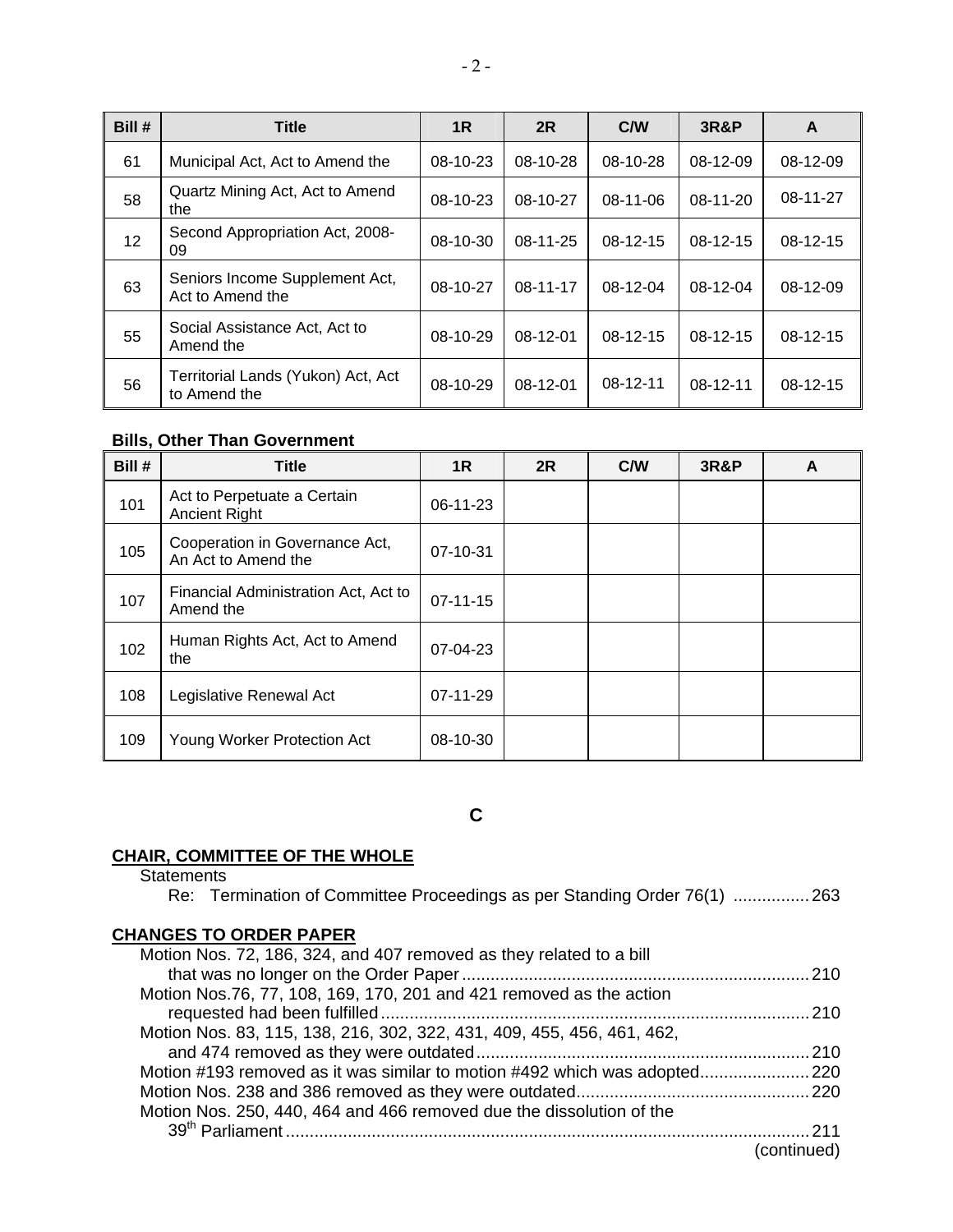## **CHANGES TO ORDER PAPER (continued)**

| Motion #483 removed as it referred to a motion that was no longer on the   |  |
|----------------------------------------------------------------------------|--|
|                                                                            |  |
| Motion #487 removed as it referred to a bill that was no longer on the     |  |
|                                                                            |  |
|                                                                            |  |
| Motion #491 removed as it was similar to Motion #647 which was adopted 262 |  |
|                                                                            |  |
|                                                                            |  |
|                                                                            |  |
|                                                                            |  |
| Motion Nos. 569 and 570 not placed on the Notice Paper as they were        |  |
|                                                                            |  |
|                                                                            |  |

## **CLERK OF THE LEGISLATIVE ASSEMBLY (Floyd McCormick)**

## **COMMISSIONER (Hon. Geraldine Van Bibber)**

#### **COMMITTEES, SELECT**

| Human Rights              |  |
|---------------------------|--|
|                           |  |
| Whistle-blower Protection |  |
|                           |  |

#### **COMMITTEES, STANDING**

## **D**

#### **DEBATE**

| Adjourned:                                                                  |  |
|-----------------------------------------------------------------------------|--|
|                                                                             |  |
|                                                                             |  |
|                                                                             |  |
|                                                                             |  |
| Motion #503 and amendment (pursuant to Standing Order 2(2)) (Cathers)226    |  |
| Motion #590 and amendment (pursuant to Standing Order 2(2)) (Fairclough)237 |  |

#### **DIVISION**

| (continued) |
|-------------|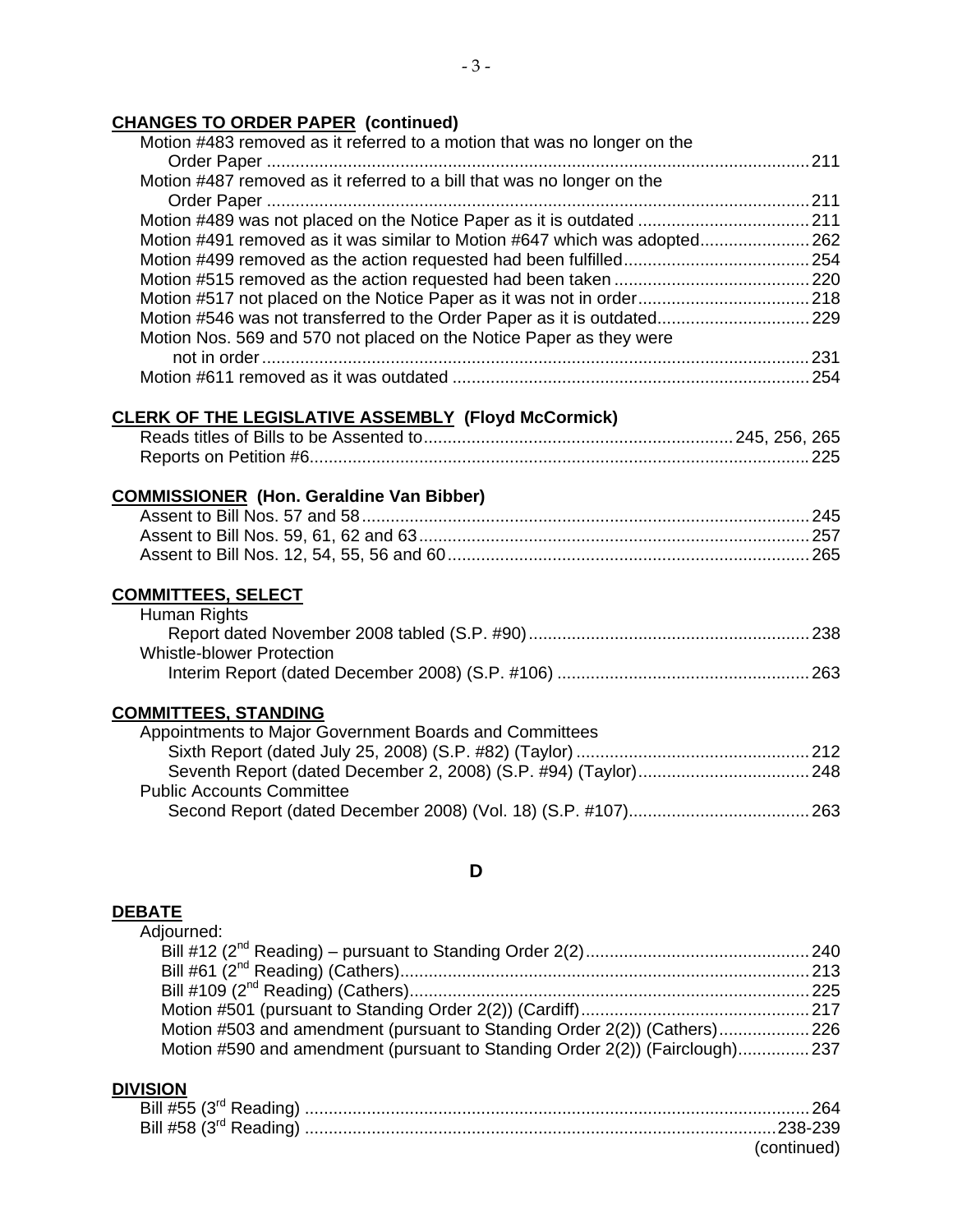## **DIVISION (continued)**

## **F**

## **FILED DOCUMENTS**

| Apology to Yukon aboriginal people for the wrongs perpetuated in residential<br>schools: letter (dated June 24, 2008) to Hon. Dennis Fentie, Premier,                                                                            |  |
|----------------------------------------------------------------------------------------------------------------------------------------------------------------------------------------------------------------------------------|--|
| Child and Youth Advocate Act (proposed): letter dated December 15, 2008)<br>from Chief Ruth Massie, Ta'an Kwach'an Council to Hon. Glenn Hart,                                                                                   |  |
| Contracting Summary Report for Yukon Government Departments<br>(April 1, 2007 - March 31, 2008) and Yukon Government Corporations<br>(YDC and YWCHSB: January 1, 2007 - December 31, 2007; YHC &                                 |  |
|                                                                                                                                                                                                                                  |  |
| Forest Resources Act (Bill #59), letter (dated October 31, 2008) re: from Drew<br>Mildon, Woodward & Company, Barristers & Solicitors to the Hon. Brad<br>Cathers, Minister of Energy, Mines and Resources (08-1-68) (Hardy) 220 |  |
| Forest Resources Act, Bill #59: letter to all MLAs (dated November 5, 2008)<br>from Liard First Nation Chief Liard McMillan and Liard First Nation                                                                               |  |
| Forest Resources Act consultation: letter (dated November 24, 2008) from<br>Laberge Renewable Resources Council to Hon. Brad Cathers, Minister                                                                                   |  |
| Health Care Insurance Programs: Statement of Revenue and Expenditures                                                                                                                                                            |  |
| Queen's Printer Agency 2007/2008 Annual Report (08-1-78) (Lang)  254                                                                                                                                                             |  |
| Property Management Agency 2007-2008 Annual Report (08-1-79) (Lang)  258                                                                                                                                                         |  |
| Report of the Audit of Contracts: Prepared by Government Audit Services<br>Branch, Government of Yukon and Approved by the Audit Committee                                                                                       |  |
|                                                                                                                                                                                                                                  |  |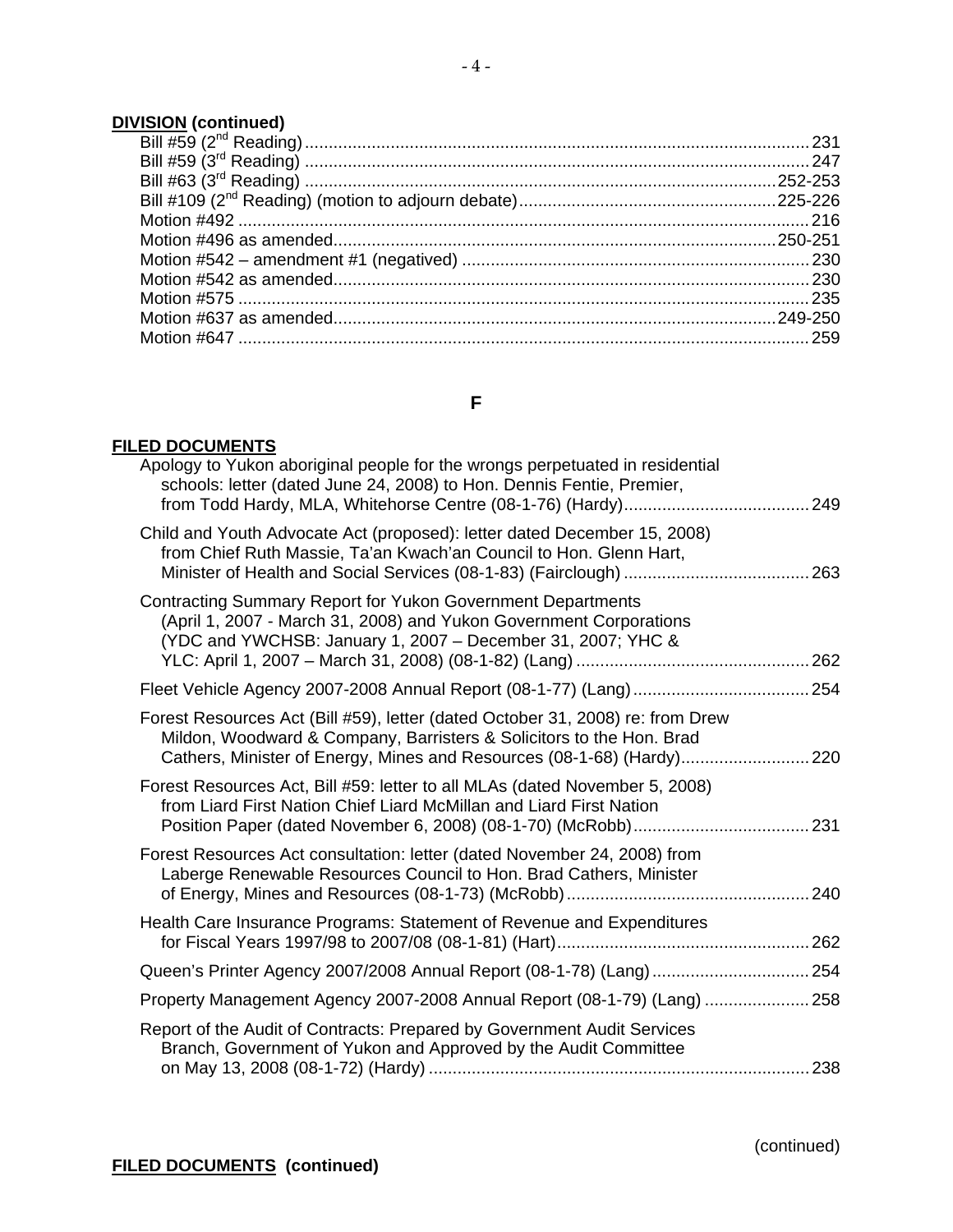| Report of the Audit of the Pharmacare and Extended Health Benefits<br>Program: Prepared by Government Audit Services Branch, Government<br>Of Yukon and Approved by the Audit Committee on May 13, 2008          | 238  |
|------------------------------------------------------------------------------------------------------------------------------------------------------------------------------------------------------------------|------|
| Social Assistance Act amendments re Appeal Board and Committee:<br>letter (dated November 28, 2008) to Hon. Glenn Hart, Minister of Health<br>and Social Services, from Patricia Bacon, Chair, Social Assistance | 249  |
| To Assist with the Development of Terms of Reference for Special and<br>Select Committees (Report dated Fall 2008) from Donald Inverarity,<br>MLA, Porter Creek South and Steve Cardiff, MLA, Mount Lorne        | 263  |
| Watson Lake multi-level care facility, request for a forensic audit: letter<br>dated October 16, 2008 to Sheila Fraser, Auditor General of Canada,                                                               |      |
| "Working Without Boundaries, Final Report (dated May 20, 2004):<br>Interdepartmental Collaboration Project (Education, Health and Social                                                                         | .244 |
| Yukon Health Care Review: Final Report (dated September 2008) (08-1-69)                                                                                                                                          | 231  |
| Yukon Lottery Commission 2007-2008 Annual Report (08-1-80) (Cathers)  258                                                                                                                                        |      |

#### **H**

## **HOUSE AND COMMITTEE ASSISTANT (Sue MacDonald)**

## **I**

## **INTRODUCTIONS**

#### **L**

## **LEGISLATIVE ASSEMBLY**

**Sessional Summary** Divisions - 13 Filed Documents – 18 Government Bills introduced this sitting - 11 Government Bills Passed -11 Bills Other than Government Bills introduced this sitting - 1 Passed - 0 Legislative Returns - 0 Motions Debated, Government - 4 Motions Passed, Government - 4 Motions Debated, Other than Government - 8 Motions Passed, Other than Government - 5 Petitions – 1

## **LEGISLATIVE ASSEMBLY (continued)**

(continued)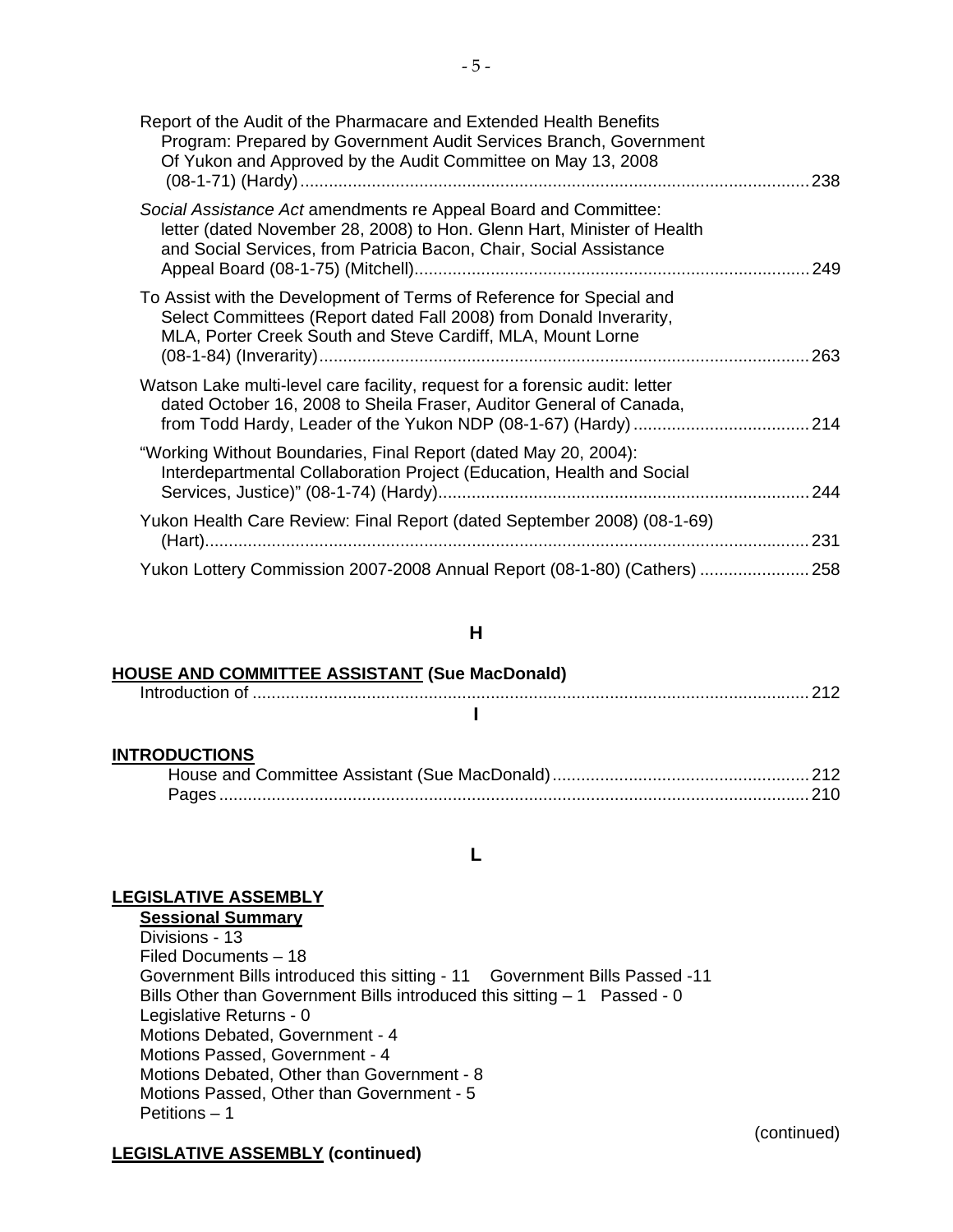#### **Sessional Summary (continued)**

 Sessional Papers - 29 Sitting Days - 28 Written Questions - 3

**M** 

| <b>MOMENT OF SILENCE</b>                                                                                                                                                                                          |                |                |                                   | 227                   |
|-------------------------------------------------------------------------------------------------------------------------------------------------------------------------------------------------------------------|----------------|----------------|-----------------------------------|-----------------------|
| <b>MONEY MESSAGE</b>                                                                                                                                                                                              |                |                |                                   | .218                  |
| <b>MOTIONS - COMMITTEE OF THE WHOLE</b>                                                                                                                                                                           | <b>Member</b>  | Page           | <b>Amendment</b>                  | <b>Disposition</b>    |
| Chair of the Yukon Development Corporation<br>Board of Directors and the Yukon Energy<br>Corporation Board of Directors, and President/<br>CEO of YDC/YEC to appear as witnesses on<br>December 8, 2008 (C/W #15) | Cathers        | 254-<br>255    |                                   | Carried               |
| Chair, and President/CEO of the Yukon<br><b>Workers' Compensation Health and Safety</b><br>Board to appear as witnesses on December 4,<br>2008 (C/W #14)                                                          | Cathers        | 252            |                                   | Carried               |
| <b>MOTIONS - GOVERNMENT</b>                                                                                                                                                                                       | <b>Member</b>  | <u>Page</u>    | <b>Amendment</b>                  | <b>Disposition</b>    |
| Health Care Sustainability: establish a<br>Steering Committee and an Oversight<br>Committee and mandate (#575)                                                                                                    | Hart           | $234 -$<br>235 |                                   | Carried               |
| House not to sit on November 10, 2008 (#518)                                                                                                                                                                      | Cathers        | 219            |                                   | Carried               |
| Yukon Human Rights Commission: reappoint<br>Rick Goodfellow to be a member (#653)                                                                                                                                 | Horne          | 260            |                                   | Carried               |
| Yukon Human Rights Panel of Adjudicators:<br>remove John Wright and Darcy Tkachuk as<br>members and appoint Michael Dougherty,<br>Laura MacFeeters and Michelle Vainio to be<br>members (#628)                    | Horne          | 245            |                                   | Carried               |
| <b>MOTIONS - OTHER THAN GOVERNMENT</b>                                                                                                                                                                            | <b>Member</b>  | <b>Page</b>    | <b>Amendment</b>                  | <b>Disposition</b>    |
| Apology to Yukon aboriginal people (#496)                                                                                                                                                                         | Hardy          | $250 -$<br>251 | 250                               | Carried as<br>amended |
| Canada Elections Act. changes regarding<br>voter identification to be reviewed (#492)                                                                                                                             | <b>Nordick</b> | 216            |                                   | Carried               |
| Capital projects: expenditure accountability<br>(#590)                                                                                                                                                            | Mitchell       | 236-<br>237    | 237<br>Adjourned<br>debate        | Adjourned<br>debate   |
|                                                                                                                                                                                                                   |                |                | 237<br>Sub-amendment<br>Negatived | (continued)           |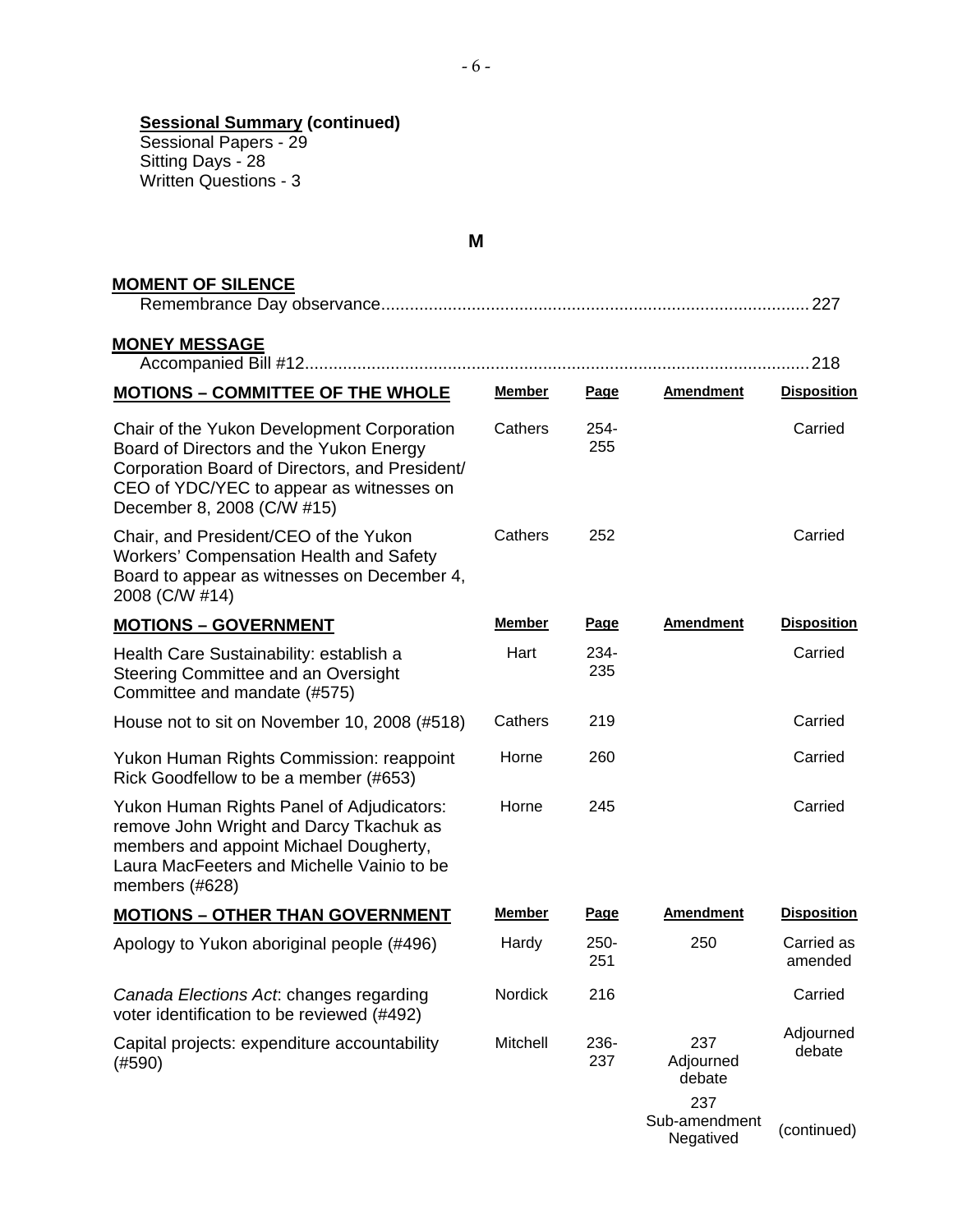| <b>MOTIONS - OTHER THAN GOVERNMENT</b><br>(continued)                                         | <b>Member</b>  | <b>Page</b>    | <b>Amendment</b>                                 | <b>Disposition</b>    |
|-----------------------------------------------------------------------------------------------|----------------|----------------|--------------------------------------------------|-----------------------|
| Global economy downturn: measures to<br>manage the impact (#647)                              | Nordick        | $258 -$<br>259 |                                                  | Carried               |
| Labour Market framework to be developed<br>(#501)                                             | <b>Nordick</b> | 217            |                                                  | Adjourned<br>debate   |
|                                                                                               |                |                |                                                  | (continued)           |
| Mental health facility within the Whitehorse<br>General Hospital: provision of funding (#503) | Mitchell       | 226            | #1 226<br>Adjourned<br>debate                    | Adjourned<br>debate   |
| Support of coalition in Parliament of Canada<br>(#637)                                        | Hardy          | $249 -$<br>250 | 249                                              | Carried as<br>amended |
| Young workers: review and assessment of<br>youth employment standards (#542)                  | <b>Nordick</b> | $229 -$<br>230 | #1 229-230<br>Negatived<br>$#2 - 230$<br>Carried | Carried as<br>amended |

**N** 

## **NOTICE OF GOVERNMENT PRIVATE MEMBERS' BUSINESS**

|--|--|--|

## **NOTICE OF OPPOSITION PRIVATE MEMBERS' BUSINESS**

|--|--|

#### **P**

## **PAGES**

## **PETITIONS**

| Adequate and affordable housing and supported independent living (#6) |  |
|-----------------------------------------------------------------------|--|
|                                                                       |  |
|                                                                       |  |
|                                                                       |  |
|                                                                       |  |

## **Q**

#### **QUORUM**

During debate on Motion #575 (2 times) (November 18, 2008)..........................................235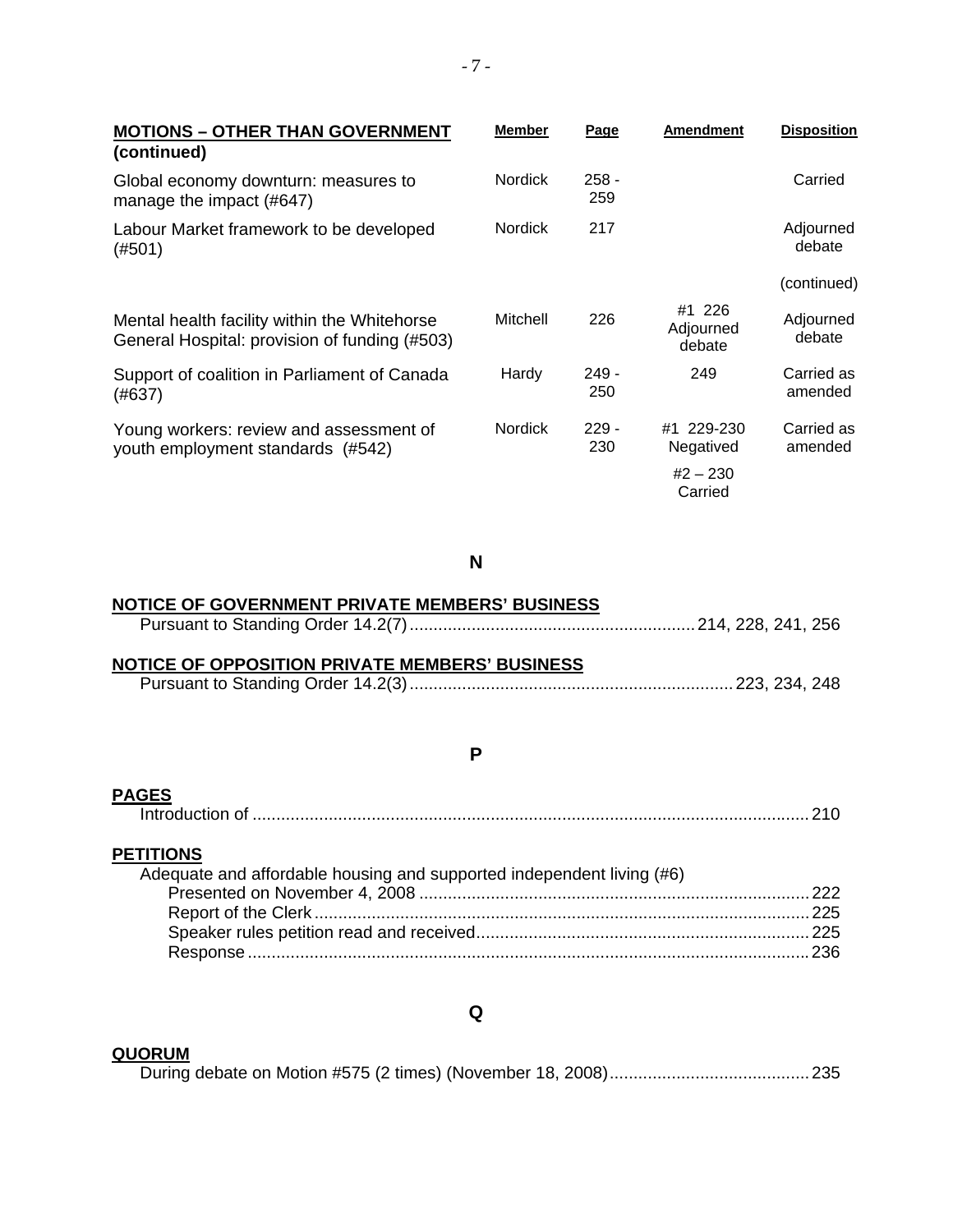## **RECESS**

## **S**

## **SESSIONAL PAPERS**

| Absence of Members from Sittings of the Legislative Assembly and its<br>Committees: Report of the Clerk of the Legislative Assembly                                                                  |  |
|------------------------------------------------------------------------------------------------------------------------------------------------------------------------------------------------------|--|
| Appointments to Major Government Boards and Committees, Standing<br>Committee on: Sixth Report (dated July 25, 2008) (08-1-82) (Taylor)  212                                                         |  |
| Appointments to Major Government Boards and Committees, Standing<br>Committee on: Seventh Report (dated December 2, 2008) (08-1-94) (Taylor)248                                                      |  |
|                                                                                                                                                                                                      |  |
| Area Development Act Regulations: OIC 2008/130 (08-1-97) (Lang) 260                                                                                                                                  |  |
|                                                                                                                                                                                                      |  |
| Area Development Act Regulations: OIC 2008/132 (08-1-99) (Lang) 260                                                                                                                                  |  |
| Conflict of Interest Commission Annual Report for the period from April 1, 2007                                                                                                                      |  |
| Election-Related Matters (2008): Report of the Chief Electoral Officer of                                                                                                                            |  |
| Human Rights, Select Committee on: Report (dated November 2008)                                                                                                                                      |  |
| Information and Privacy Commissioner 2007 Annual Report (08-1-88)                                                                                                                                    |  |
|                                                                                                                                                                                                      |  |
| Political Contributions 2007, Addendum to the 2007 Report of the Chief<br>Electoral Officer of Yukon (October 2008) (08-1-80) (Speaker Staffen)  212                                                 |  |
| Public Accounts 2007-2008 of the Government of Yukon for the year ended                                                                                                                              |  |
| Public Accounts, Standing Committee on: Second Report (dated                                                                                                                                         |  |
| Report on the Yukon Government's Performance under the Environment Act.<br>Prepared by Government Audit Services Branch, Government of<br>Yukon and Approved by the Audit Committee on June 24, 2008 |  |
| Whistle-blower Protection, Select Committee on: Interim Report (dated                                                                                                                                |  |

(continued)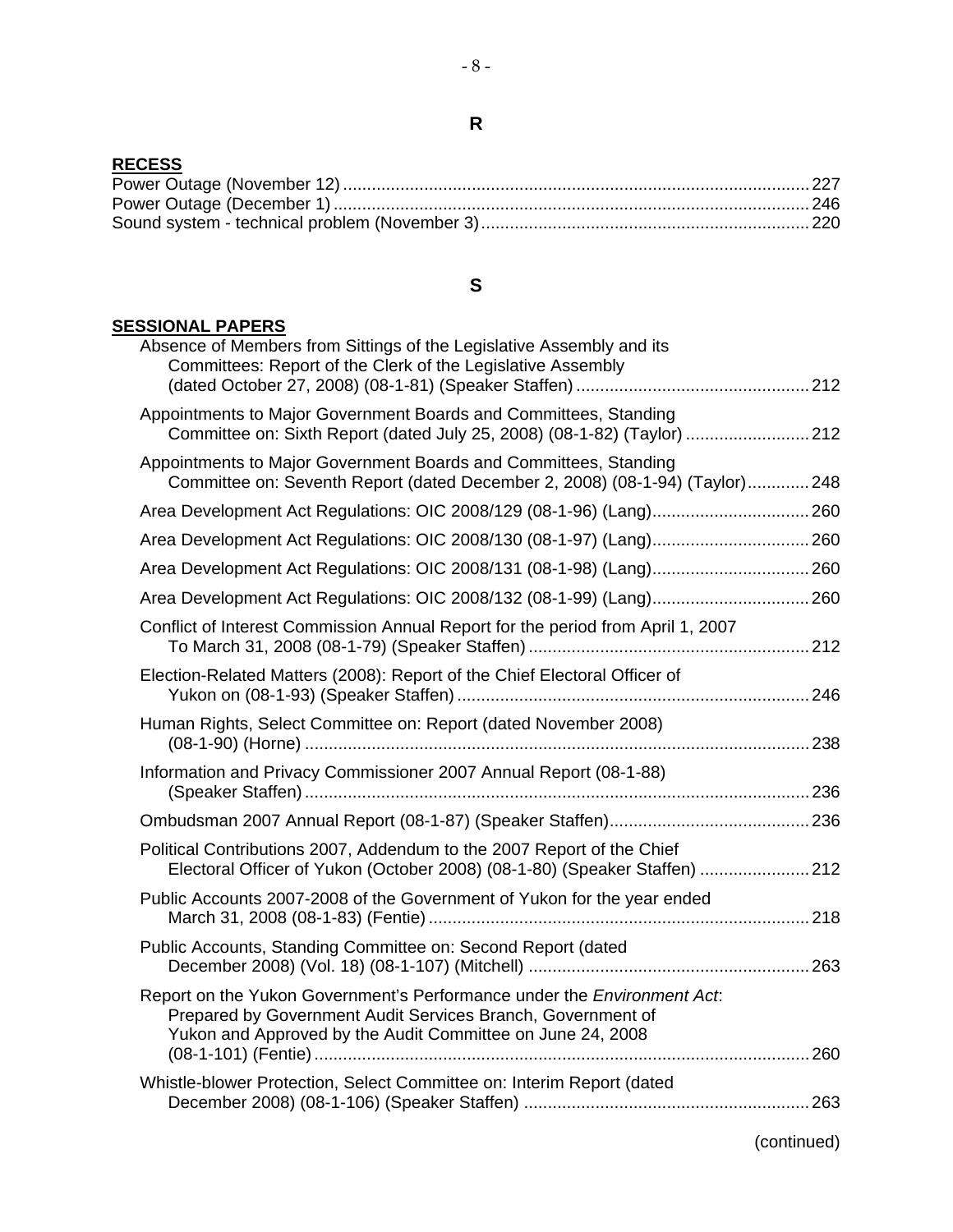## **SESSIONAL PAPERS (continued)**

| Yukon Child Care Board April 1, 2007-March 31, 2008 Annual Report             |  |
|-------------------------------------------------------------------------------|--|
| Yukon Department of Education 2007-08 Academic Year Annual                    |  |
| Yukon Development Corporation 2007 Annual Report and Audited                  |  |
| Yukon Energy Corporation 2007 Annual Report and Audited                       |  |
| Yukon Heritage Resources Board April 1, 2007- March 31, 2008 Annual Report    |  |
| Yukon Human Rights Commission April 1, 2007- March 31, 2008 Annual Report     |  |
|                                                                               |  |
| Yukon Law Foundation: Annual Report and Audited Financial Statements          |  |
| Yukon Liquor Corporation April 1, 2007-March 31, 2008 Annual Report           |  |
| Yukon Public Service Labour Relations Board 2007-2008 Annual Report           |  |
| Yukon Teachers Labour Relations Board 2007-2008 Annual Report                 |  |
| Yukon Workers' Compensation Health and Safety Board 2007 Annual               |  |
| <b>SPEAKER (Hon. Ted Staffen)</b>                                             |  |
|                                                                               |  |
|                                                                               |  |
|                                                                               |  |
|                                                                               |  |
|                                                                               |  |
| Recesses House due to a technical problem with the sound system               |  |
|                                                                               |  |
| Recesses House due to power outage (November 12, 3:30 p.m. - 4:16 p.m.)  227  |  |
| Recesses House due to power outage (December 1, 2:34 p.m. - 3:35 p.m.)  246   |  |
| Rulings:                                                                      |  |
| Re: Relationship between main and supplementary questions 222-223             |  |
|                                                                               |  |
| Statements:                                                                   |  |
| Re: Changes to the Order Paper (withdrawal of Motions)210-211, 218, 220, 229, |  |
|                                                                               |  |
|                                                                               |  |
|                                                                               |  |
|                                                                               |  |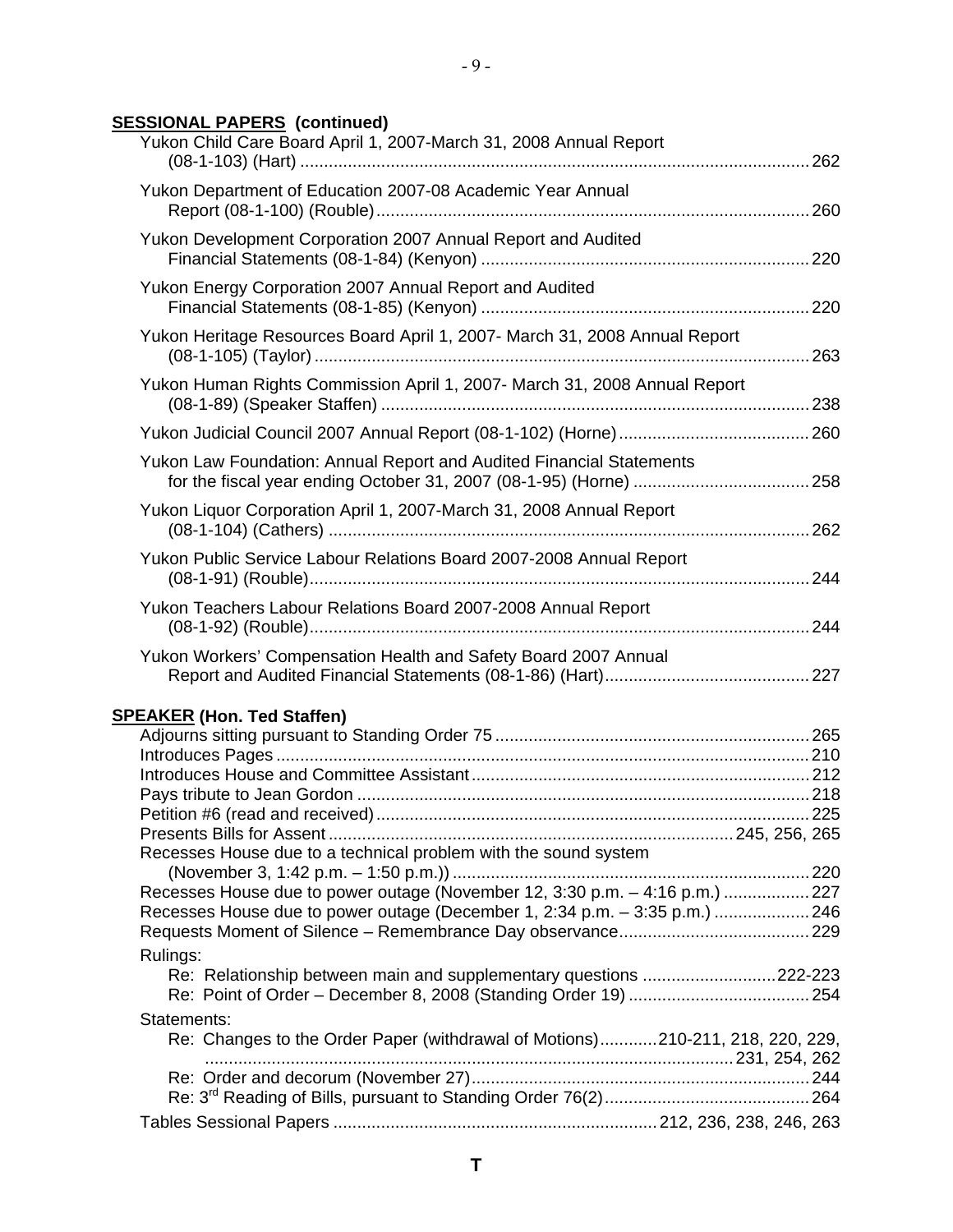## **TERMINATION OF SITTING (SO 76)**

## **TRIBUTES**

## **U**

## **UNANIMOUS CONSENT**

#### **W**

## **WITHDRAWAL OF MOTIONS**

| Motion Nos. 72, 186, 324 and 407 removed as they related to a Bill         |  |
|----------------------------------------------------------------------------|--|
|                                                                            |  |
| Motion Nos.76, 77, 108, 169, 170, 201 and 421 removed as the action        |  |
|                                                                            |  |
| Motion Nos. 83, 115, 138, 216, 302, 322, 431, 409, 455, 456, 461, 462,     |  |
|                                                                            |  |
| Motion #193 removed as it was similar to Motion #492 which was adopted 220 |  |
|                                                                            |  |
| Motion Nos. 250, 440, 464 and 466 removed due the dissolution of the       |  |
|                                                                            |  |
| Motion #483 removed as it referred to a motion that was no longer on the   |  |
|                                                                            |  |
| Motion #487 removed as it referred to a Bill that was no longer on the     |  |
|                                                                            |  |
| Motion #489 was not placed on the Notice Paper as it is outdated  211      |  |
| Motion #491 removed as it was similar to Motion #647 which was adopted 262 |  |
|                                                                            |  |
|                                                                            |  |
|                                                                            |  |
| Motion #546 was not transferred to the Order Paper as it is outdated 229   |  |
| Motion Nos. 569 and 570 not placed on the Notice Paper as they were        |  |
|                                                                            |  |
|                                                                            |  |
|                                                                            |  |
| <b>WITNESSES</b>                                                           |  |
| Chair and President/CEO of the Vukon Workers' Compensation                 |  |

| Chair, and President/CEO of the Yukon Workers' Compensation   |  |
|---------------------------------------------------------------|--|
| Health and Safety Board appeared as witnesses on              |  |
|                                                               |  |
| Chair of the Yukon Development Corporation Board of Directors |  |

and the Yukon Energy Corporation Board of Directors, and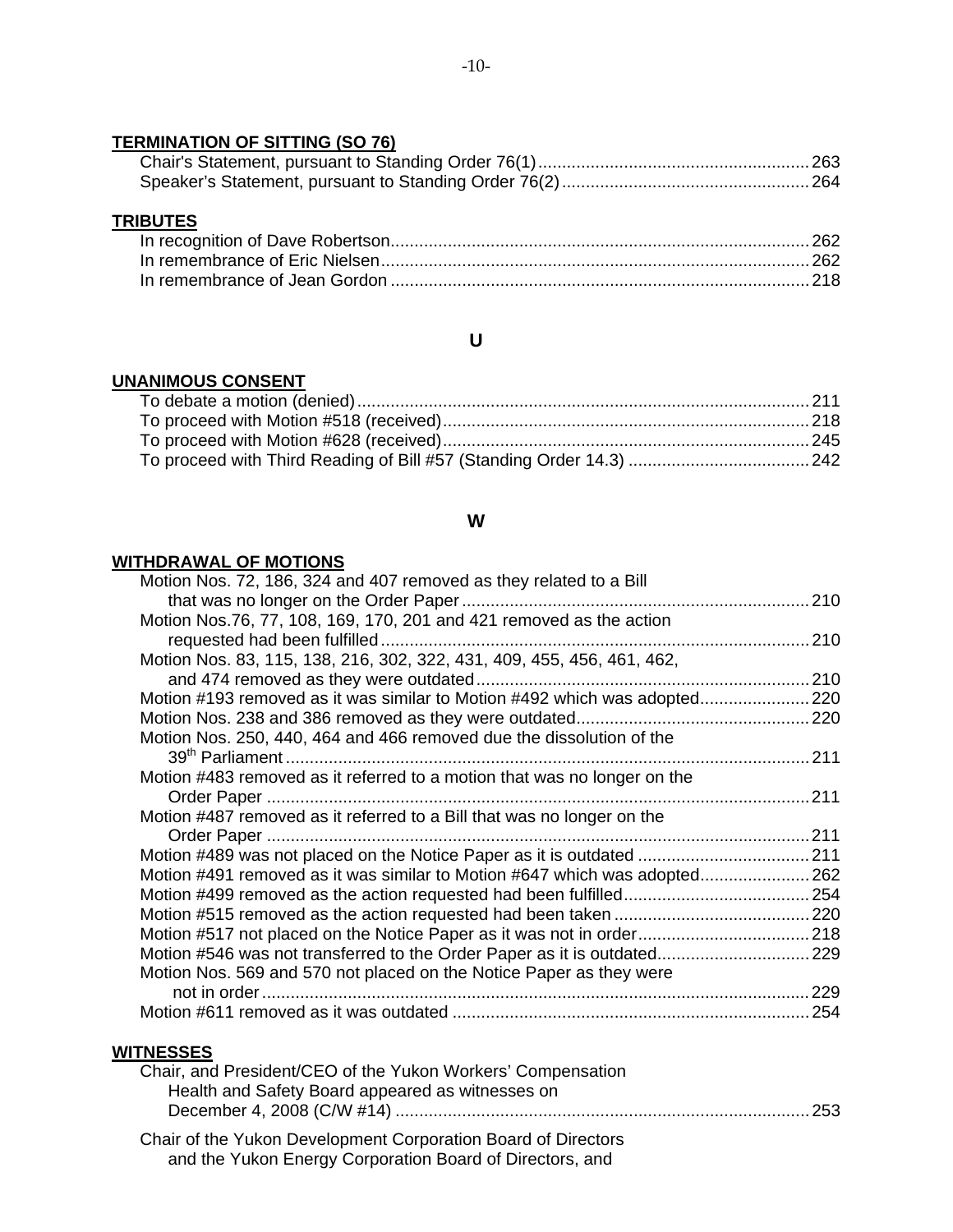$-11-$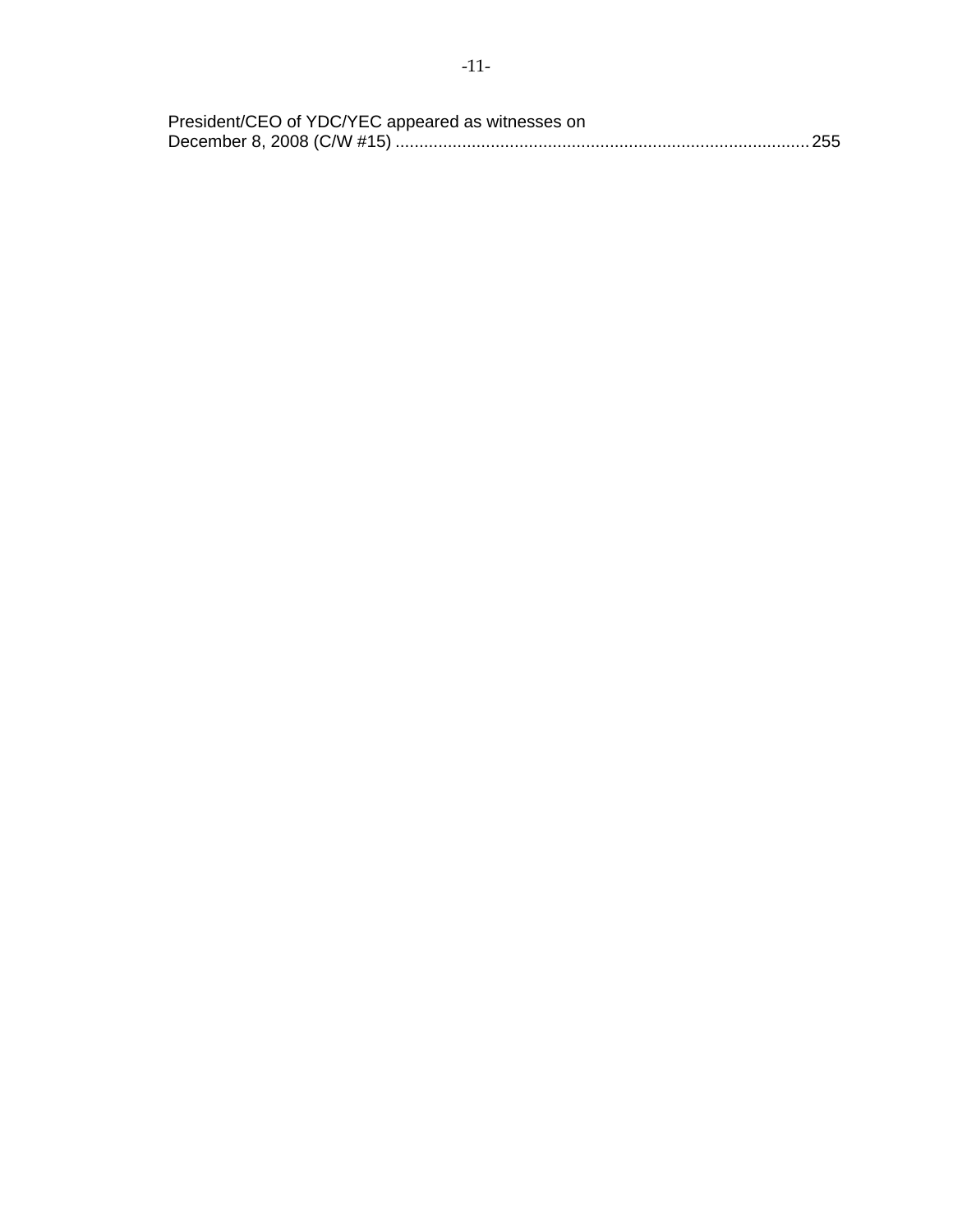## **YUKON LEGISLATIVE ASSEMBLY**

Motions adopted during the First Session of the 32nd Legislative Assembly

October 23, 2008 – December 15, 2008

 Note: The following is an unofficial consolidation of the substantive motions adopted during the time period noted above. If motions were amended before adoption, the amendment is incorporated in the text and a notation made that the motion was amended.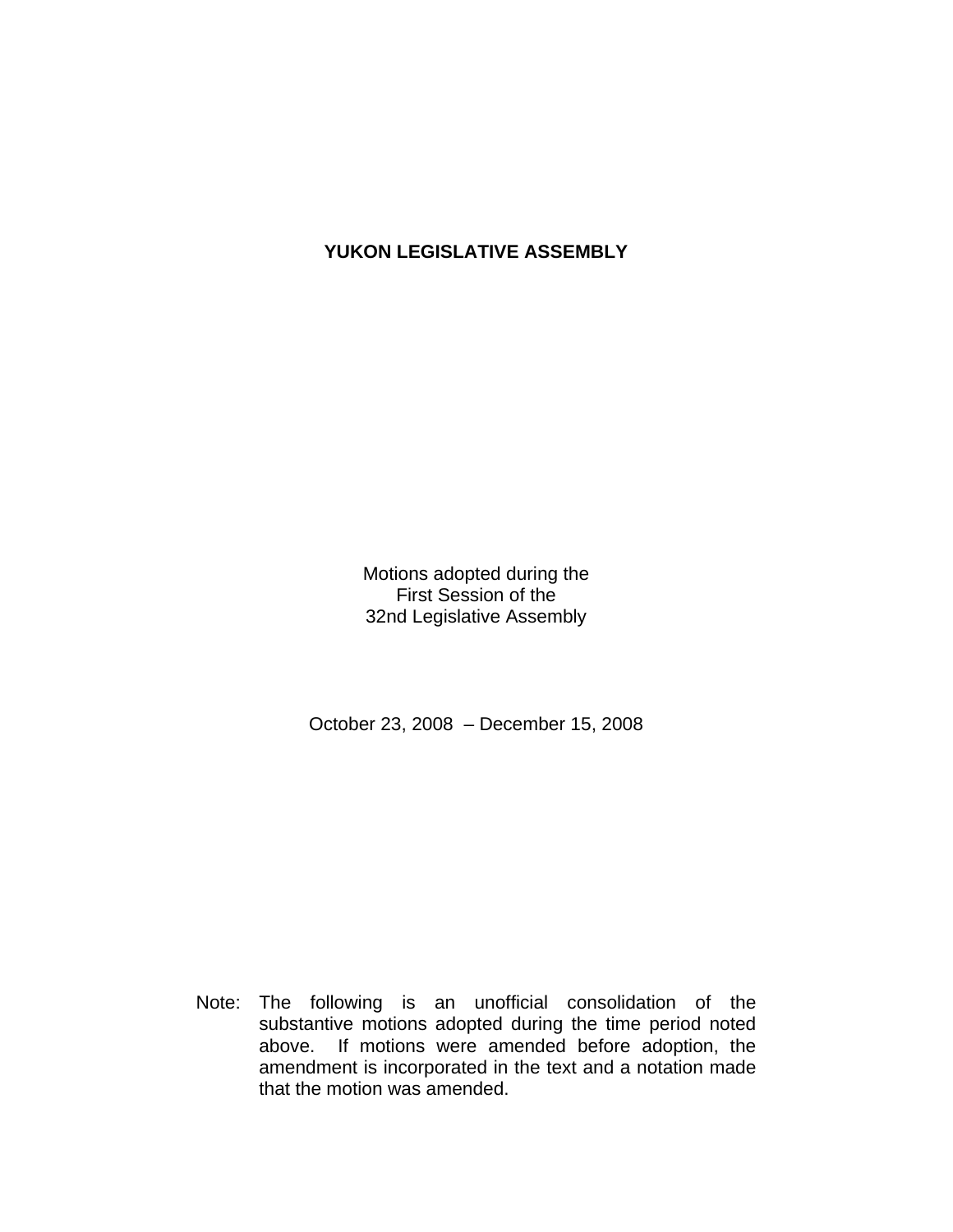#### **Consolidation of Motions adopted during the First Session of the 32nd Legislative Assembly**

October 23, 2008 – December 15, 2008

## **INDEX**

|    | <b>SUBSTANTIVE MOTIONS (listed in chronological order)</b><br><b>Subject Matter</b>                                                              | Page |
|----|--------------------------------------------------------------------------------------------------------------------------------------------------|------|
| 1. | Canada Elections Act: changes regarding voter identification                                                                                     |      |
| 2. |                                                                                                                                                  |      |
| 3. | Young workers: review and assessment of youth employment                                                                                         |      |
| 4. | Health Care sustainability: establish a Steering Committee and an Oversight                                                                      |      |
| 5. | Yukon Human Rights Panel of Adjudicators: remove John Wright and Darcy<br>Tkachuk as members and appoint Michael Dougherty, Laura MacFeeters and |      |
| 6. |                                                                                                                                                  |      |
| 7. |                                                                                                                                                  |      |
| 8. |                                                                                                                                                  |      |
| 9. | Yukon Human Rights Commission: reappoint Rick Goodfellow as a member (#653)  3                                                                   |      |
|    | <b>COMMITTEE OF THE WHOLE MOTIONS</b>                                                                                                            |      |
| 1. | Witnesses - Chair and President of the Yukon Development Corporation<br>Board of Directors and the Yukon Energy Corporation Board of Directors,  |      |

2. Witnesses – Chair and President/CEO of the Yukon Workers' Compensation Heath & Safety Board (#14)................................................................................................4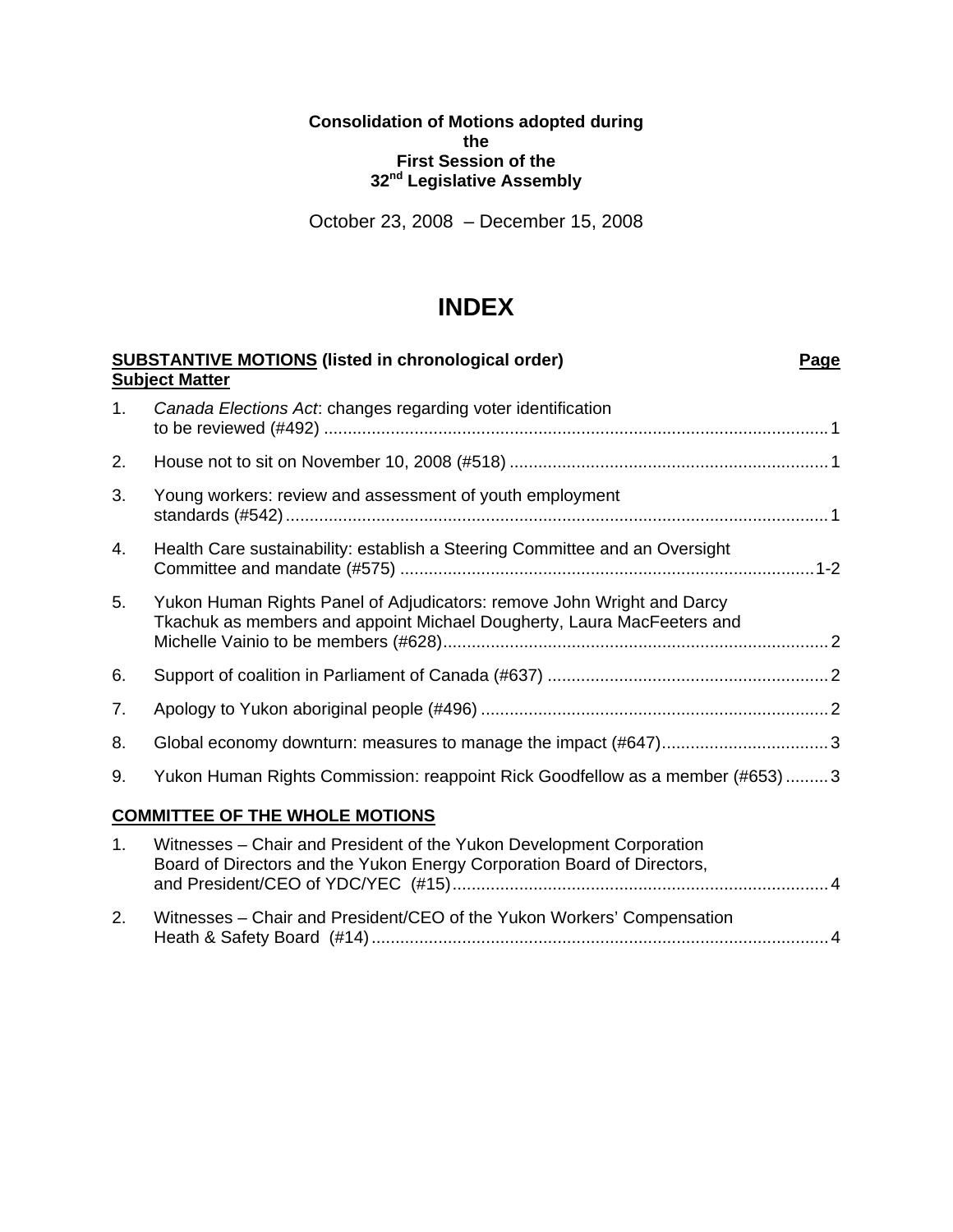#### **YUKON LEGISLATIVE ASSEMBLY**

Motions adopted during the First Session of the 32nd Legislative Assembly

October 23, 2008 – December 15, 2008

#### **Substantive Motions**

1. Motion #492 – Mr. Nordick, Member for Klondike Debated October 29, 2008 Carried October 29, 2008

 THAT this House urges the Parliament of Canada to review the effects of recent changes to the *Canada Elections Act* regarding information voters are required to present to prove identity, to determine if identification requirements need to be adjusted to prevent Northern residents from being deprived of the ability to exercise their democratic right to vote.

2. Motion #496 – Mr. Hardy, Member for Whitehorse Centre Debated December 3, 2008 Carried December 3, 2008

 THAT this House urges the Yukon Government to acknowledge and fully endorse the official apology to former students of Indian residential schools that was made by the prime Minister on behalf of the Government of Canada and all Canadians in the House of Commons on June 11, 2008 for the great wrong perpetrated on them in the residential schools which were present in the Yukon, and further, to:

- (1) demonstrate our collective commitment to building a future based on fairness, equality and respect,
- (2) express our recognition of the fact that their children were stolen,
- (3) acknowledge the effect of residential schools on aboriginal culture, language and identity,
- (4) recognize the fact that we are losing our former residential school students at an alarming rate; and
- (5) start on this important process as soon as possible in order to move forward together in healing, reconciliation, and dignity. **Amended**
- 3. Motion #518 Hon. Mr. Cathers, Government House Leader Debated October 30, 2008 Carried October 30, 2008

 THAT this House shall stand adjourned from its rising on Thursday, November 6, 2008, until 1:00 p.m. on Wednesday, November 12, 2008.

4. Motion #542 – Mr. Nordick, Member for Klondike Debated November 12, 2008 Carried November 12, 2008

 THAT this House urges the Government of Yukon to request the Employment Standards Board, in conjunction with the Yukon Workers' Compensation, Health and Safety Board, to: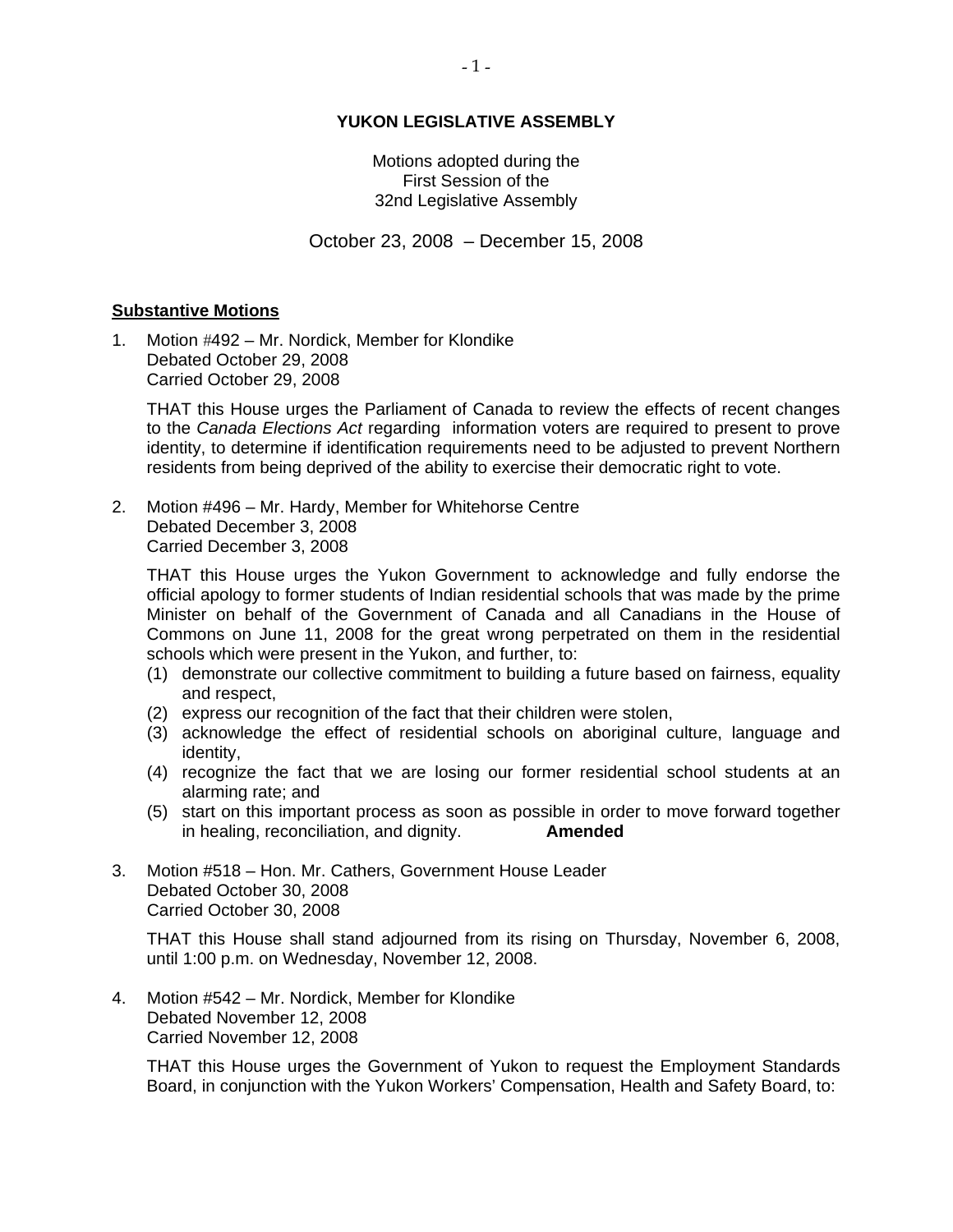- (1) conduct a thorough review and assessment of the current situation involving the employment of children and young people in the Yukon workforce to ensure their protection from hazardous environments, substances and occupations,
- (2) identify gaps in current employment standards, occupational health and safety, and education legislation in Yukon governing the employment of children and young people, by conducting consultations with parents, employers, youth and labour organizations using Bill #109, Young Worker Protection Act as a discussion document; and
- (3) present a report on their findings to the Yukon Legislative Assembly within the first 10 days of the next sitting. **Amended**
- 5. Motion #575 Hon. Mr. Hart, Member for Riverdale South Debated November 18, 2008 Carried November 18, 2008

 THAT this House urges the Government of Yukon to engage Yukoners in a dialogue on the findings and recommendations of The Yukon Health Care Review, a report that reviewed the current and long-term sustainability over the next ten years of the public health care system in Yukon,

 THAT a Steering Committee on Health Care Sustainability comprised of health care and medical professionals, and finance and First Nation officials, be established to undertake this dialogue with Yukoners and prepare a report on "What They Heard"; and

 THAT an Oversight Committee on Health Care Sustainability comprised of the Minister of Finance and the Minister of Health and Social Services be established with an invitation being extended for one representative from the Official Opposition, the Third Party, and Yukon First Nations to participate on the committee and oversee the work of the Steering Committee on Health Care Sustainability including receiving the report on "What They Heard" for ultimate presentation to the Yukon Legislative Assembly in the 2009 Spring Sitting.

6. Motion #628 – Hon. Ms. Horner, Minister of Justice Debated November 27, 2008 Carried November 27, 2008

 THAT the Yukon Legislative Assembly, pursuant to section 22(3) of the *Human Rights Act*, remove John Wright and Darcy Tkachuk as members of the Panel of Adjudicators; and

 THAT the Yukon Legislative Assembly, pursuant to section 22(2) of the *Human Rights Act*, appoint Michael Dougherty, Laura MacFeeters and Michelle Vainio to be members of the Panel of Adjudicators.

7. Motion #637 – Mr. Hardy, Member for Whitehorse Centre Debated December 3, 2008 Carried December 3, 2008

 THAT this House supports the responsible resolution to the current national issue of who should govern Canada exclusively to the Governor General of Canada as our system of constitutional governance is designed and respect her decision.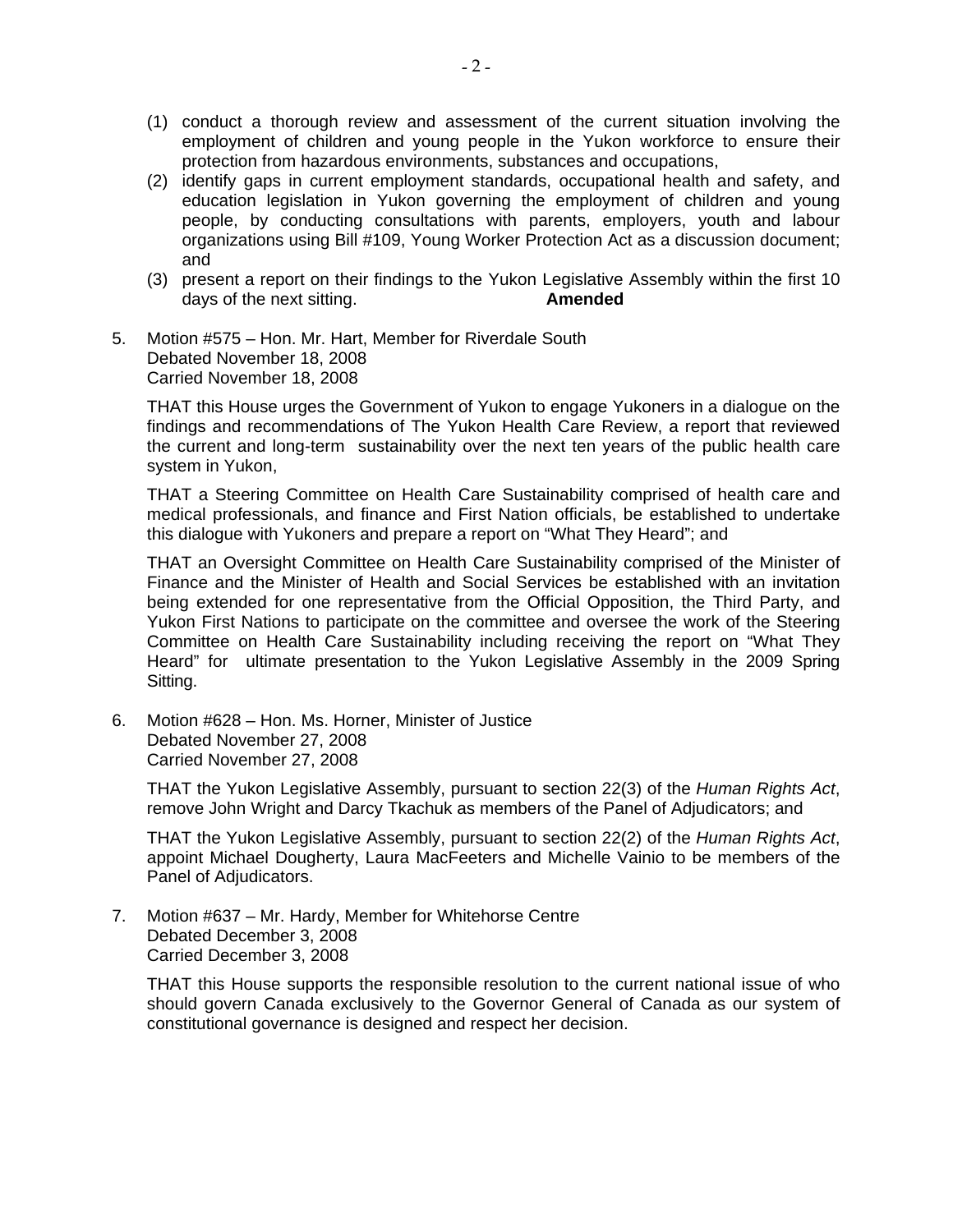8. Motion #647 – Mr. Nordick, Member for Klondike Debated December 10, 2008 Carried December 10, 2008

 THAT this House urges the Government of Yukon to initiate measures to manage the impacts of the global downturn by working:

- (1) at the national level with the provinces and territories through the Council of the Federation to present options to stimulate the economy to the Government of Canada at the First Ministers Meeting on the Economy scheduled to be held in Ottawa on January 16, 2009; and
- (2) at the local level to implement the following measures:
	- (a) continuing to maintain a prudent financial position so there is money available to invest where necessary,
	- (b) hosting roundtable discussions with key stakeholders within Yukon to collect advice and input to aid and inform decisions,
	- (c) focusing on key infrastructure investments to create jobs in the short term and provide an environment for long-term investment and growth,
	- (d) promoting research and development opportunities in Yukon, such as the Cold Climate Innovation Centre and the Climate Change Centre of Excellence,
	- (e) striking an internal committee of deputy ministers, chaired by the Premier, to monitor and assess economic trends and identify opportunities,
	- (f) implementing labour mobility initiatives,
	- (g) expanding trade opportunities with foreign partners,
	- (h) encouraging the federal government to continue to make strategic investments in Canada's North meeting its commitment to unlock the vast potential in Yukon; and
	- (i) continuing to work with First Nation governments to ensure an appropriate federal mandate is renewed to adequately resource First Nation governments.
- 9. Motion #653 Hon. Ms. Horne, Minister of Justice Debated December 11, 2008 Carried December 11, 2008

 THAT the Yukon Legislative Assembly, pursuant to section 17(1) of the *Human Rights Act*, re-appoint Rick Goodfellow to be a member of the Yukon Human Rights Commission.